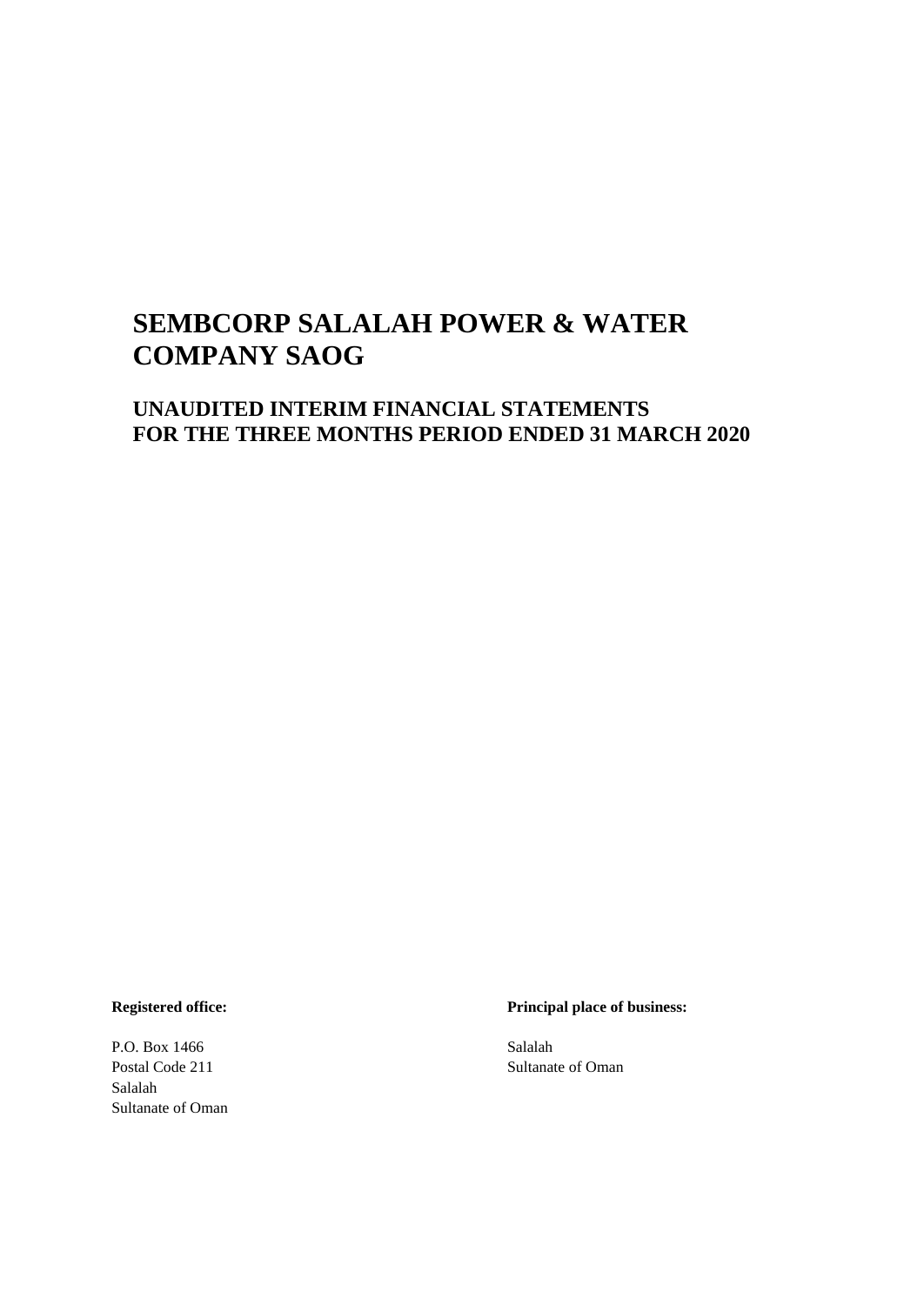# **UNAUDITED INTERIM FINANCIAL STATEMENTS FOR THE THREE MONTHS PERIOD ENDED 31 MARCH 2020**

| <b>Contents</b>                                                              | Page           |
|------------------------------------------------------------------------------|----------------|
| Unaudited interim Statement of profit or loss and other comprehensive income |                |
| Unaudited interim Statement of financial position                            | 2              |
| Unaudited interim Statement of changes in equity                             | 3              |
| Unaudited interim Statement of cash flows                                    | $\overline{4}$ |
| Notes to the unaudited interim financial statements                          | $5 - 42$       |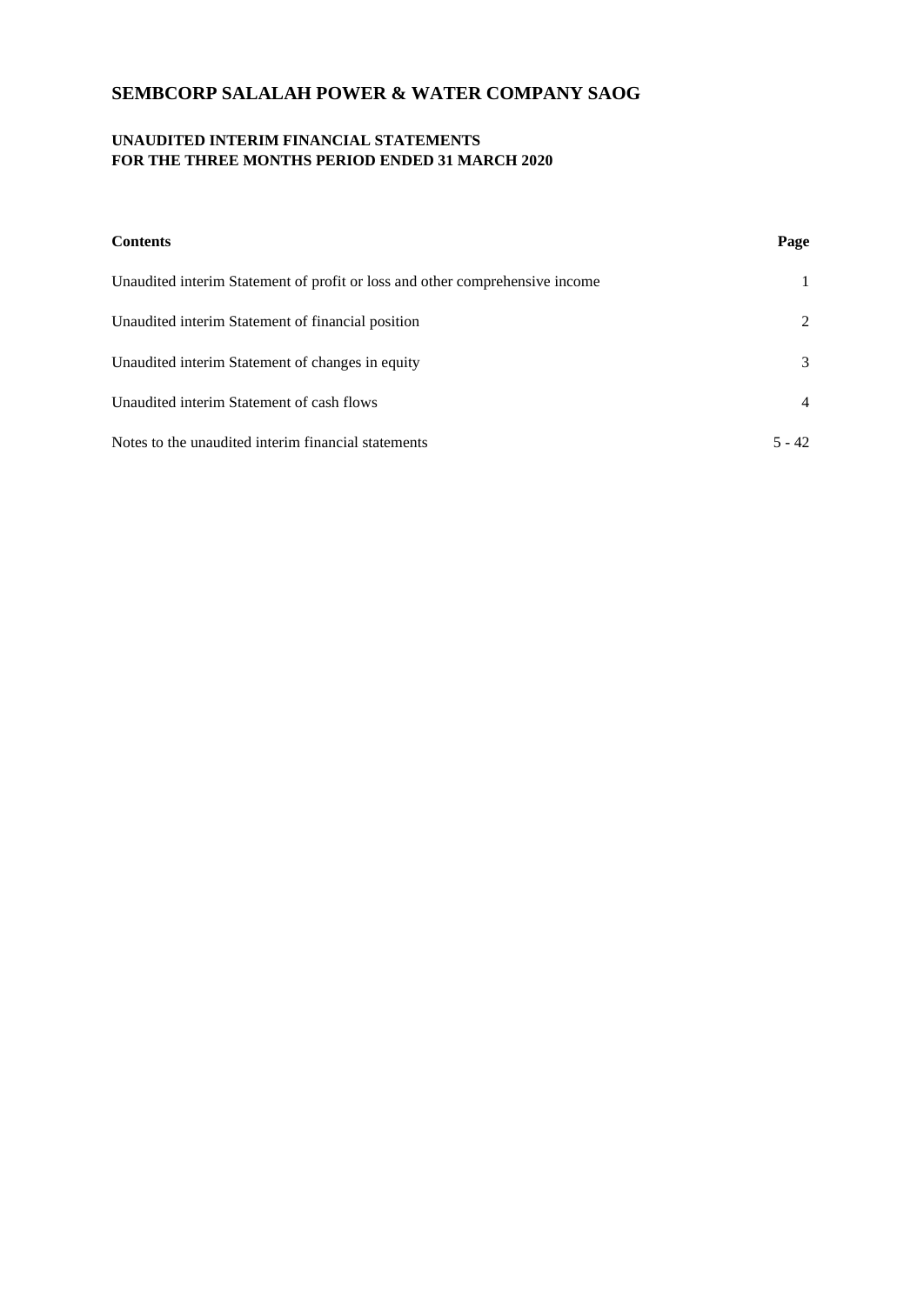# **UNAUDITED INTERIM STATEMENT OF PROFIT OR LOSS AND OTHER COMPREHENSIVE INCOME FOR THE THREE MONTHS PERIOD ENDED 31 MARCH 2020**

|                                                           |                | <b>Unaudited</b><br>For three | Unaudited<br>For three |
|-----------------------------------------------------------|----------------|-------------------------------|------------------------|
|                                                           |                | months period                 | months period          |
|                                                           |                | ended                         | ended                  |
|                                                           | <b>Notes</b>   | 31 March 2020                 | 31 March 2019          |
|                                                           |                | <b>RO</b>                     | <b>RO</b>              |
|                                                           |                |                               |                        |
| Revenue from contracts with customers                     | 3              | 16,643,157                    | 16,325,341             |
| Cost of sales                                             | $\overline{4}$ | (8,888,776)                   | (8,817,626)            |
| <b>Gross profit</b>                                       |                | 7,754,381                     | 7,507,715              |
|                                                           |                |                               |                        |
| Administrative and general expenses                       | 5              | (165, 585)                    | (171, 348)             |
| Other income                                              | 6              | 1,668,715                     | 15,831                 |
| Profit before interest and tax                            |                | 9,257,511                     | 7,352,198              |
|                                                           |                |                               |                        |
| Finance income                                            |                | 112,116                       | 136,462                |
| Finance costs                                             | 7              | (3,344,240)                   | (3,624,208)            |
| Profit before income tax                                  |                | 6,025,387                     | 3,864,452              |
|                                                           |                |                               |                        |
| Income tax expense                                        | 18             | (905, 508)                    | (581, 442)             |
| Profit after tax for the period                           |                | 5,119,879                     | 3,283,010              |
|                                                           |                |                               |                        |
| Other comprehensive income                                |                |                               |                        |
| Fair value of cash flow hedge adjustments $-$ gross       | 11             | (5,561,366)                   | (1,938,480)            |
| Reclassification to profit or loss - gross                | 7              | 775,465                       | 639,687                |
| Deferred tax asset/(liability) on change in fair value of |                |                               |                        |
| cash flow hedge                                           | 18             | 717,885                       | 194,820                |
| Total comprehensive income for the period                 |                | 1,051,863                     | 2,179,037              |
|                                                           |                |                               |                        |
| Earnings per share:                                       |                |                               |                        |
| Basic earnings per share                                  | 25             | 0.0054                        | 0.0034                 |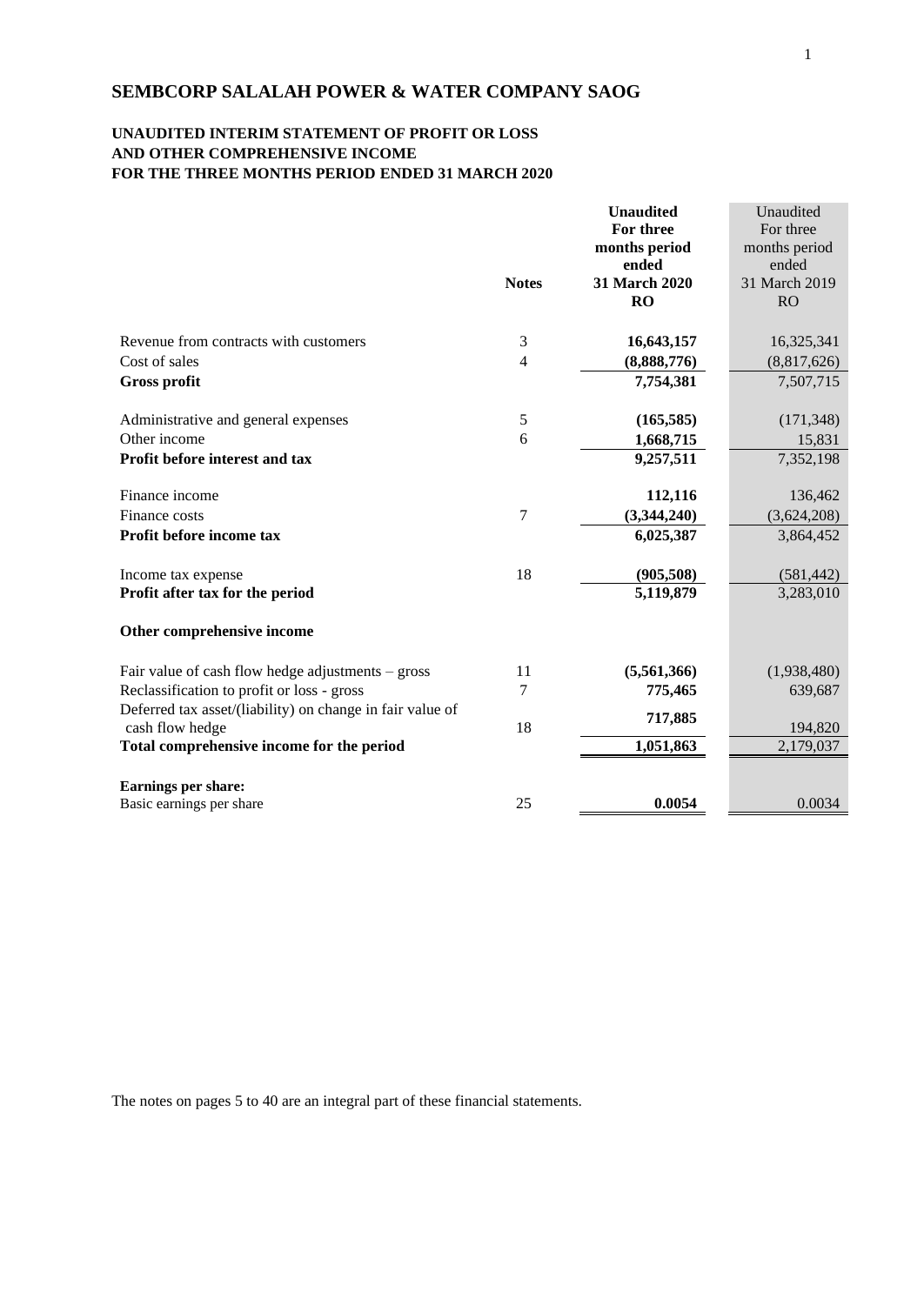# **UNAUDITED INTERIM STATEMENT OF FINANCIAL POSITION AS AT 31 MARCH 2020**

|                                                        |              | <b>Unaudited</b>         | Audited       | Unaudited     |
|--------------------------------------------------------|--------------|--------------------------|---------------|---------------|
|                                                        |              | 31 March                 | 31 December   | 31 March      |
|                                                        | <b>Notes</b> | 2020                     | 2019          | 2019          |
|                                                        |              | RO                       | RO            | RO            |
| <b>Assets</b>                                          |              |                          |               |               |
| <b>Non-current assets</b>                              |              |                          |               |               |
| Property, plant and equipment                          | $\,8\,$      | 277,977,881              | 280,336,106   | 286, 877, 746 |
| Right of use assets                                    | 9            | 721,787                  | 728,496       | 748,824       |
| Intangible assets                                      | 10           | 3,091                    | 3,535         | 4,104         |
| <b>Total non-current assets</b>                        |              | 278,702,759              | 281,068,137   | 287,630,674   |
| <b>Current assets</b>                                  |              |                          |               |               |
| Inventory                                              | 12           | 5,526,642                | 5,369,059     | 5,215,823     |
| Trade and other receivables                            | 13           | 26,282,302               | 20,781,057    | 9,570,548     |
| Bank deposits                                          | 14           | 16,264,932               | 18,925,080    | 13,790,160    |
| Cash and cash equivalents                              | 14           | 760,645                  | 4,420,424     | 10,194,664    |
| <b>Total current assets</b>                            |              | 48,834,521               | 49,495,620    | 38,771,195    |
| <b>Total assets</b>                                    |              | 327,537,280              | 330, 563, 757 | 326,401,869   |
|                                                        |              |                          |               |               |
| <b>Equity and Liabilities</b><br><b>Equity</b>         |              |                          |               |               |
| Share capital                                          | 15(a)        | 95,457,195               | 95,457,195    | 95,457,195    |
| Legal reserve                                          | 15(b)        | 9,710,201                | 9,198,213     | 8,021,633     |
| Retained earnings                                      |              | 8,801,706                | 6,771,159     | 2,959,396     |
| <b>Shareholders' funds</b>                             |              | 113,969,102              | 111,426,567   | 106,438,224   |
| Hedging reserve                                        | 11 $&15(c)$  | (14, 073, 873)           | (10,005,857)  | (9,115,656)   |
| Net equity                                             |              | 99,895,229               | 101,420,710   | 97,322,568    |
|                                                        |              |                          |               |               |
| <b>Liabilities</b><br><b>Non-current liabilities</b>   |              |                          |               |               |
| Long term loans                                        | 20           | 139,579,427              | 151,161,095   | 163,745,631   |
| Long term lease liability                              | 22           | 469,116                  | 461,616       | 440,484       |
| Asset retirement obligation                            | 21           | 656,692                  | 646,228       | 614,953       |
| Deferred tax liability                                 | 18           | 20,551,382               | 20,363,759    | 18,545,534    |
| Derivative financial instruments                       | 11           | 12,083,603               | 9,360,421     | 8,329,482     |
| <b>Total non-current liabilities</b>                   |              | 173,340,220              | 181,993,119   | 191,676,084   |
|                                                        |              |                          |               |               |
| <b>Current liabilities</b>                             |              |                          |               |               |
| Current portion of long term loan                      | 20           | 24,957,097               | 24,759,473    | 23,997,209    |
| Short term borrowings                                  | 17           | 3,850,000                |               |               |
| Current portion of derivative financial<br>instruments | 11           | 4,473,894                |               | 2,394,819     |
| Trade and other payables                               | 16           |                          | 2,411,175     |               |
| <b>Total current liabilities</b>                       |              | 21,020,840<br>54,301,831 | 19,979,280    | 11,011,189    |
|                                                        |              |                          | 47,149,928    | 37,403,217    |
| <b>Total liabilities</b>                               |              | 227,642,051              | 229,143,047   | 229,079,301   |
| <b>Total equity and liabilities</b>                    |              | 327,537,280              | 330, 563, 757 | 326,401,869   |
| Net assets per share                                   | 26           | 0.119                    | 0.117         | 0.112         |

The financial statements on pages 1 to 40 were approved and authorized for issue in accordance with a resolution of the Board of Directors on 20 April 2020.

Director Chief Executive Officer Director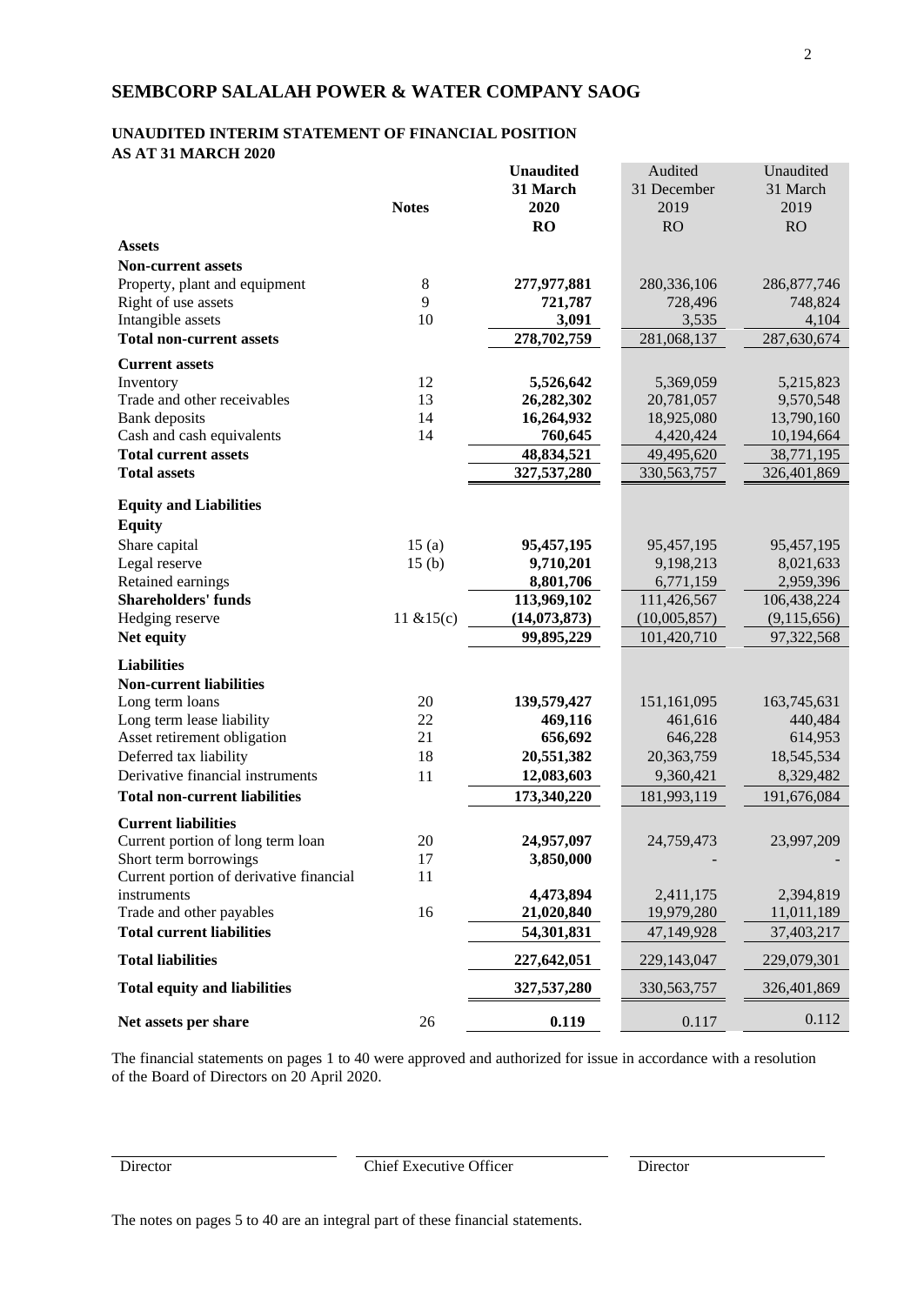# **UNAUDITED INTERIM STATEMENT OF CHANGES IN EQUITY FOR THE THREE MONTHS PERIOD ENDED 31 MARCH 2020**

|                                                                                                                   | Share capital<br><b>RO</b> | Legal<br>reserve<br><b>RO</b> | <b>Retained</b><br>earnings<br><b>RO</b> | <b>Hedging</b><br>reserve<br><b>RO</b> | <b>Total</b><br>RO      |
|-------------------------------------------------------------------------------------------------------------------|----------------------------|-------------------------------|------------------------------------------|----------------------------------------|-------------------------|
| At 1 January 2019<br>Profit for the period<br>Other comprehensive income                                          | 95,457,195                 | 7,693,332                     | 3,250,232<br>3,283,010                   | (8,011,683)                            | 98,389,076<br>3,283,010 |
| Fair value of cash flow<br>hedge<br>adjustments - gross<br>Reclassification to profit or loss -<br>gross (note 7) |                            |                               |                                          | (1,938,480)<br>639,687                 | (1,938,480)<br>639,687  |
| Deferred tax liability on change in<br>fair value of cash flow hedge                                              |                            |                               |                                          |                                        |                         |
| Total comprehensive income for the<br>period                                                                      |                            |                               | 3,283,010                                | 194,820<br>(1,103,973)                 | 194,820<br>2,179,037    |
| Transactions with owners of the<br>Company, recognized directly in<br>equity                                      |                            |                               |                                          |                                        |                         |
| Final dividend 2018<br>Transfer to legal reserve                                                                  |                            | 328,301                       | (3,245,545)<br>(328, 301)                |                                        | (3,245,545)             |
| Total transactions with owners of<br>the Company, recognized directly in<br>equity                                |                            | 328,301                       | (3,573,846)                              |                                        | (3,245,545)             |
| At 31 March 2019                                                                                                  | 95,457,195                 | 8,021,633                     | 2,959,396                                | (9,115,656)                            | 97,322,568              |
| At 1 January 2020                                                                                                 | 95,457,195                 | 9,198,213                     | 6,771,159                                | (10,005,857)                           | 101,420,710             |
| Profit for the period<br>Other comprehensive income<br>Fair value of cash flow hedge                              |                            |                               | 5,119,879                                |                                        | 5,119,879               |
| adjustments - gross                                                                                               |                            |                               |                                          | (5,561,366)                            | (5,561,366)             |
| Reclassification to profit or loss -<br>gross (note 7)                                                            |                            |                               |                                          | 775,465                                | 775,465                 |
| Deferred tax liability on change in<br>fair value of cash flow hedge                                              |                            |                               |                                          | 717,885                                | 717,885                 |
| Total comprehensive income for<br>the period                                                                      |                            |                               | 5,119,879                                | (4,068,016)                            | 1,051,863               |
| <b>Transactions with owners of the</b><br>Company, recognized directly in<br>equity                               |                            |                               |                                          |                                        |                         |
| Final dividend 2019<br>Transfer to legal reserve                                                                  |                            | 511,988                       | (2,577,344)<br>(511,988)                 |                                        | (2,577,344)             |
| <b>Total transactions with owners of</b><br>the Company, recognised directly<br>in equity                         |                            | 511,988                       | (3,089,332)                              |                                        | (2,577,344)             |
| At 31 March 2020                                                                                                  | 95,457,195                 | 9,710,201                     | 8,801,706                                | (14,073,873)                           | 99,895,229              |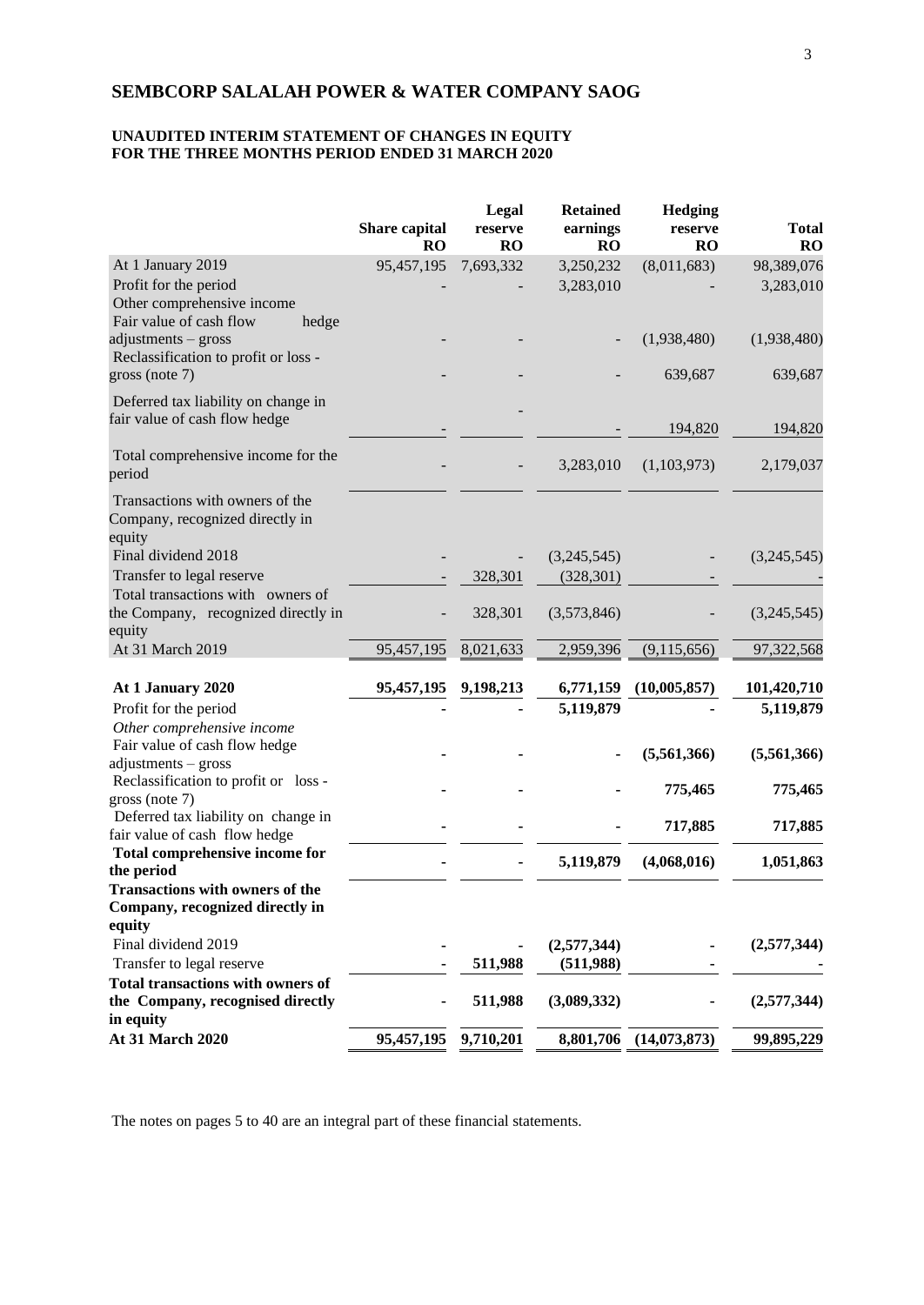# **UNAUDITED INTERIM STATEMENT OF CASH FLOWS FOR THE THREE MONTHS PERIOD ENDED 31 MARCH 2020**

|                                                    | 31 March       | 31 March    |
|----------------------------------------------------|----------------|-------------|
|                                                    | 2020           | 2019        |
|                                                    | RO             | <b>RO</b>   |
| <b>Operating activities</b>                        |                |             |
| Profit before tax                                  | 6,025,387      | 3,864,452   |
| Adjustments for:                                   |                |             |
| Depreciation and amortization                      | 2,747,472      | 2,699,556   |
| Amortisation of deferred financing cost            | 191,079        | 212,765     |
| Finance costs                                      | 3,152,943      | 3,411,018   |
| Finance income                                     | (112, 116)     | (136, 462)  |
| Allowance for impairment of trade receivable       | 471            |             |
| Provision for asset retirement obligation          | 10,464         | 10,425      |
| Changes in working capital:                        |                |             |
| Inventory                                          | (157, 583)     | (66, 620)   |
| Trade and other receivables                        | (5,580,974)    | (158, 017)  |
| Trade and other payables                           | 3,771,982      | 2,132,764   |
| Bank deposits                                      | 2,660,148      | 5,535,680   |
|                                                    | 12,709273      | 17,505,561  |
| Finance cost paid                                  | (5,875,866)    | (6,895,543) |
| Net cash flow generated from operating activities  | 6,833,407      | 10,610,018  |
|                                                    |                |             |
| <b>Investing activities</b>                        |                |             |
| Acquisition of property, plant and equipment       | (382, 094)     | (945, 693)  |
| Acquisition of intangible assets                   |                |             |
| Finance income received                            | 191,375        | 280,571     |
| Net cash flow used in investing activities         | (190, 719)     | (665, 122)  |
|                                                    |                |             |
| <b>Financing activities</b>                        |                |             |
| Repayment of term loan                             | (11, 575, 123) | (7,848,497) |
| Proceeds/(repayment) of working capital facility   | 3,850,000      |             |
| Dividend paid                                      | (2,577,344)    |             |
| Net cash flow used in financing activities         | (10, 302, 467) | (7,848,497) |
|                                                    |                |             |
| Net change in cash and cash equivalents            | (3,659,779)    | 2,096,399   |
| Cash and cash equivalents as at 1 January          | 4,420,424      | 8,098,265   |
| Cash and cash equivalents as at 31 March (note 14) | 760,645        | 10,194,664  |

Reconciliation of liabilities arising from financing activities (note 14.1)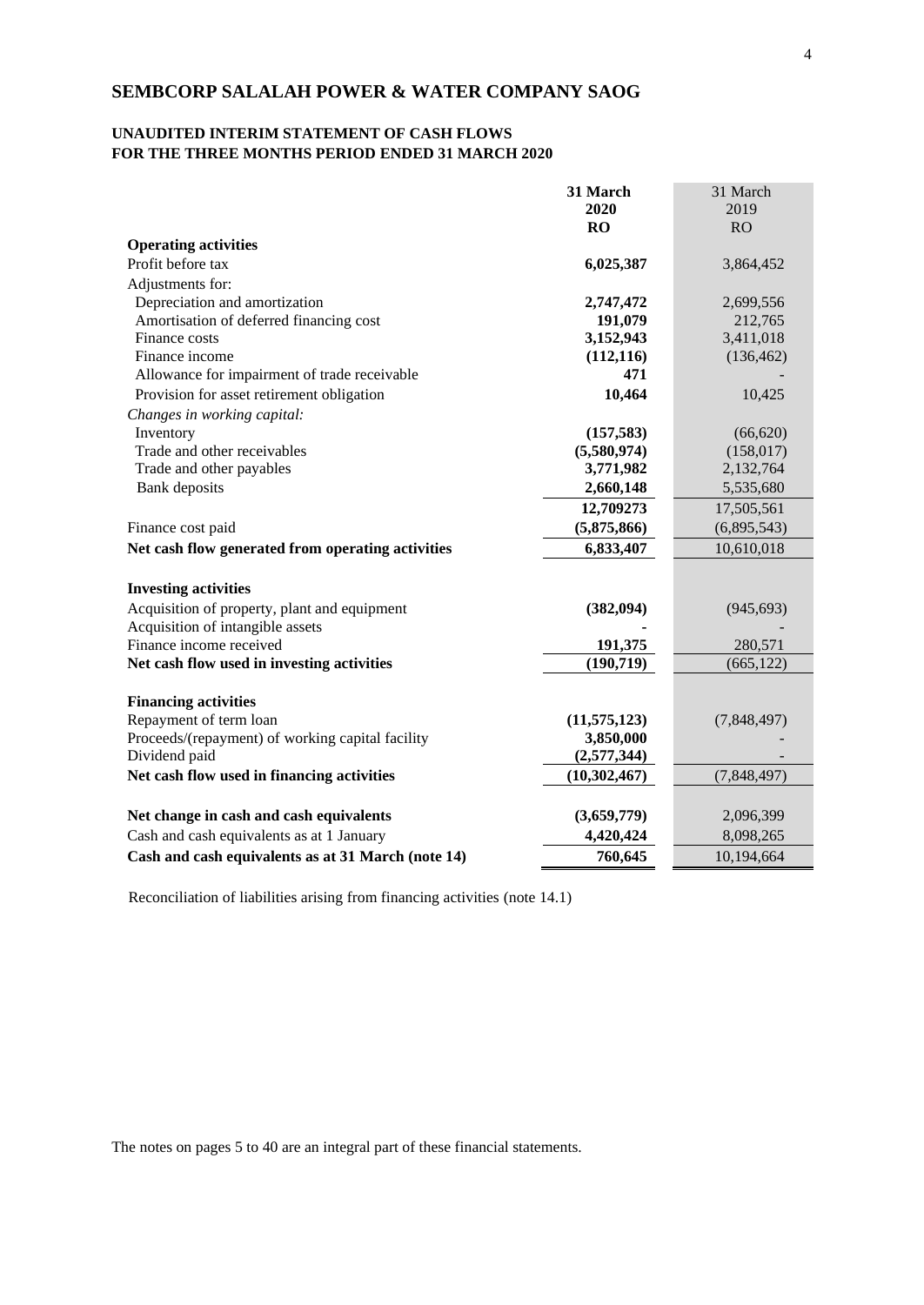#### **1 Legal status and principal activities**

Sembcorp Salalah Power & Water Company SAOG ("the Company") was registered as a closed Omani Joint Stock Company in the Sultanate of Oman on 29 September 2009.

The Company entered into a Shareholders Agreement ("the Shareholders Agreement") dated 17 November 2009 between Sembcorp Oman First Investment Holding Co Ltd ("SOFIH") 40% shareholder, Sembcorp Oman IPO Holding Co Ltd ("SOIHL") 20% shareholder and Inma Power & Water Company LLC ("IPWC") 40% shareholder. For current shareholding refer note 15.

The Company was awarded a tender by the Government of the Sultanate of Oman ("the Government") to build, own and operate an electricity generation and seawater desalination plant together with the associated facilities in the Salalah region ("the Plant").

On 8 October 2013, the Company was listed on the Muscat Securities Market and became a listed public joint stock company ("SAOG").

#### *Significant agreements*

The Company has entered into the following major agreements:

- (i) Power and Water Purchase Agreement ("the PWPA") dated 23 November 2009 with Oman Power & Water Procurement Company SAOC ("OPWP") for a period of fifteen years commencing from the date of commercial operations ("Operation period") to procure the power and water produced by the Company;
- (ii) Natural Gas Sales Agreement ("NGSA") dated 23 November 2009 with the Ministry of Oil and Gas ("MOG") of the Government for the supply of natural gas;
- (iii) Usufruct Agreement ("Usufruct Agreement") dated 23 November 2009 with the Ministry of Housing for grant of Usufruct rights over the project site;
- (iv) Long Term Service Agreement ("LTSA") with General Electric International LLC ("GEIL") for maintenance services on gas turbines and generators;
- (v) Government Guarantee Agreement ("Government Guarantee") dated 23 November 2009 with the Government represented by the Ministry of Finance ("MOF"), whereby the MOF is prepared to guarantee the payment by OPWP of its financial obligations to the Company's Senior Lenders under the PWPA; and
- (vi) Operation and Maintenance ("O&M") agreement with Sembcorp Salalah O&M Services Company LLC ("SSOM") dated 8 February 2010 for a period of 15 years from the scheduled commercial operation date.

# **2 Basis of preparation and significant accounting policies**

### **2.1 Basis of preparation**

#### *(a) Statement of compliance*

These financial statements have been prepared in accordance with International Financial Reporting Standards (IFRS) as issued by the International Accounting Standards Board (IASB), the rules and guidelines on disclosures issued by the Capital Market Authority of the Sultanate of Oman (CMA) and the applicable requirements of the Commercial Companies Law of 2019.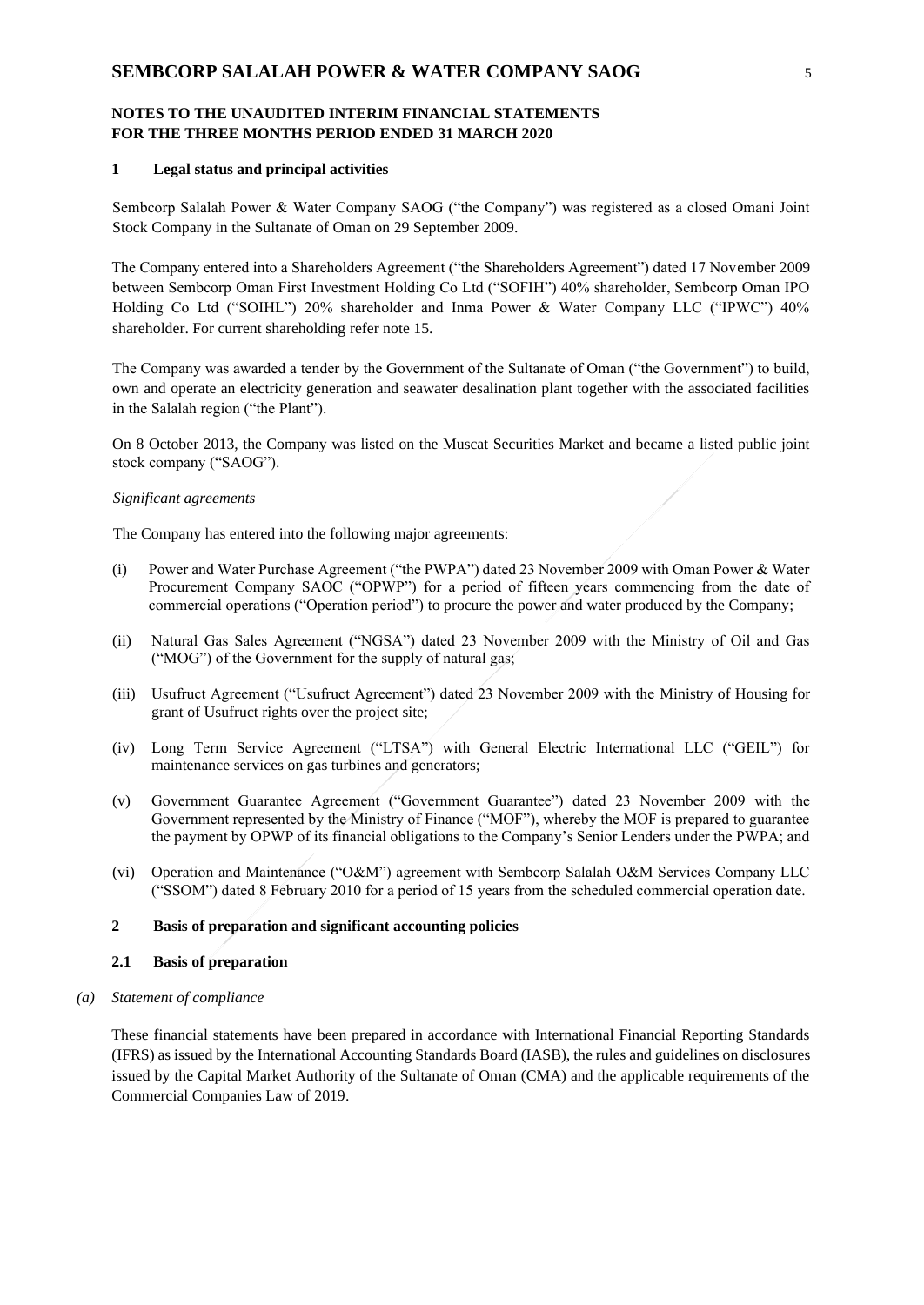#### **2 Basis of preparation and significant accounting policies (continued)**

#### **2.1 Basis of preparation (continued)**

#### *(b) Basis of measurement*

These financial statements are prepared on a historical cost basis except where otherwise described in the accounting policies below.

### *(c) Use of estimates and judgements*

The preparation of financial statements in conformity with IFRS requires management to make judgements, estimates and assumptions that affect the application of policies and reported amounts of assets and liabilities, income and expenses.

The estimates and associated assumptions are based on historical experience and various other factors that are believed to be reasonable under the circumstances, the results of which form the basis of making the judgements about carrying values of assets and liabilities that are not readily apparent from other sources. The Company makes estimates and assumptions concerning the future. The resulting accounting estimates will, by definition, seldom equal the related actual results. The areas where accounting assumptions and estimates are significant to the financial statements are disclosed in notes 2.2 and 2.3 below and also in the relevant notes to the financial statements.

The estimates and underlying assumptions are reviewed on an ongoing basis. Revisions to accounting estimates are recognised in the period in which the estimate is revised if the revision affects only that period or in the period of the revision and future periods if the revision affects both current and future periods.

In particular, estimates that involve uncertainties and judgments which have a significant effect on the financial statements include useful lives and residual value of property, plant and equipment, effectiveness of hedge relationship and asset retirement obligation.

### **2.2 Judgements**

Management has made the following judgements, apart from those involving estimations, which have the most significant effect on the amounts recognised in the financial statements:

#### *(a) Operating lease and useful life of assets*

The Company and OPWP have entered into a PWPA containing a take-or-pay clause favouring the Company. The management had applied the guidance in IFRIC 4, 'Determining whether an arrangement contains a lease'. Based on management's evaluation, the PWPA with OPWP was considered as a lease within the context of IFRIC 4 and has been classified as an operating lease under IFRS 16 since significant risks and rewards associated with the ownership of the plant lies with the Company and not with OPWP. The primary basis for this conclusion being that the PWPA is for a term of 15 years while the economic life of the power plant is estimated to be 35 years. The present value of minimum lease payments under the PWPA does not substantially recover the fair value of the plant at the inception of the lease. Further, the residual risk is borne by the Company and not OPWP. The estimated useful life of the power plant of 35 years takes into account the Company's right to extend the land lease under a Usufruct Agreement for an additional term. As the Company will extend the land lease until the end of useful life of the plant, lease term of the land has also been considered to expire at the end of the useful life of the plant.

Furthermore, the residual value of the assets will have substantial value at the conclusion of the PWPA and the Company will be able to continue to generate revenue through supply of power and water taking into account the government's future plans to deregulate the power and water sector in Oman.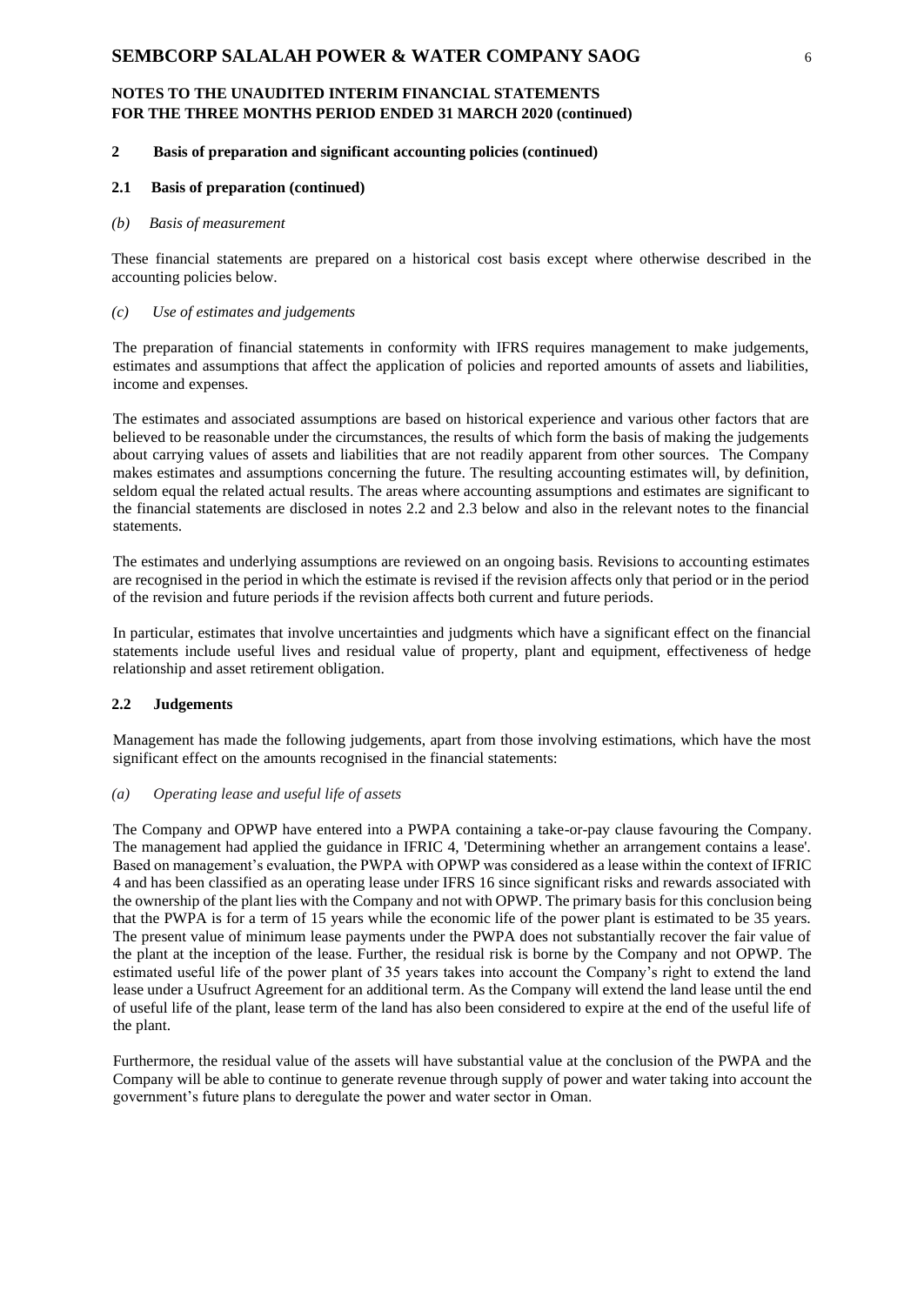### **2 Basis of preparation and significant accounting policies (continued)**

### **2.2 Judgements (continued)**

#### *(b) Impairment of financial assets*

The impairment provisions for financial assets are assessed based on the "Expected Credit Loss" model, using assumptions about risk of default and expected loss rates. The Company uses judgement in making these assumptions and selecting the inputs to the impairment calculation, based on the Company's past history, existing market conditions as well as forward looking estimates at the end of each reporting period. In determining the required impairment provision, the management has used 0.39% as probability of default (31 December 2019 0.39%) and 61.85% loss given default (31 December 2019 61.85%).

#### **2.3 Estimates and assumptions**

The key assumptions concerning the future and other key sources of estimation uncertainty at the reporting date, that have a significant risk of causing a material adjustment to the carrying amounts of assets and liabilities within the next financial years are discussed below:

#### *(a) Effectiveness of hedge relationship*

At the inception of the hedge, the management documents the hedging strategy and performs hedge effectiveness testing to assess whether the hedge is effective. This exercise is performed at each reporting date to assess whether the hedge will remain effective throughout the term of the hedging instrument. As at the reporting date, the cumulative fair value of the interest rate swaps was RO 16.6 million (31 December 2019 – RO 11.8 million).

# *(b) Useful lives of property, plant and equipment*

Depreciation is charged so as to write off the cost of assets over their estimated useful lives. The calculation of useful lives is based on management's assessment of various factors such as the operating cycles, the maintenance programs, and normal wear and tear using its best estimates.

#### *(c) Asset retirement obligation*

Asset retirement obligation is based on management's technical assessment of the probable future costs to be incurred in respect of the decommissioning of the plant and restoration of land. The significant uncertainty in estimating the provision is the cost that will be incurred and the applicable discount rate. It has been assumed that the site will be restored using technology and material that are currently available.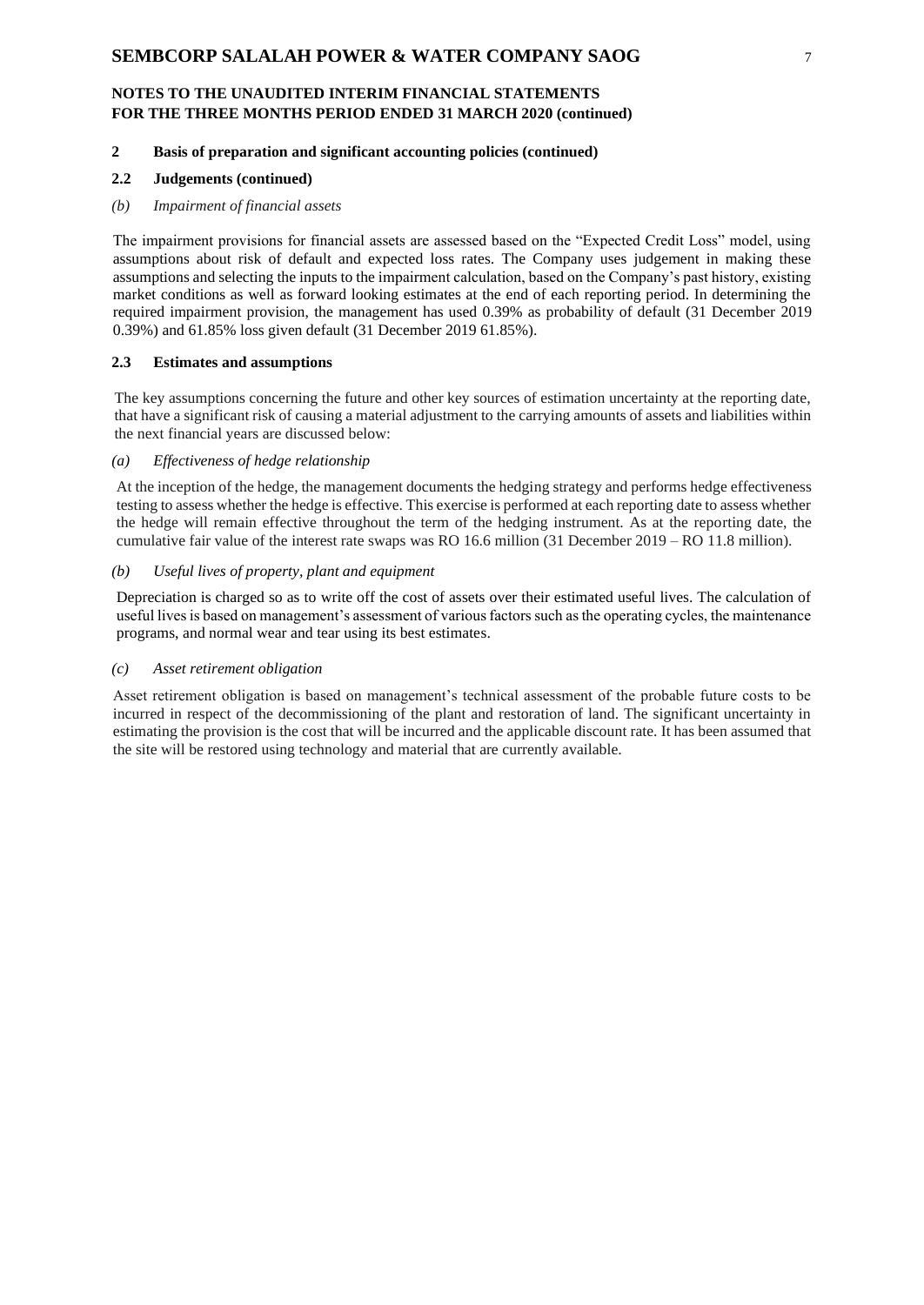### **2 Basis of preparation and significant accounting policies (continued)**

### **2.4 Significant accounting policies**

The accounting policies adopted are consistent with those of the previous financial year.

#### *(a) Foreign currency*

(i) Functional and presentation currency

The financial statements have been presented in Rial Omani ("RO") which is the functional currency of the Company.

#### (ii) Foreign currency transactions

Transactions in foreign currencies are translated to the respective functional currency of the Company at foreign exchange rates at the dates of the transactions. Monetary assets and liabilities denominated in foreign currencies at the reporting date are translated to the functional currency at the exchange rate at that date. The foreign currency gain or loss on monetary items is the difference between amortised cost in the functional currency at the beginning of the period, adjusted for effective interest and payments during the period, and the amortised cost in foreign currency translated at the exchange rate at the end of the reporting period. Non-monetary assets and liabilities denominated in foreign currencies that are measured at historical cost are translated to the functional currency at the exchange rate at the date of the transaction. Non-monetary assets and liabilities measured at fair value in foreign currencies are translated into the functional currency at foreign exchange rates ruling at the dates the fair value was determined. Foreign currency differences arising on translation of monetary items are recognised in profit or loss, except for differences arising on the retranslation of available-for-sale equity instruments, qualifying cash flow hedges or other non-monetary items, which are recognised in other comprehensive income. Nonmonetary items that are measured in terms of historical cost in a foreign currency are translated using the exchange rate at the date of the transaction.

- *(b) Financial instruments*
- (i) Financial assets

#### *Classification*

The Company on initial recognition classifies its financial assets in the following measurement categories:

- those to be measured subsequently at fair value (either through other comprehensive income (FVOCI), or through profit or loss (FVTPL)), and
- those to be measured at amortised cost.

The classification depends on the entity's business model for managing the financial assets and the contractual terms of the cash flows. The Company reclassifies these financial assets, when and only when its business model for managing those financial assets changes.

#### *Recognition and derecognition*

Regular way purchases and sales of financial assets are recognised on trade-date, the date on which the Company commits to purchase or sell the asset. Financial assets are derecognised when the rights to receive cash flows from the financial assets have expired or have been transferred and the Company has transferred substantially all the risks and rewards of ownership.

#### *Measurement*

At initial recognition, the Company measures a financial asset at its fair value plus, in the case of a financial asset not at fair value through profit or loss (FVTPL), transaction costs that are directly attributable to the acquisition of the financial asset. Transaction cost for financial assets carried at FVTPL are expensed in profit or loss.

Financial assets with embedded derivatives are considered in their entirety when determining whether their cash flows are solely payment of principal and interest.

Subsequent measurement of debt instruments depends on the Company's business model for managing the asset and the cash flow characteristics of the asset. There are three measurement categories into which the Company classifies its financial assets: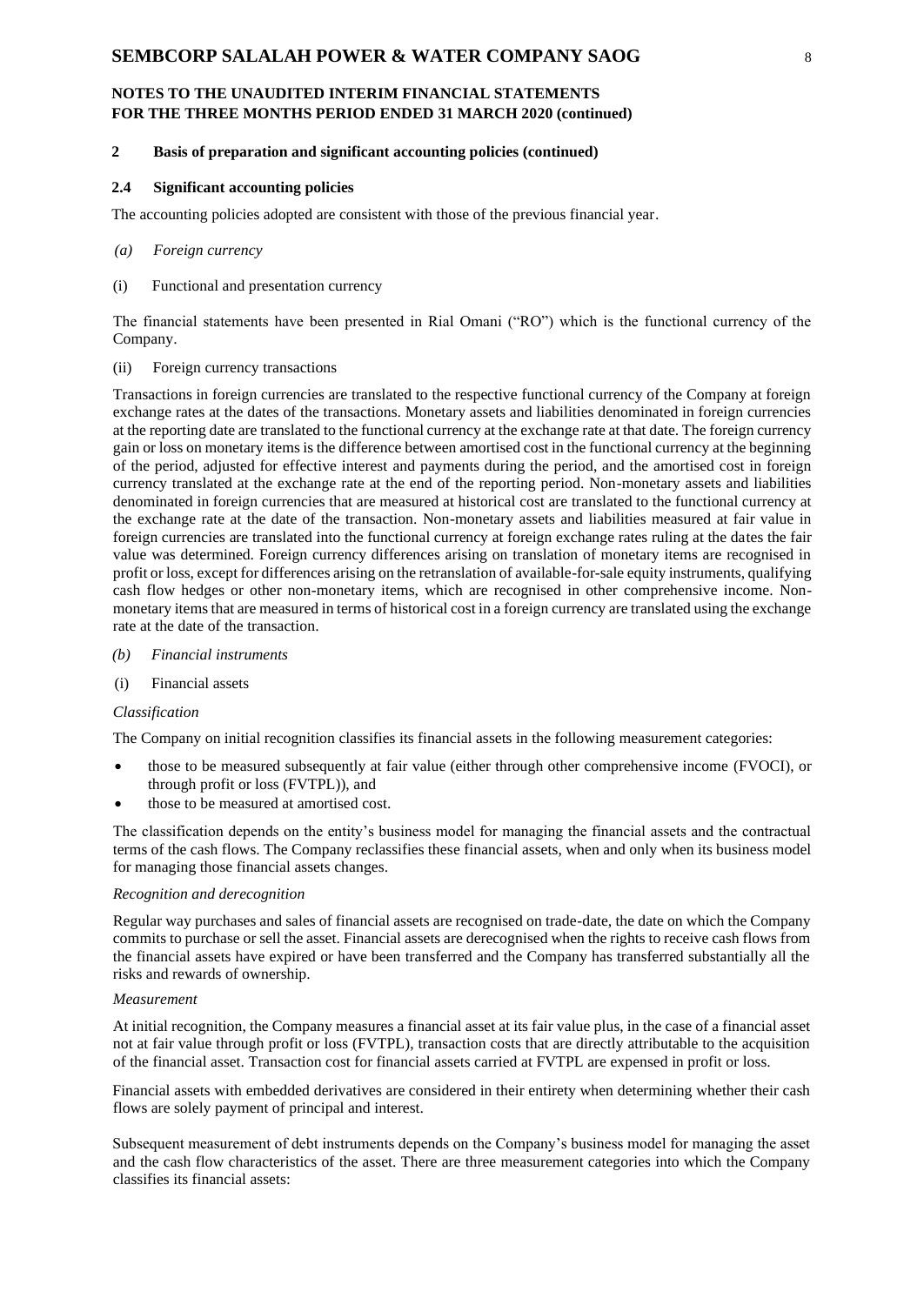#### **2 Basis of preparation and significant accounting policies (continued)**

#### **2.4 Significant accounting policies (continued)**

- *(d) Financial instruments (continued)*
- (i) Financial assets (continued)

#### *Measurement (continued)*

Amortised cost: Assets that are held for collection of contractual cash flows where those cash flows represent solely payments of principal and interest are measured at amortised cost. Interest income from these financial assets is included in finance income using the effective interest rate method. Any gain or loss arising on derecognition is recognised directly in profit or loss and presented in other gains/(losses) together with foreign exchange gains and losses. Impairment losses are presented as separate line item in the statement of profit or loss.

FVOCI: Assets that are held for collection of contractual cash flows and for selling the financial assets, where the assets' cash flows represent solely payments of principal and interest, are measured at FVOCI. Movements in the carrying amount are taken through OCI, except for the recognition of impairment gains or losses, interest income and foreign exchange gains and losses which are recognised in profit or loss. When the financial asset is derecognised, the cumulative gain or loss previously recognised in OCI is reclassified from equity to profit or loss and recognised in other gains/(losses). Interest income from these financial assets is included in finance income using the effective interest rate method. Foreign exchange gains and losses are presented in other gains/(losses) and impairment expenses are presented as separate line item in the statement of profit or loss.

FVPL: Assets that do not meet the criteria for amortised cost or FVOCI are measured at FVPL. A gain or loss on a debt investment that is subsequently measured at FVPL is recognised in profit or loss and presented net within other gains/(losses) in the period in which it arises.

#### *Impairment*

The Company assesses on a forward looking basis the expected credit losses associated with its financial instruments carried at amortised cost and FVOCI. The impairment methodology applied depends on whether there has been a significant increase in credit risk.

For trade receivables, the Company applies the simplified approach permitted by IFRS 9, which requires expected lifetime losses to be recognised from initial recognition of the receivables.

(ii) Derivatives and hedging activities

#### *Derivative financial instruments*

All derivatives in scope of IFRS 9, including those linked to unquoted equity investments, are initially recognised at fair value on the date a derivative contract is entered into and are subsequently remeasured to their fair value at the end of each reporting period. Fair value changes are recognised in profit or loss unless the entity has elected to apply hedge accounting by designating the derivative as a hedging instrument in an eligible hedging relationship.

#### *Cash flow hedges*

When a derivative is designated as the hedging instrument in a hedge of the variability in cash flows attributable to a particular risk associated with a recognised asset or liability or a highly probable forecast transaction, the effective portion of changes in the fair value of the derivative is recognised in other comprehensive income and presented in the hedging reserve in equity. Any ineffective portion of changes in the fair value of the derivative is recognised immediately in profit or loss. If the hedging instrument no longer meets the criteria for hedge accounting, expires or is sold, terminated, exercised, or the designation is revoked, then hedge accounting is discontinued prospectively.

The gain or loss relating to the effective portion of the interest rate swaps hedging variable rate borrowings is recognised in profit or loss within finance cost at the same time as the interest expense on the hedged borrowings.

When a hedging instrument expires or is sold, terminated or exercised, or the entity revokes designation of the hedge relationship but the hedged forecast transaction is still expected to occur, then hedge accounting is discontinued prospectively. The cumulative gain or loss at that point remains in equity and is recognised in accordance with the above policy when the transaction occurs. If the hedged transaction is no longer expected to take place, the cumulative unrealised gain or loss recognised in equity is recognised immediately in profit or loss.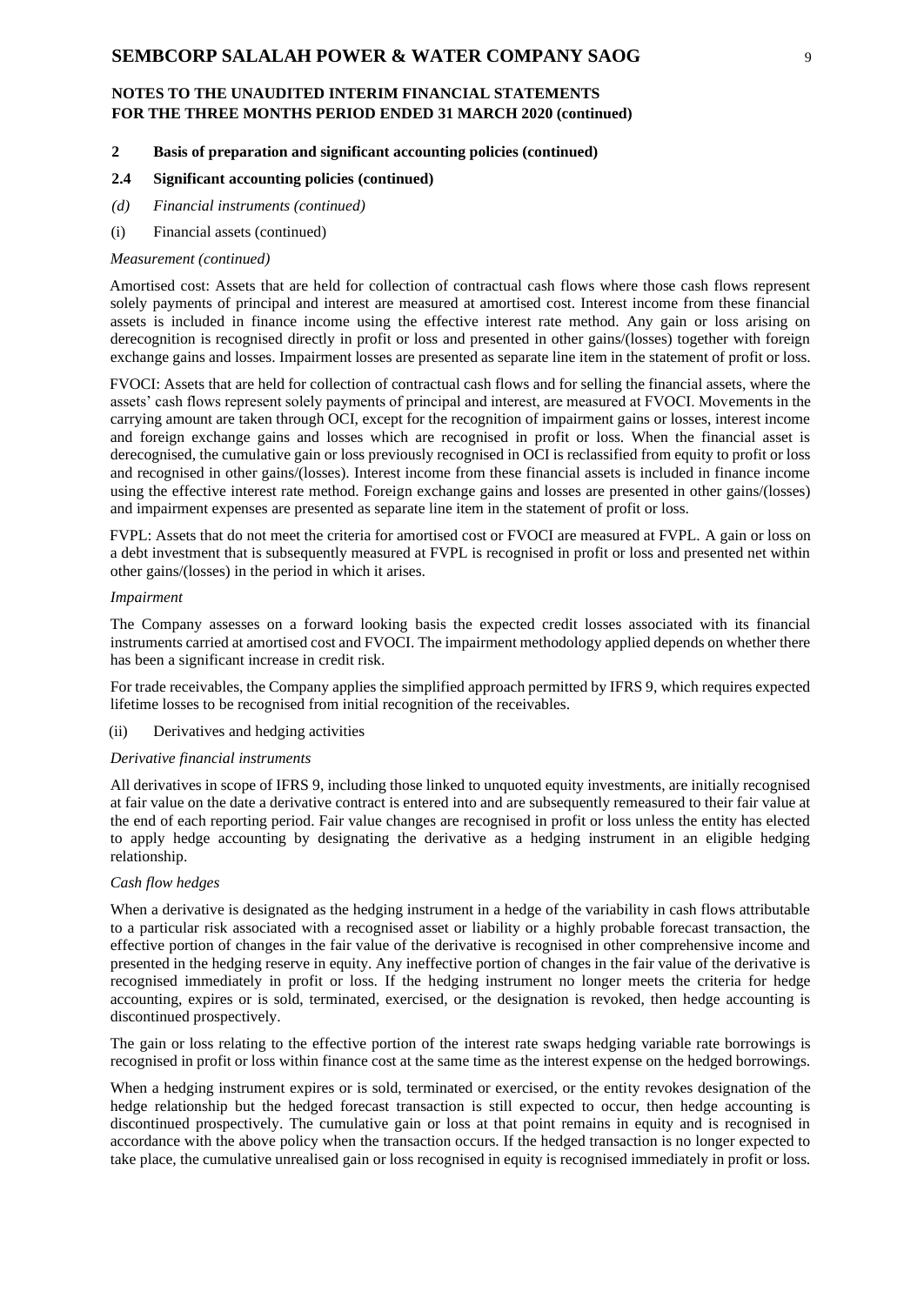### **2 Basis of preparation and significant accounting policies (continued)**

### **2.4 Significant accounting policies (continued)**

- *(d) Financial instruments (continued)*
- (ii) Derivatives and hedging activities (continued)

#### *Embedded derivatives*

An embedded derivative is a component of a contract that also includes a non-derivative host with the effect that some of the cash flows of the combined contract vary in a way similar to a stand-alone derivative.

#### An embedded derivative is separated if, and only if:

a. The economic characteristics and risks of the embedded derivative are not closely related to the economic characteristics and risks of the host;

b. A separate instrument with the same terms as the embedded derivative would meet the definition of a derivative, and;

c. The contract is not measured at fair value with changes in fair value recognised in profit or loss.

Embedded derivatives which are required to be separated are recognised at fair value with all subsequent changes in fair value recognised in profit or loss. Embedded derivatives that are not required to be separated are considered as part of the host contract and not accounted for separately.

### *(c) Interest bearing borrowings*

Interest-bearing borrowings are recognised initially at fair value less attributable costs such as loan arrangement fee. Subsequent to initial recognition, interest-bearing borrowings are stated at amortised cost with any difference between cost and redemption value being recognised in profit and loss over the expected period of borrowings on an effective interest rate basis.

Borrowings are removed from the statement of financial position when the obligation specified in the contract is discharged, cancelled or expired. The difference between the carrying amount of a financial liability that has been extinguished or transferred to another party and the consideration paid, including any non-cash assets transferred or liabilities assumed, is recognised in profit or loss as other income or finance costs.

#### *(d) Trade and other payables*

These amounts represent liabilities for goods and services provided to the Company prior to the end of financial year which are unpaid. The amounts are unsecured and are usually paid within 30 days of recognition. Trade and other payables are presented as current liabilities unless payment is not due within 12 months after the reporting period. They are recognised initially at their fair value and subsequently measured at amortised cost using the effective interest method.

#### *(e) Trade receivables*

Trade receivables are amounts due from customers for goods sold or services performed in the ordinary course of business. They are generally due for settlement within 25 days and therefore are all classified as current. Trade receivables are recognised initially at the amount of consideration that is unconditional unless they contain significant financing components, when they are recognised at fair value. The Company holds the trade receivables with the objective to collect the contractual cash flows and therefore measures them subsequently at amortised cost using the effective interest method.

### *(f) Cash and cash equivalents*

For the purpose of presentation in the statement of cash flows, cash and cash equivalents includes cash on hand and other short-term, highly liquid investments with original maturities of nine months or less that are readily convertible to known amounts of cash and which are subject to an insignificant risk of changes in value.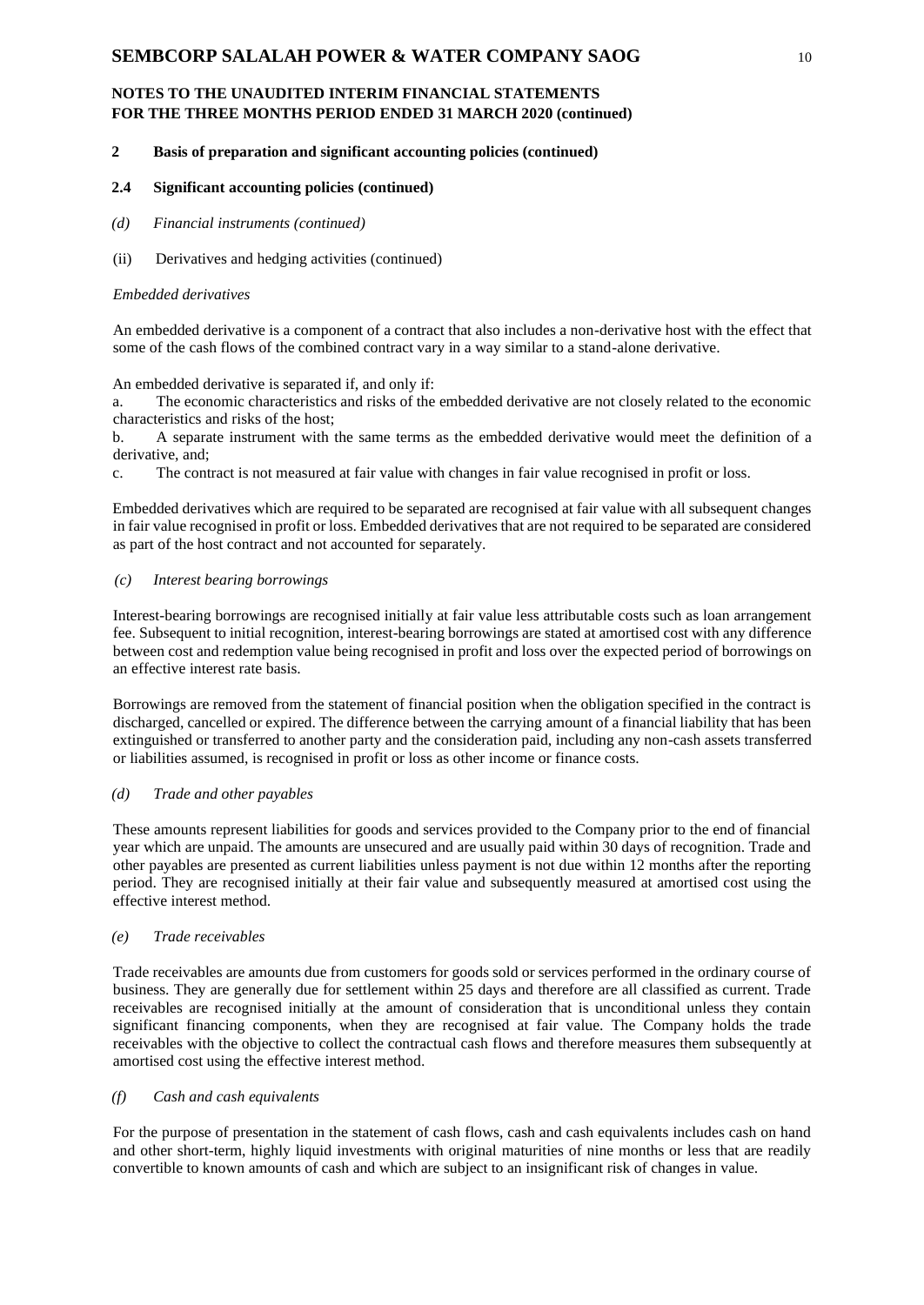### **2 Basis of preparation and significant accounting policies (continued)**

#### **2.4 Significant accounting policies (continued)**

*(g) Property, plant and equipment*

#### (i) Recognition and measurement

Items of property, plant and equipment are measured at cost less accumulated depreciation and accumulated impairment losses. Cost includes expenditure that is directly attributable to the acquisition of the asset. The cost of self-constructed assets includes the cost of materials, direct labour and any other costs directly attributable to bringing the assets to a working condition for their intended use, the costs of dismantling and removing the items and restoring the site on which they are located and capitalised borrowing costs. Cost also may include transfers from other comprehensive income of any gain or loss on qualifying cash flow hedges of foreign currency purchases of property, plant and equipment.

When parts of an item of property, plant and equipment have different useful lives, they are accounted for as separate items (major components) of property, plant and equipment.

Gains and losses on disposal of an item of property, plant and equipment are determined by comparing the proceeds from disposal with the carrying amount of property, plant and equipment, and are recognised net within other income in profit or loss. When revalued assets are sold, the amounts included in the revaluation reserve are transferred to retained earnings

#### (ii) Subsequent expenditure

Subsequent expenditure is capitalised only when it increases future economic benefits embodied in the specific asset to which it relates.

Subsequent expenditure relating to property, plant and equipment that has already been recognised is added to the carrying amount of the asset when it is probable that future economic benefits, in excess of the originally assessed standard of performance of the existing asset, will flow to the Company. All other subsequent expenditure is recognised as an expense in the period in which it is incurred.

### (iii) Depreciation

Depreciation is calculated using the straight-line method to allocate the cost less its residual value so as to write off items of property, plant and equipment over their estimated useful lives. Each part of an item of property, plant and equipment with a cost that is significant in relation to the total cost of an item is depreciated separately. The estimated useful lives are as follows:

|                                           | Years             |
|-------------------------------------------|-------------------|
| <b>Buildings</b>                          | 30 to 35          |
| Roads and pipelines                       | 10 to $35$        |
| Plant and machinery                       | 20 to 35          |
| Plant and machinery (Tools and equipment) | 2 to 12           |
| Office equipment                          | 3 to 10           |
| Motor vehicles                            | 5 to 10           |
| Computer equipment                        | $3 \text{ to } 5$ |

Certain items of property, plant and equipment are subject to overhauls at regular intervals. The inherent components of the initial overhaul are determined based on the estimated costs of the next overhaul and are separately depreciated in order to reflect the estimated intervals between two overhauls. The costs of the overhauls subsequently incurred are capitalised as additions and the carrying amounts of the replaced components are written off to the profit or loss.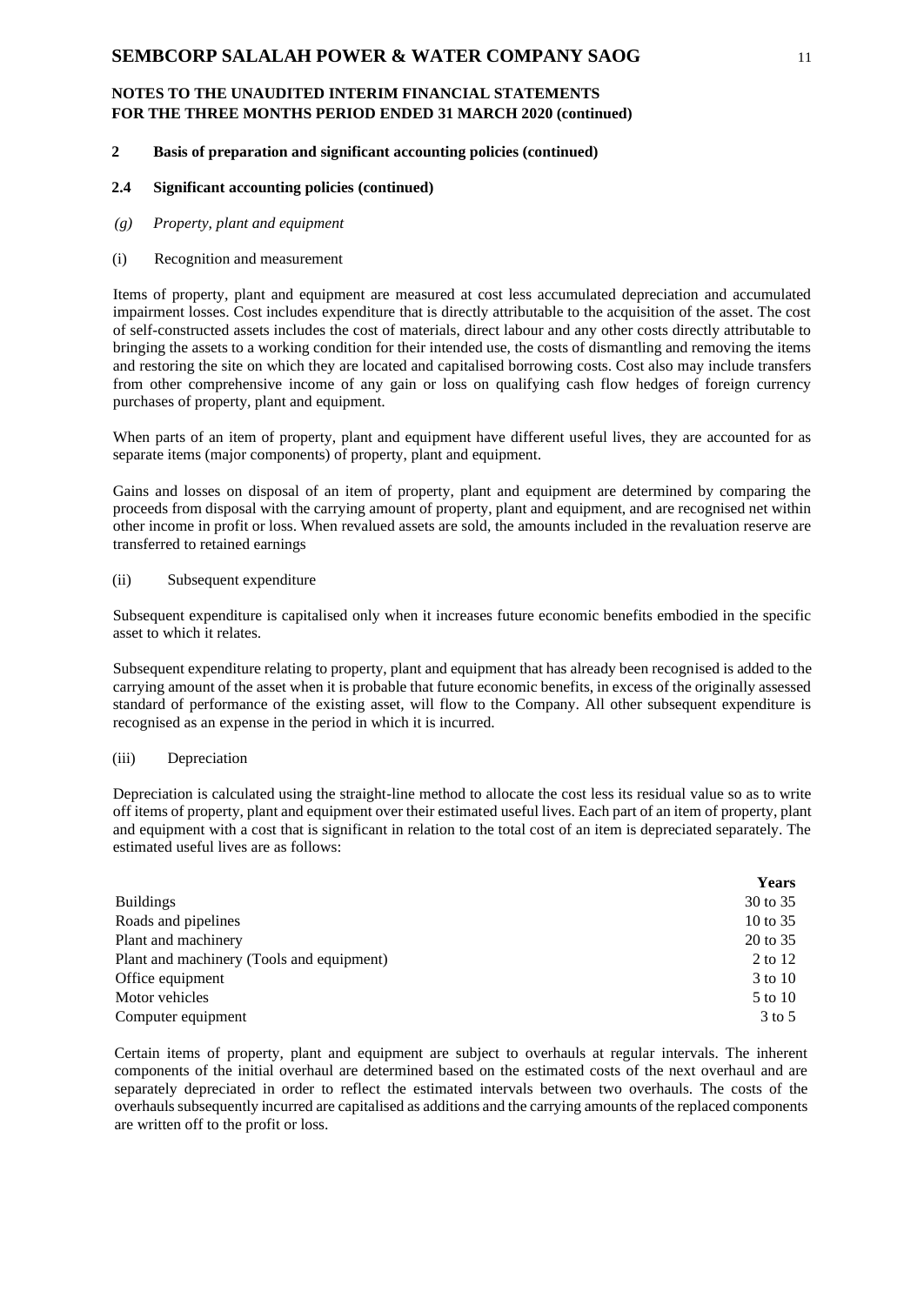### **2 Basis of preparation and significant accounting policies (continued)**

# **2.4 Significant accounting policies (continued)**

*(i) Property, plant and equipment (continued)*

#### (iv) Capital work in progres**s**

Capital work in progress is measured at cost and is not depreciated until it is transferred into one of the above categories, which occurs when the asset is ready for its intended use.

### (v) Site restoration

A liability for future site restoration is recognized as the activities giving rise to the obligation of future site restoration. The liability is measured at the present value of the estimated future cash outflows to be incurred on the basis of current technology. The liability includes all costs associated with site restoration, including plant closure and monitoring costs.

#### *(h) Impairment of non-financial assets*

The carrying amounts of the Company's non-financial assets, other than inventories and deferred tax assets, are reviewed at each reporting date to determine whether there is any indication of impairment. If any such indication exists, the assets' recoverable amounts are estimated. An impairment loss is recognised whenever the carrying amount of an asset or its cash-generating unit exceeds its recoverable amount. A cash-generating unit is the smallest identifiable asset group that generates cash flows that largely are independent from other assets. Impairment losses are recognised in the profit and loss statement unless it reverses a previous revaluation that was credited to equity, in which case it is charged to equity. Impairment losses recognised in respect of cashgenerating units are allocated first to reduce the carrying amount of any goodwill allocated to the cash-generating units and then, to reduce the carrying amounts of the other assets in cash-generating units on a pro rata basis.

The recoverable amount of an asset or cash-generating unit is the greater of its value in use and its fair value less costs to sell. In assessing value in use, the estimated future cash flows are discounted to their present value using a pre-tax discount rate that reflects current market assessments of the time value of money and the risks specific to the asset or cash-generating unit.

Management determines whether there are any indications of impairment to the carrying values of property, plant and equipment on an annual basis because of the difference between the duration of contracted cash flows and accounting depreciation of assets. This requires an estimation of the value in use of the cash generating units. Estimating the value in use requires the Company to make an estimate of the expected future cash flows for the period lying beyond the term of the initial PWPA and also choose a suitable discount rate in order to calculate the present value of those cash flows.

In respect of other assets, impairment losses recognised in prior periods are assessed at each reporting date for any indications that the loss has decreased or no longer exists.

An impairment loss is reversed if there has been a change in the estimates used to determine the recoverable amount. An impairment loss is reversed only to the extent that the asset's carrying amount does not exceed the carrying amount that would have been determined, net of depreciation or amortisation, if no impairment loss had been recognised.

### *(i) Leases*

(i) Company as a lessee

Effective 1 January 2019, leases are recognised as a right-of-use asset and a corresponding liability at the date at which the leased asset is available for use by the Company. Each lease payment is allocated between the liability and finance cost. The finance cost is charged to profit or loss over the lease period so as to produce a constant periodic rate of interest on the remaining balance of the liability for each period. The right-of-use asset is depreciated over the shorter of the asset's useful life and the lease term on a straight-line basis.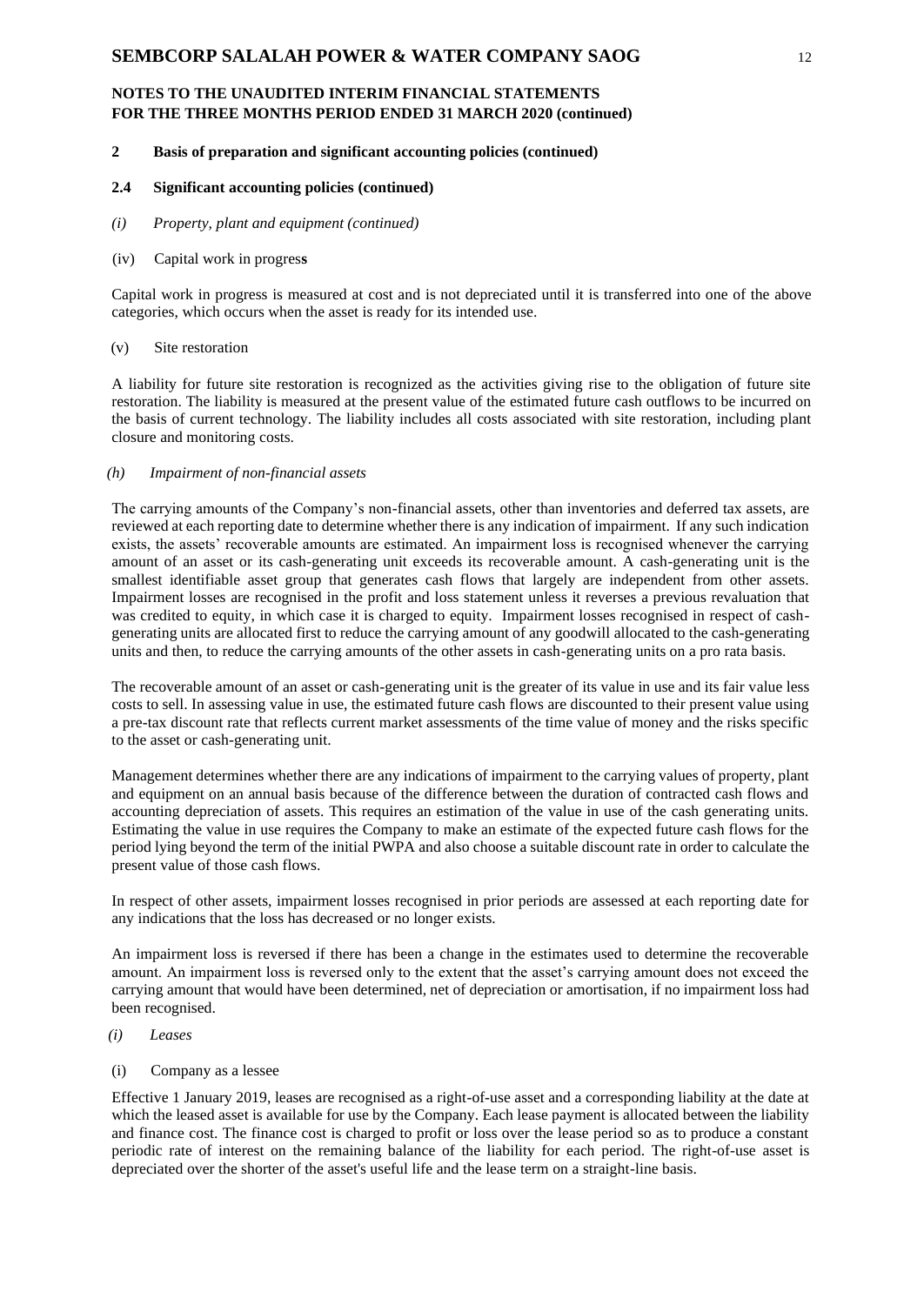### **2 Basis of preparation and significant accounting policies (continued)**

### **2.4 Significant accounting policies (continued)**

- *(k) Leases (continued)*
- (i) Company as a lessee (continued)

Assets and liabilities arising from a lease are initially measured on a present value basis. Lease liabilities include the net present value of the following lease payments:

- fixed payments (including in-substance fixed payments), less any lease incentives receivable
- variable lease payment that are based on an index or a rate
- amounts expected to be payable by the lessee under residual value guarantees
- the exercise price of a purchase option if the lessee is reasonably certain to exercise that option, and
- payments of penalties for terminating the lease, if the lease term reflects the lessee exercising that option.

The lease payments are discounted using the interest rate implicit in the lease, if that rate can be determined, or the Company's incremental borrowing rate.

Right-of-use assets are measured at cost comprising the following:

- the amount of the initial measurement of lease liability
- any lease payments made at or before the commencement date less any lease incentives received
- any initial direct costs, and
- restoration costs.

Payments associated with short-term leases and leases of low-value assets are recognised on a straight-line basis as an expense in profit or loss. Short-term leases are leases with a lease term of 12 months or less. The Company accounts for each lease component within the contract as a lease separately from non-lease components of the contract.

The lease term is considered to be the non-cancellable period for which the Company has the right to use an underlying asset. The lease term is adjusted for periods covered by an option to extend; if it is reasonably certain that the option will be exercised as well as periods covered by an option to terminate the lease; if it is reasonably certain that the option will not be exercised.

#### (ii) The Company as lessor

An operating lease is a lease that does not transfer substantially all the risks and rewards incidental to the ownership of an underlying asset. Lease payments from operating lease are recognised as income on a straightline basis unless another systematic basis is more representative of the pattern in which benefit from the use of the underlying asset is diminished. Costs incurred in earning the lease income, including depreciation are recognised as an expense. Initial direct cost incurred in obtaining lease, are added to the carrying amount of the underlying asset and recognised as an expense over the lease term on the same basis as the lease income. Modification to an operating lease is accounted for as a new lease from the effective date of the modification, considering any prepaid or accrued leased payments relating to the original lease as part of the lease payments for the new lease. The respective leased assets are included in the balance sheet based on their nature.

IFRIC 4 deals with the identification of services and take-or-pay sales or purchasing contracts that do not take the legal form of a lease but convey the rights to customers/suppliers to use an asset or a group of assets in return for a payment or a series of fixed payments. Contracts meeting these criteria should be identified as either operating leases or finance leases. This interpretation is applicable to the Company's PWPA. IFRS 16 does not require the Company to reassess the contract that has already been assessed as a lease under IFRIC 4, i.e whether or not a contract existing at transition is, or, contains lease.

### *Finance lease receivables and finance income*

Finance leases, which transfer from the Company substantially all of the risks and rewards incidental to ownership of the leased item, are recognised as a disposal of asset at the inception of the lease and are presented as receivables under a finance lease at an amount equal to the net investment in the finance lease. Lease receivables are apportioned between finance income and reductions of the receivables under a finance lease so as to achieve a constant periodic rate of return on the lessor's net investment in the finance lease. Finance income earned is recognised within profit and loss in the statement of comprehensive income. Lease receivables due within one year are disclosed as current assets.

The Company accounts for each lease component within the contract as a lease separately from non-lease components of the contract. When a contract includes lease and non-lease components, the Company applies IFRS 15 to allocate the consideration under the contract to each component.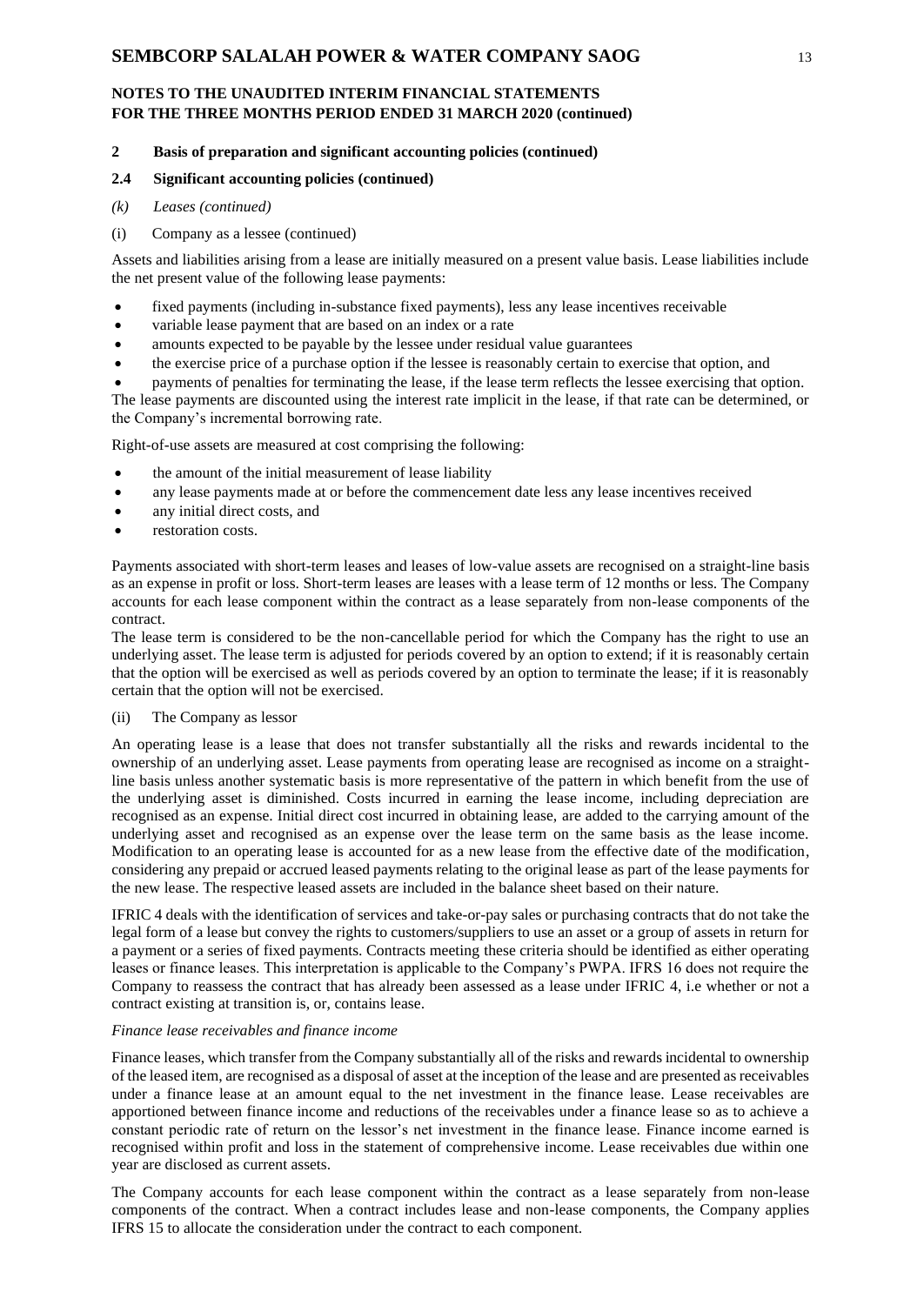### **2 Basis of preparation and significant accounting policies (continued)**

#### **2.4 Significant accounting policies (continued)**

#### *(j) Provisions*

A provision is recognised in the statement of financial position when the Company has a legal or constructive obligation as a result of a past event, and it is probable that an outflow of economic benefits will be required to settle the obligation. If the effect is material, provisions are determined by discounting the expected future cash flows at a pre-tax rate that reflects current market assessments of the time value of money and, where appropriate, the risks specific to the liability.

#### *(k) Revenue recognition*

Revenue is measured at the fair value of the consideration received or receivable, net of returns and allowances, trade discounts and volume rebates.

#### *Capacity charge*

Capacity charge include investment charge and fixed O&M charge. Investment charge is treated as revenue under operating lease and recognized on straight line basis over the lease term. Fixed O&M charge is recognized based on the capacity made available in accordance with contractual terms stipulated in PWPA.

#### *Variable charge*

Energy charge, water output charge and fuel charge are recognised when electricity and water are delivered; which is taken to be over time when the customer has accepted the deliveries ,the control of utilities have been transferred to the customer and there is no unfulfilled obligation that could affect the customer's acceptance of the utilities.

The Company has a long term agreement with OPWP which determines performance obligation, transaction price and allocates the transaction price to each of the separate performance obligations.

Accumulated experience is used to estimate and provide for the discounts, using the expected value method, and revenue is only recognised to the extent that it is highly probable that a significant reversal will not occur.

The Company does not adjust any of the transaction prices for time value of money as the period between the transfer of the promised goods or services to the customer and payment by the customer does not exceed one year and the sales are made with agreed credit terms which is in line with the industry practice.

#### *(l) Finance income*

Finance income comprises interest received on bank deposits and foreign exchange gains and losses that are recognised in the profit and loss statement. Interest income is recognised in the profit and loss statement, as it accrues, taking into account the effective yield on the asset.

#### *(m) Borrowing costs*

Borrowing costs directly attributable to the acquisition, construction or production of qualifying assets, which are assets that necessarily take a substantial period of time to get ready for their intended use, are added to the cost of those assets, until such time that the assets are substantially ready for their intended use. Investment income earned on the temporary investment of specific borrowings pending their expenditure on qualifying assets is deducted from the cost of those assets. All other borrowing costs are recognised as expenses in the period in which they are incurred.

### *(n) Inventories*

Inventories are stated at the lower of cost and net realisable value. Costs are those expenses incurred in bringing each product to its present location and condition. The cost of raw materials and consumables and goods for resale is based on weighted average method and consists of direct costs of materials and related overheads.

Net realisable value is the estimated selling price in the ordinary course of business, less applicable variable selling expenses. Provision is made where necessary for obsolete, slow moving and defective items, based on management's assessment.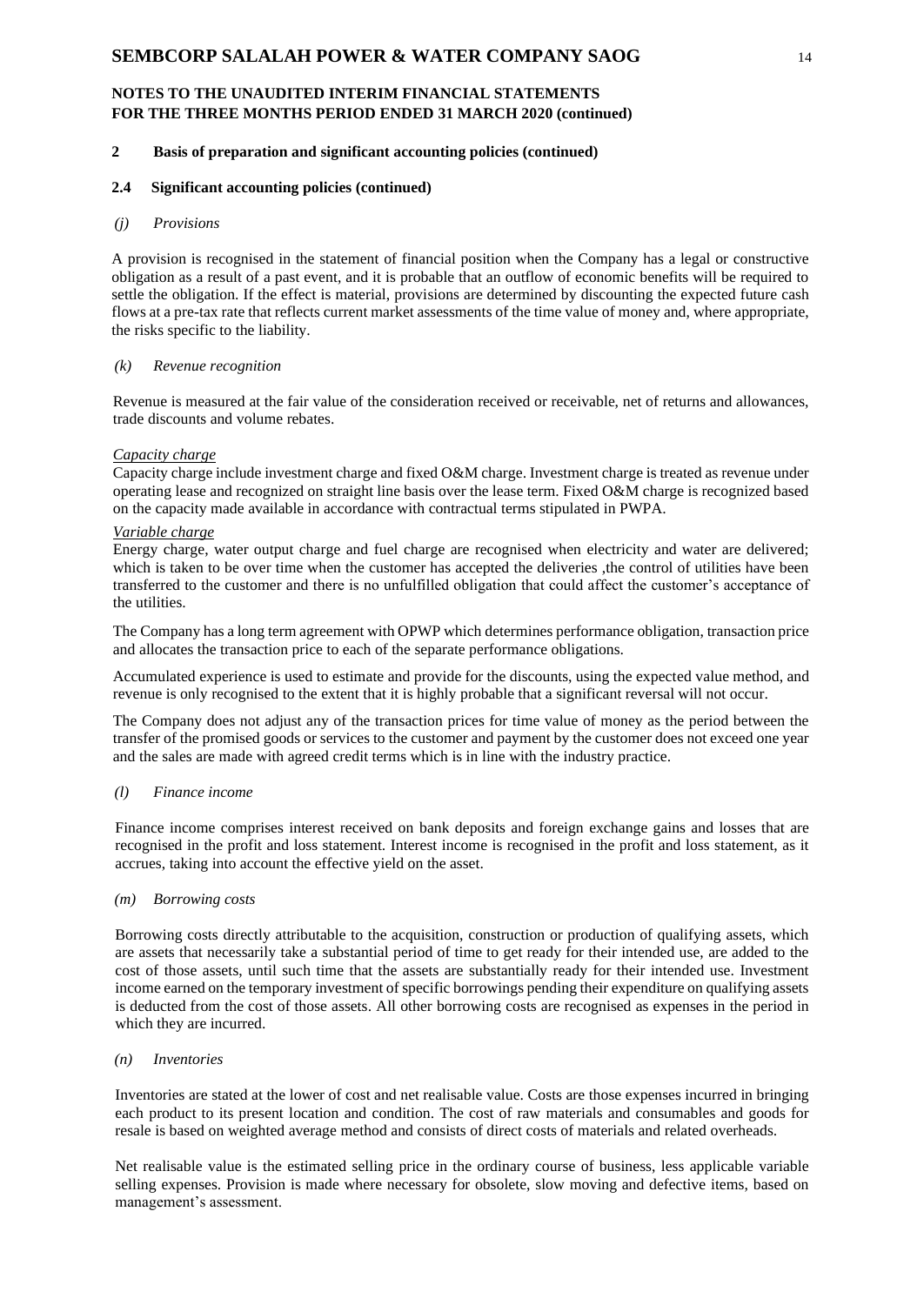### **2 Basis of preparation and significant accounting policies (continued)**

#### **2.4 Significant accounting policies (continued)**

### *(o) Income tax expense*

Income tax expense comprises current and deferred tax. Income tax expense is recognised in the statement of profit and loss and other comprehensive income except to the extent that it relates to items recognised directly in equity, in which case it is recognised in equity.

Current tax is the expected tax payable on the taxable income for the period, using tax rates enacted or substantially enacted at the reporting date, and any adjustment to tax payable in respect of previous years.

Deferred tax is calculated using the balance sheet liability method, providing for temporary differences between the carrying amounts of assets and liabilities for financial reporting purposes and the amounts used for taxation purposes. Deferred tax is measured at the tax rates that are expected to be applied to the temporary difference when they reverse, based on the laws that have been enacted or substantively enacted by the reporting date.

A deferred tax asset is recognised only to the extent that it is probable that future taxable profits will be available against which the temporary differences can be utilised. Deferred tax assets are reviewed at each reporting date and are reduced to the extent that it is no longer probable that the related tax benefits will be realised.

Deferred tax assets and liabilities are offset if there is a legally enforceable right to offset current tax assets and liabilities and they relate to income taxes levied by the same tax authority on the same taxable entity, or on different taxable entities, but they intend to settle current tax assets and liabilities on a net basis or their tax assets and liabilities will be realised simultaneously.

In determining the amount of current and deferred tax, the Company takes into account the impact of uncertain tax positions and whether additional taxes and interest may be due. The assessment regarding adequacy of tax liability for open tax year relies on estimates and assumptions and may involve a series of judgments about future events. New information may become available that causes the Company to change its judgment regarding the adequacy of existing tax liabilities; such changes to tax liabilities will impact tax expense in the period that such a determination is made.

#### *(p) Employee benefits*

Obligations for contributions to a defined contribution retirement plan, for Omani employees, in accordance with the Omani Social Insurance Scheme, are recognised as an expense in profit and loss as incurred.

The Company's obligation in respect of non-Omani employees' terminal benefits is the amount of future benefit that such employees have earned in return for their service in the current and prior periods having regard to the employee contract and Oman Labour Law 2003, as amended.

In accordance with the provisions of IAS 19, Employee benefits, management carries an exercise to assess the present value of the Company's obligations as of reporting date, using the actuarial techniques, in respect of employees' end of service benefits payable under the Oman aforesaid Labour Law. Under this method, an assessment is made of an employee's expected service life with the Company and the expected basic salary at the date of leaving the service.

#### *(q) Directors' remuneration*

Directors' remunerations are computed in accordance with the Commercial Companies Law, as per the requirements of Capital Market Authority and are recognised as an expense in the statement of profit or loss.

#### *(r) Dividend*

The Board of Directors takes into account appropriate parameters including the requirements of the Commercial Companies Law while recommending the dividend.

Dividend distribution to the Company's shareholders is recognised as a liability in the Company's financial statements in the period in which the dividends are approved.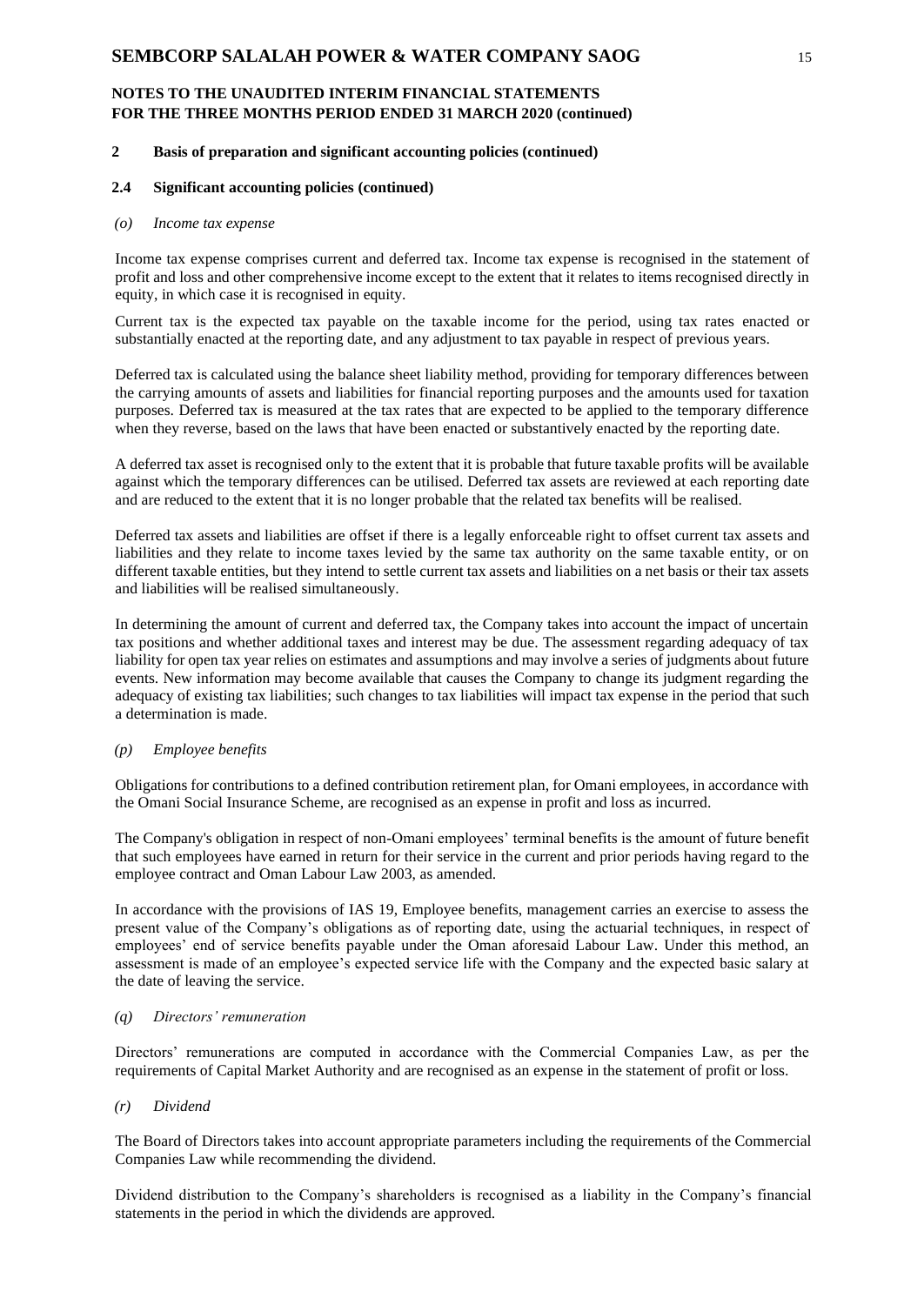### **2 Basis of preparation and significant accounting policies (continued)**

#### **2.4 Significant accounting policies (continued)**

#### *(s) Earnings and net assets per share*

The Company presents earnings per share (EPS) and net assets per share data for its ordinary shares. Basic EPS is calculated by dividing the profit or loss attributable to ordinary shareholders of the Company by the weighted average number of ordinary shares outstanding during the period.

Net assets per share is calculated by dividing the net assets attributable to ordinary shareholders of the Company by the number of ordinary shares outstanding during the year. Net assets for the purpose is defined as total equity less hedging deficit/surplus.

#### *(t) Segmental reporting*

Operating segments are reported in a manner consistent with the internal reporting provided to the chief operating decision-maker. The chief operating decision-maker, who is responsible for allocating resources and assessing performance of the operating segments, has been identified as the Chief Executive Officer who manages the company on a day-to-day basis, as per the directives given by the board of directors that makes strategic decisions.

#### *(u) Share capital*

Ordinary shares are classified as equity. Incremental costs directly attributable to the issuance of new ordinary shares and share options are deducted against the share capital account, net of any tax effects. Where the Company's ordinary shares are repurchased (treasury shares), the consideration paid, excluding any directly attributable incremental costs, is deducted from equity attributable to the Company's equity holders and presented as reserve for own shares within equity, until they are cancelled, sold or reissued

*(v) Determination of fair values*

#### (i) Trade and other receivables

The fair value of trade and other receivables including cash and bank balances approximates to their carrying amount due to their short-term maturity.

#### (ii) Derivatives

The fair value of interest rate swaps is calculated by discounting estimated future cash flows based on the terms and maturity of each contract and using market interest rates for a similar instrument at the measurement date. This calculation is tested for reasonableness through comparison with the valuations received from the parties issuing the instruments.

#### (iii) Non-derivative financial liabilities

Fair value, which is determined for disclosure purposes, is calculated based on the present value of future principal and interest cash flows, discounted at the market rate of interest at the reporting date.

#### *(w) New standards and interpretation not yet effective*

A number of new standards, amendments and interpretations to existing standards have been published and are mandatory for the annual accounting periods beginning on or after 1 January 2020 or later periods, but the Company has not early applied the following new or amended standards in preparing these financial statements.

The following new or amended standards are not expected to have a significant impact on the Company's financial statements.

- IFRS 17 Insurance contracts. Effective date of this standard is 1 January 2021;
- Sale or contribution of assets between an investor and its associate or joint venture Amendments to IFRS 10 and IAS 28. The application date of this amendment has been deferred until such time as the IASB has finalised its research project on the equity method.

There are no other IFRS, amendments or interpretations that are expected to have a material impact on the Company.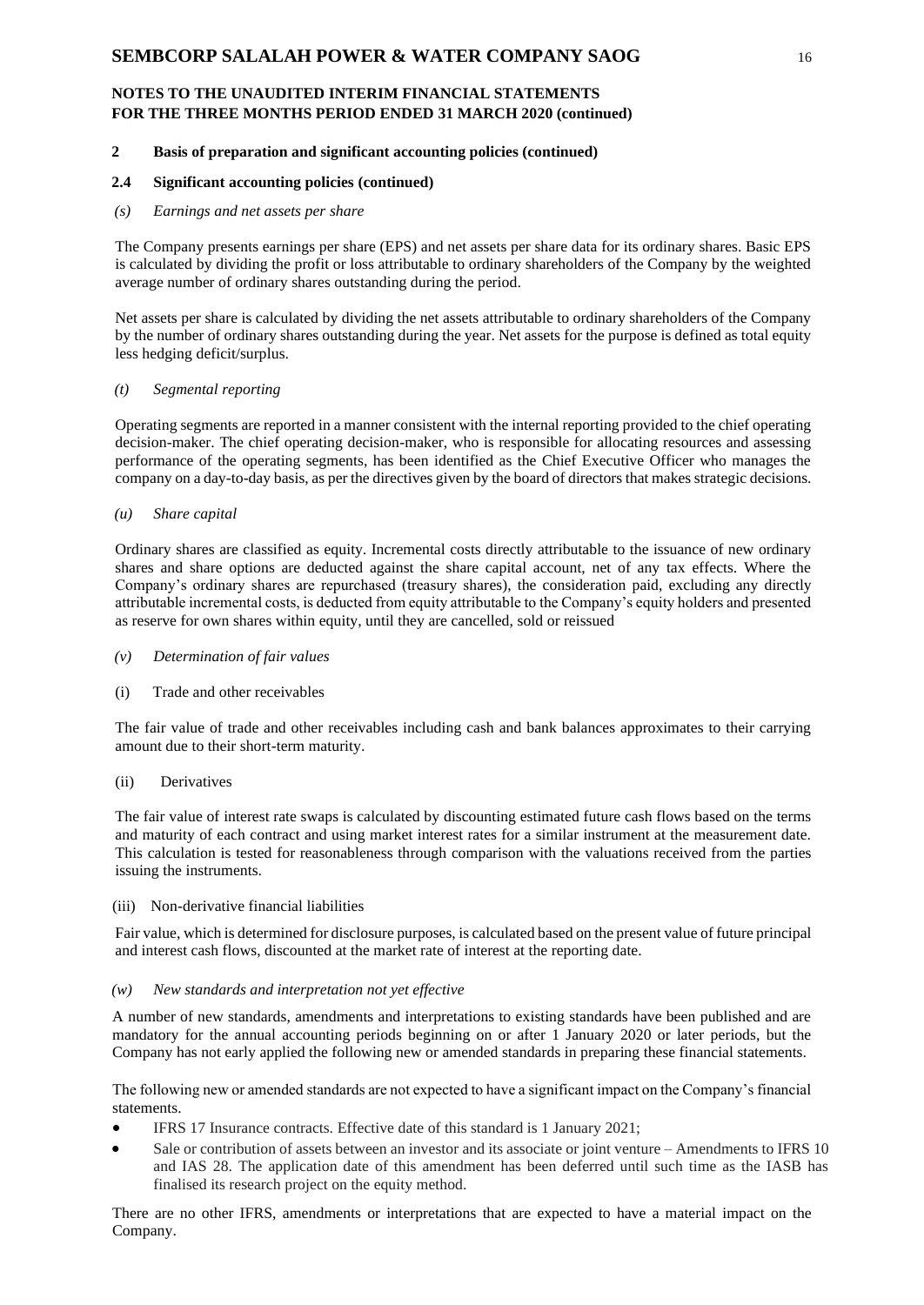### **3 Revenue**

|                                            | <b>Unaudited</b><br>31 March 2020<br><b>RO</b> | Unaudited<br>31 March 2019<br>R <sub>O</sub> |
|--------------------------------------------|------------------------------------------------|----------------------------------------------|
| Operating lease income - Investment charge | 10,456,154                                     | 10,336,140                                   |
| Fixed operation and maintenance charge     | 2,083,829                                      | 1,998,366                                    |
| Fuel charge                                | 3,702,556                                      | 3,599,252                                    |
| Energy charge                              | 169,992                                        | 170,482                                      |
| Water output charge                        | 230,626                                        | 221,101                                      |
|                                            | 16,643,157                                     | 16,325,341                                   |

## **Contracts with customers**

The Company recognized revenue in accordance with PWPA as defined in note 1 of the financial statements. The contract consists of two revenue streams, which are:

- 1.) Capacity charge
	- a. Investment charge
	- b. Fixed operation and maintenance charge
- 2.) Variable charge (i.e. energy, water and fuel charge)

Capacity charge related to investment charge under the PWPA is considered to be a lease component in the agreement and constitutes operating lease income.

Capacity charge related to fixed operation and maintenance charge is for making the capacity available to OPWP and variable charge (covering energy charge, water charge and fuel charge) is for electricity and water output delivered.

#### **Accounting policies**

#### *Capacity charge*

Capacity charge include investment charge and fixed O&M charge. Investment charge is treated as revenue under operating lease and recognized on straight line basis over the lease term. Fixed O&M charge is recognized based on the capacity made available in accordance with contractual terms stipulated in PWPA.

#### *Variable charge*

Energy charge, water output charge and fuel charge are recognised when electricity and water are delivered; which is taken to be over time when the customer has accepted the deliveries, the control of utilities have been transferred to the customer and there is no unfulfilled obligation that could affect the customer's acceptance of the utilities.

There are no significant judgements that are involved while recognising revenue from contracts with customers.

#### **Performance obligation**

The Company sells electricity and water to OPWP in Oman which is the only customer of the Company. The contracts with the customer give rise to performance obligations namely production/ supply of electricity and water and making available the capacity for production. Transaction prices for each performance obligation are identifiable in the named contracts with OPWP separately and are equal to stand-alone selling prices of each performance obligation under PWPA.

The Company satisfies performance obligations upon actual delivery of water and electricity output and by making capacity available.

#### **Determination of transaction price**

Invoicing is as per transaction price (tariff) based on contracts. The payment terms are for less than a month and accordingly, transaction price does not contain any significant financing component.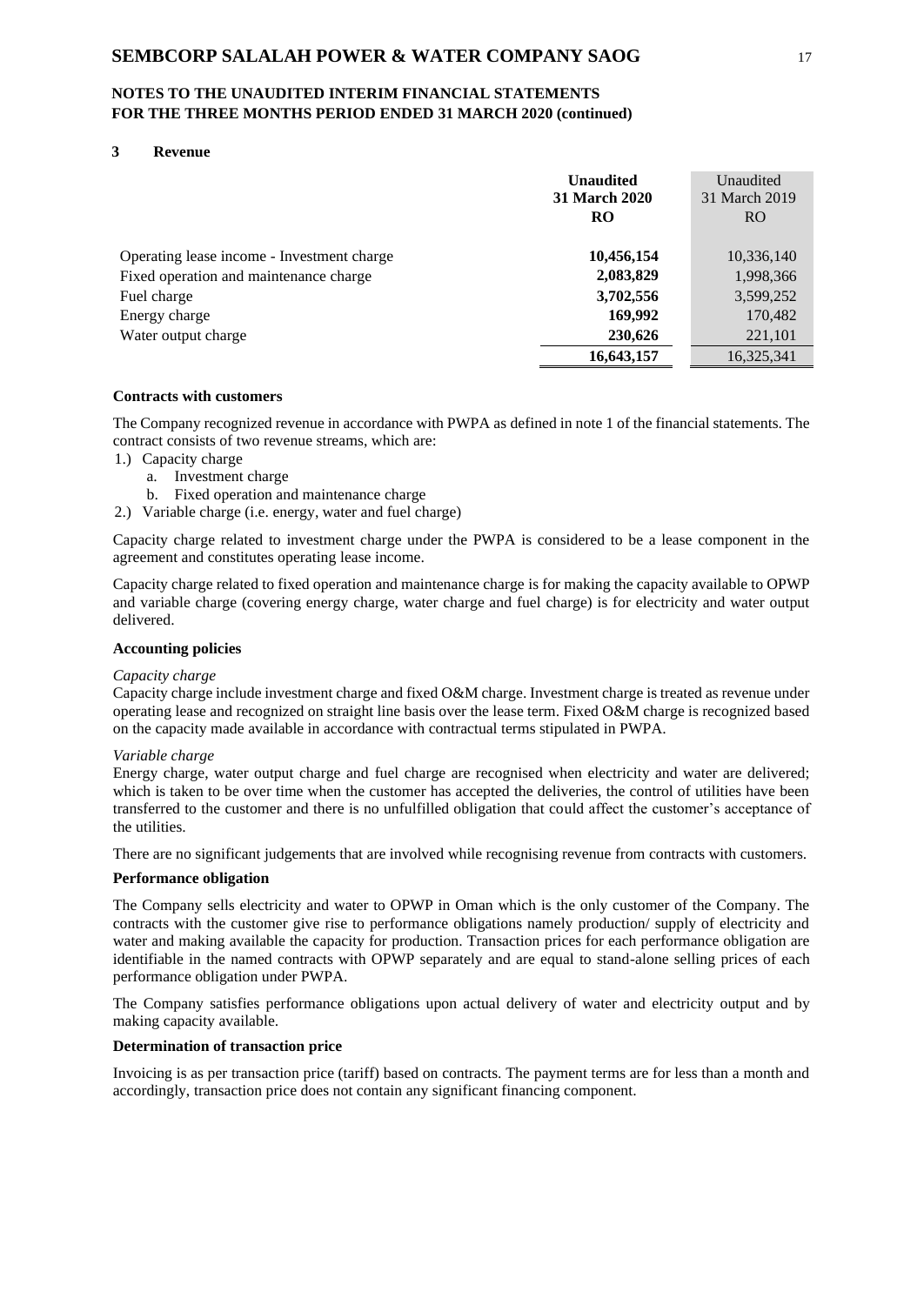#### **3 Revenue (continued)**

### **Timing of revenue recognition**

The Company recognises revenue over time since OPWP (the customer) simultaneously receives and consumes the output of electricity and water and consumes the benefit of plant's availability. In doing so, the Company uses output method to measure the Company's progress towards complete satisfaction of performance obligations satisfied over time. The output method requires the Company to measure actual output delivered with respect to electricity and water and calculate the actual capacity available. Revenue is recognised based on the measurement of output, calculation of availability and the fixed tariff as per the terms of PWPA. The selected output method depicts the Company's performance towards complete satisfaction of the performance obligations since:

- (i) the output and capacity availability can be measured to the exact quantities for which control has transferred to OPWP; and
- (ii) The Company's performance does not produce any work in progress or finished goods controlled by the customer that are not included in the measurement of the output.

The revenue is recognised for the amount to which the Company has right to invoice, wherein a receivable from the customer is booked as this is the point in time that the consideration is unconditional because only the passage of time is required before the payment is due. The invoice is raised on a monthly basis and is payable after 25 days from the date of receipt of invoice by the customer.

No significant judgement is involved in the application of output method for measuring the Company's performance towards satisfaction of obligations.

### **Disaggregation of revenue**

The revenue has been disaggregated based on the key drivers by which the Company receives and recognises its revenue. Accordingly, the disaggregated revenue line items do not represent or correspond to the operating segments as defined by IFRS 8 and explained in note 28.

#### **Allocation of transaction price to remaining performance obligation**

The Company has no unsatisfied performance obligations with respect to billed revenue. The Company has right to invoice for every unit of output and making available the designated capacity. Actual invoicing for the delivered output is done at the end of every month.

The Company has not recognized any impairment losses on receivables arising from Company's contract with customer.

All the revenue of the Company accrues from contracts with customers.

#### **4 Cost of sales**

|                                                     | <b>Unaudited</b>     | Unaudited     |
|-----------------------------------------------------|----------------------|---------------|
|                                                     | <b>31 March 2020</b> | 31 March 2019 |
|                                                     | <b>RO</b>            | RO.           |
| Fuel cost                                           | 3,581,688            | 3,437,360     |
| Depreciation (note 8 and 9)                         | 2,736,373            | 2,689,056     |
| Operation and maintenance cost                      | 1,704,589            | 1,799,659     |
| Contractual services maintenance cost               | 494,567              | 527,141       |
| Insurance cost                                      | 201,531              | 195,171       |
| Incentive payment                                   | 99,538               | 98,290        |
| Security charges                                    | 25,080               | 26,035        |
| License and permits                                 | 22,672               | 21,182        |
| Electricity import cost                             | 12,274               | 13,307        |
| Provision for asset retirement obligation (note 21) | 10,464               | 10,425        |
|                                                     | 8,888,776            | 8,817,626     |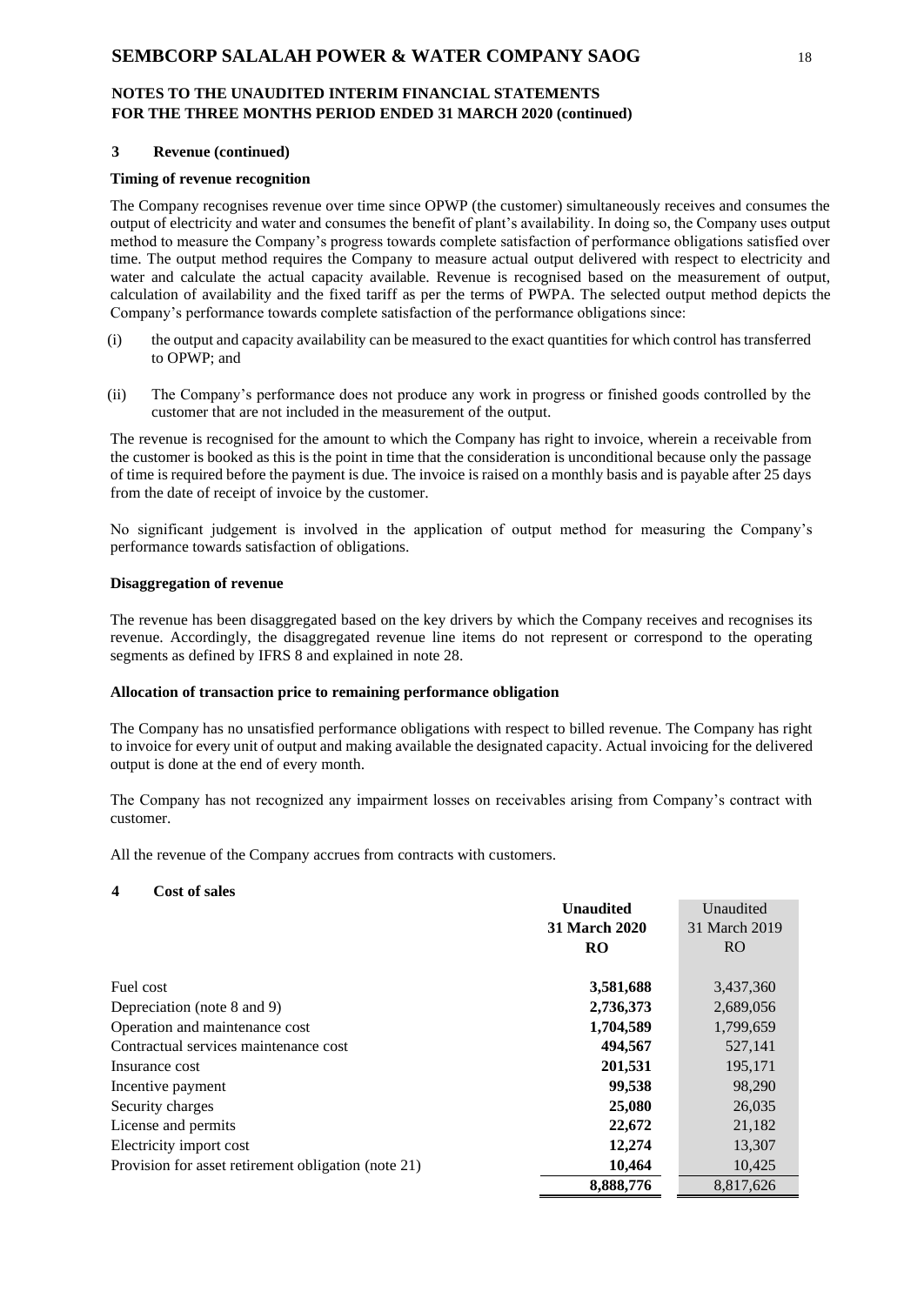### **5 Administrative and general expenses**

|                                                | <b>Unaudited</b><br><b>31 March 2020</b><br>RO | Unaudited<br>31 March 2019<br>R <sub>O</sub> |
|------------------------------------------------|------------------------------------------------|----------------------------------------------|
| Staff costs                                    | 51,043                                         | 53,143                                       |
| Directors' remuneration and sitting fees       | 50,855                                         | 26,250                                       |
| Legal and professional charges                 | 27,196                                         | 22,211                                       |
| Fee and subscription                           | 23,055                                         | 23,101                                       |
| Depreciation and amortisation (notes 8 and 10) | 11,099                                         | 10,500                                       |
| Travelling expenses                            | 1,314                                          | 21,661                                       |
| <b>Others</b>                                  | 552                                            | 9,982                                        |
| Provision for expected credit loss             | 471                                            |                                              |
| Charity and donations                          |                                                | 4,500                                        |
|                                                | 165,585                                        | 171,348                                      |

### **6 Other income**

Other income for the period ended 31 March 2020 mainly include settlement of Insurance claim in compensation for business interruption and property damage loss arising from Cyclone Mekunu in 2018.

# **7 Finance costs**

|                                           | <b>Unaudited</b><br><b>31 March 2020</b><br><b>RO</b> | Unaudited<br>31 March 2019<br>R <sub>O</sub> |
|-------------------------------------------|-------------------------------------------------------|----------------------------------------------|
| Interest expense on project financing     | 2,367,328                                             | 2,764,287                                    |
| Interest expense on interest rate swap    | 775,465                                               | 639,687                                      |
| Interest expense on short term borrowings | 2,650                                                 |                                              |
| Deferred financing cost                   | 191,079                                               | 212,765                                      |
| Interest expense on lease liability       | 7.500                                                 | 7.044                                        |
| Commission and bank charges               | 218                                                   | 425                                          |
|                                           | 3,344,240                                             | 3,624,208                                    |

Interest expense on project financing and deferred finance cost relates to the term loan. Interest expense on swaps relates to the derivative financial instruments.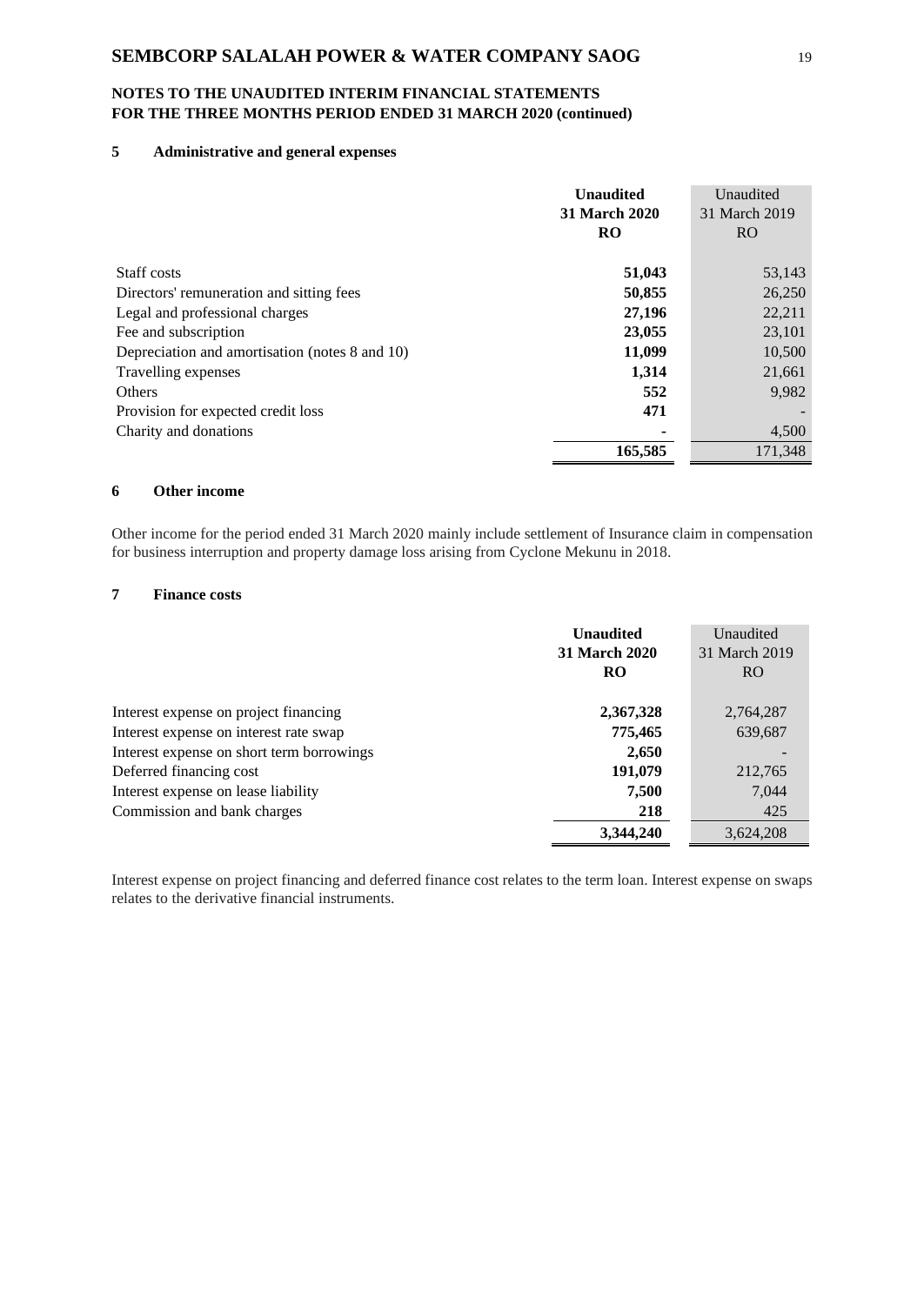# **8 Property, plant and equipment**

| <b>Unaudited</b>                                                        | <b>Buildings</b><br><b>RO</b>                         | <b>Roads</b> and<br>pipelines<br><b>RO</b>                  | <b>Plant</b> and<br>machinery<br><b>RO</b>                      | <b>Office</b><br>equipment<br><b>RO</b>                | <b>Motor</b><br>vehicles<br>RO               | Computer<br>equipment<br><b>RO</b>                      | Capital<br>work in<br>progress<br><b>RO</b>                       | <b>Total</b><br><b>RO</b>               |
|-------------------------------------------------------------------------|-------------------------------------------------------|-------------------------------------------------------------|-----------------------------------------------------------------|--------------------------------------------------------|----------------------------------------------|---------------------------------------------------------|-------------------------------------------------------------------|-----------------------------------------|
| Cost<br>At 1 January 2020<br>Additions                                  | 48,596,630                                            | 26,551,709                                                  | 289, 263, 329<br>376,532                                        | 190,049                                                | 330,371<br>2,950                             | 320,918<br>2,612                                        | 970,502                                                           | 366,223,508<br>382,094                  |
| Transfers during the                                                    |                                                       |                                                             | 402,979                                                         |                                                        |                                              |                                                         | $- (402,979)$                                                     |                                         |
| period<br><b>At 31 March 2020</b>                                       | 48,596,630                                            | 26,551,709                                                  | 290,042,840                                                     | 190,049                                                | 333,321                                      | 323,530                                                 | 567,523                                                           | 366,605,602                             |
| <b>Accumulated</b><br>depreciation                                      |                                                       |                                                             |                                                                 |                                                        |                                              |                                                         |                                                                   |                                         |
| At 1 January 2020                                                       | 11,430,650                                            | 6,291,806                                                   | 67,470,003                                                      | 186,532                                                | 223,527                                      | 284,884                                                 | $\overline{\phantom{0}}$                                          | 85,887,402                              |
| Charge for the period                                                   | 364,852                                               | 204,801                                                     | 2,150,909                                                       | 477                                                    | 10,634                                       | 8,646                                                   | $\blacksquare$                                                    | 2,740,319                               |
| At 31 March 2020                                                        | 11,795,502                                            | 6,496,607                                                   | 69,620,912                                                      | 187,009                                                | 234,161                                      | 293,530                                                 | $\blacksquare$                                                    | 88,627,721                              |
| <b>Carrying amount</b><br><b>At 31 March 2020</b>                       | 36,801,128                                            | 20,055,102                                                  | 220,421,928                                                     | 3,040                                                  | 99,160                                       | 30,000                                                  |                                                                   | 567,523 277,977,881                     |
| Audited<br>Cost<br>At 1 January 2019<br><b>Additions</b>                | <b>Buildings</b><br><b>RO</b><br>48,484,266<br>65,174 | Roads and<br>pipelines<br><b>RO</b><br>26,491,012<br>40,615 | Plant and<br>machinery<br><b>RO</b><br>287,901,907<br>1,760,010 | Office<br>equipment<br><sub>RO</sub><br>189,874<br>175 | Motor<br>vehicles<br>RO<br>288,922<br>41,449 | Computer<br>equipment<br><b>RO</b><br>307,106<br>13,812 | Capital<br>work in<br>progress<br><b>RO</b><br>268,912<br>768,862 | Total<br>RO<br>363,931,999<br>2,690,097 |
| Transfer during the<br>year                                             | 47,190                                                | 20,082                                                      | (398, 588)                                                      |                                                        |                                              |                                                         | (67,272)                                                          | (398, 588)                              |
| At 31 December 2019                                                     | 48,596,630                                            | 26,551,709                                                  | 289, 263, 329                                                   | 190,049                                                | 330,371                                      | 320,918                                                 | 970,502                                                           | 366,223,508                             |
| Accumulated<br>depreciation<br>At 1 January 2019<br>Charge for the year | 9,965,873<br>1,464,777                                | 5,470,355<br>821,451                                        | 58,934,752<br>8,611,802                                         | 182,377<br>4,155                                       | 183,129<br>40,398                            | 249,868<br>35,016                                       | $\qquad \qquad \blacksquare$                                      | 74,986,354<br>10,977,599                |
| Transfer during the                                                     |                                                       |                                                             | (76, 551)                                                       |                                                        |                                              |                                                         | Ξ                                                                 | (76, 551)                               |
| year                                                                    |                                                       |                                                             |                                                                 |                                                        |                                              |                                                         |                                                                   |                                         |
| At 31 December 2019<br>Carrying amount                                  | 11,430,650                                            | 6,291,806                                                   | 67,470,003                                                      | 186,532                                                | 223,527                                      | 284,884                                                 | ÷,                                                                | 85,887,402                              |
| At 31 December 2019                                                     | 37,165,980                                            | 20,259,903                                                  | 221,793,326                                                     | 3,517                                                  | 106,844                                      | 36,034                                                  | 970,502                                                           | 280,336,106                             |
| Unaudited                                                               | <b>Buildings</b><br>RO                                | Roads and pipelines<br>RO                                   | Plant and<br>machinery<br>RO                                    | Office<br>equipment<br>$\rm \mathop{RO}$               | Motor<br>vehicles<br>RO                      | Computer<br>equipment<br>RO                             | Capital Work<br>in Progress<br>RO                                 | Total<br>RO                             |
| Cost<br>At 1 January 2019                                               | 48,484,266                                            | 26,491,012                                                  | 287,901,907                                                     | 189,874                                                | 288,922                                      | 307,106                                                 | 268,912                                                           | 363,931,999                             |
| <b>Additions</b>                                                        | 10,793                                                | 4,012                                                       | 771,679                                                         |                                                        | 33,000                                       | 10,077                                                  | 116,132                                                           | 945,693                                 |
| <b>Transfers during</b><br>the period (refer<br>sub-point c)            | 43,173                                                | 16,697                                                      | (398, 588)                                                      |                                                        |                                              |                                                         | (59, 870)                                                         | (398, 588)                              |
| At 31 March 2019                                                        | 48,538,232                                            | 26,511,721                                                  | 288,274,998                                                     | 189,874                                                | 321,922                                      | 317,183                                                 | 325,174                                                           | 364,479,104                             |
| Accumulated<br>depreciation<br>At 1 January 2019                        | 9,965,873                                             | 5,470,355                                                   | 58,934,752                                                      | 182,377                                                | 183,129                                      | 249,868                                                 |                                                                   | 74,986,354                              |
| Charge for the<br>period<br>Transfer during the                         | 360,396                                               | 201,729                                                     | 2,110,953                                                       | 1,205                                                  | 9,227                                        | 8,045                                                   |                                                                   | 2,691,555                               |
| period                                                                  |                                                       |                                                             | (76, 551)                                                       |                                                        |                                              |                                                         |                                                                   | (76, 551)                               |
| At 31 March 2019                                                        | 10,326,269                                            | 5,672,084                                                   | 60,969,154                                                      | 183,582                                                | 192,356                                      | 257,913                                                 |                                                                   | 77,601,358                              |
| Carrying amount<br>At 31 March 2019                                     | 38,211,963                                            | 20,839,637                                                  | 227,305,844                                                     | 6,292                                                  | 129,566                                      | 59,270                                                  | 325,174                                                           | 286,877,746                             |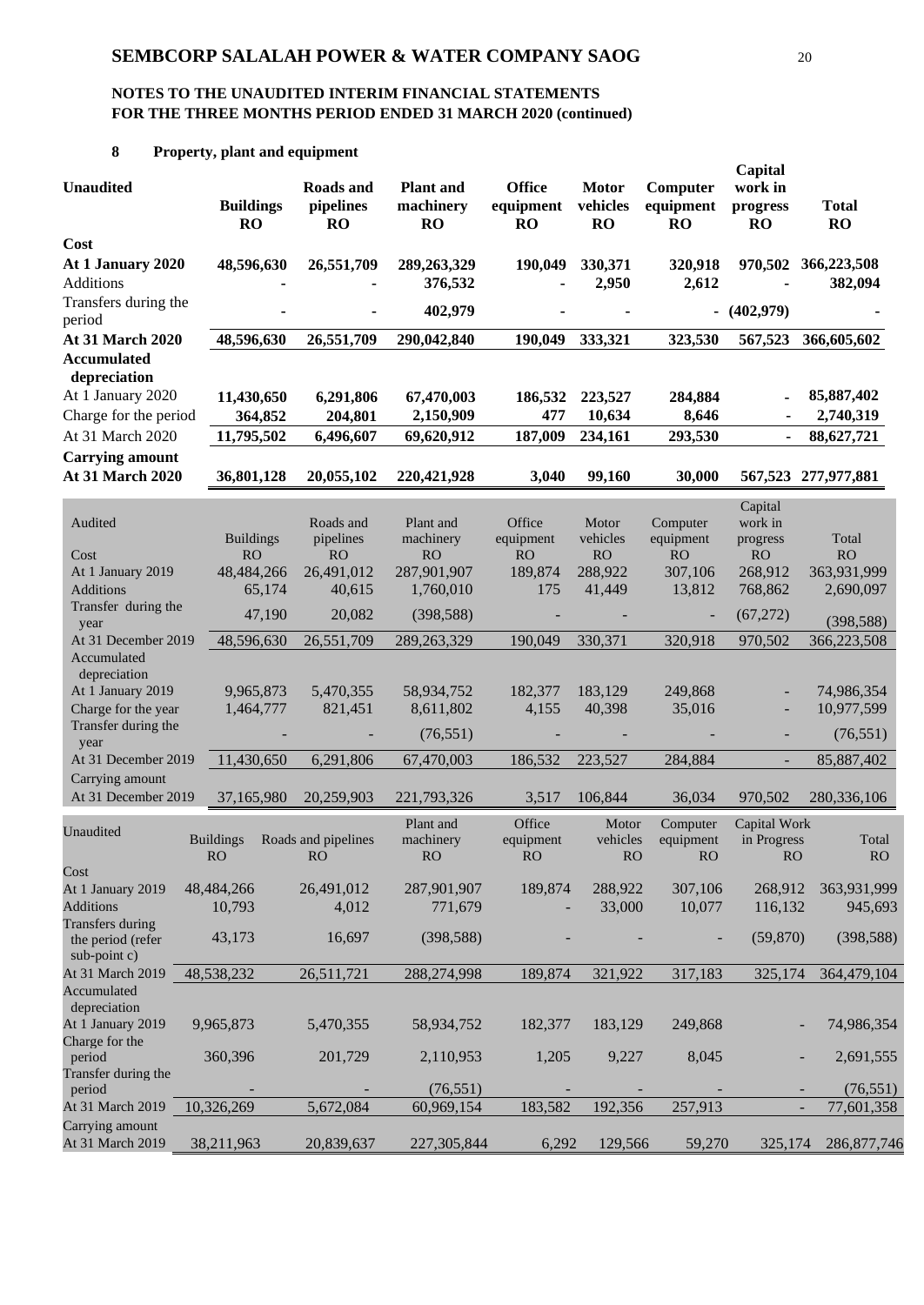### **8 Property, plant and equipment (continued)**

### *(a) Leased land*

Land on which the plant is constructed has been leased by the Government of Sultanate of Oman to the Company for a period of 25 years expiring on 23 November 2034 under the term of the Usufruct Agreement, which can be extended for an additional 25 years. Lease rental for the initial term of 25 years has already been paid. (note 8).

#### *(b) Security*

The Company's property, plant and equipment are pledged as security against the term loans (note 19).

*(c)* During the year 2019, the cost of RO 398,588/- and accumulated depreciation of RO 76,551/- has been transferred from Plant and Machinery to Right of use asset since IFRS 16 requires asset retirement obligation to be classified as part of the Right of use asset.

The depreciation charge has been allocated as set out below:

|                                  | <b>Unaudited</b>     | Audited          | Unaudited     |
|----------------------------------|----------------------|------------------|---------------|
|                                  | <b>31 March 2020</b> | 31 December 2019 | 31 March 2019 |
|                                  | RO                   | RO.              | RO.           |
|                                  |                      |                  |               |
| Cost of sales (note 4)           | 2,729,664            | 10,935,391       | 2,682,403     |
| Administrative expenses (note 5) | 10,655               | 42,208           | 9,152         |
|                                  | 2,740,319            | 10,977,599       | 2,691,555     |
|                                  |                      |                  |               |

### **9 Right of use assets**

The Company has adopted IFRS 16 'Leases' from 1 January 2019. In line with IFRS 16 requirement, the Company recognized right of use assets and also reclassified asset retirement obligation from property, plant and equipment to right of use asset.

The Company has not restated comparatives for the 2018 reporting period as permitted under the specific transition provisions in the standard and therefore comparative information has not been presented.

|                                      |           | <b>Asset retirement</b> |              |
|--------------------------------------|-----------|-------------------------|--------------|
| Unaudited                            | Land      | obligation              | <b>Total</b> |
|                                      | <b>RO</b> | RO                      | <b>RO</b>    |
| Cost                                 |           |                         |              |
| At 1 January 2020                    | 433,440   | 398,588                 | 832,028      |
| <b>At 31 March 2020</b>              | 433,440   | 398,588                 | 832,028      |
| Accumulated depreciation             |           |                         |              |
| At 1 January 2020                    | 15,480    | 88,052                  | 103,532      |
| Charge for the period (note 4)       | 3,849     | 2,860                   | 6,709        |
| <b>At 31 March 2020</b>              | 19,329    | 90,912                  | 110,241      |
| Net carrying amount at 31 March 2020 | 414,111   | 307,676                 | 721,787      |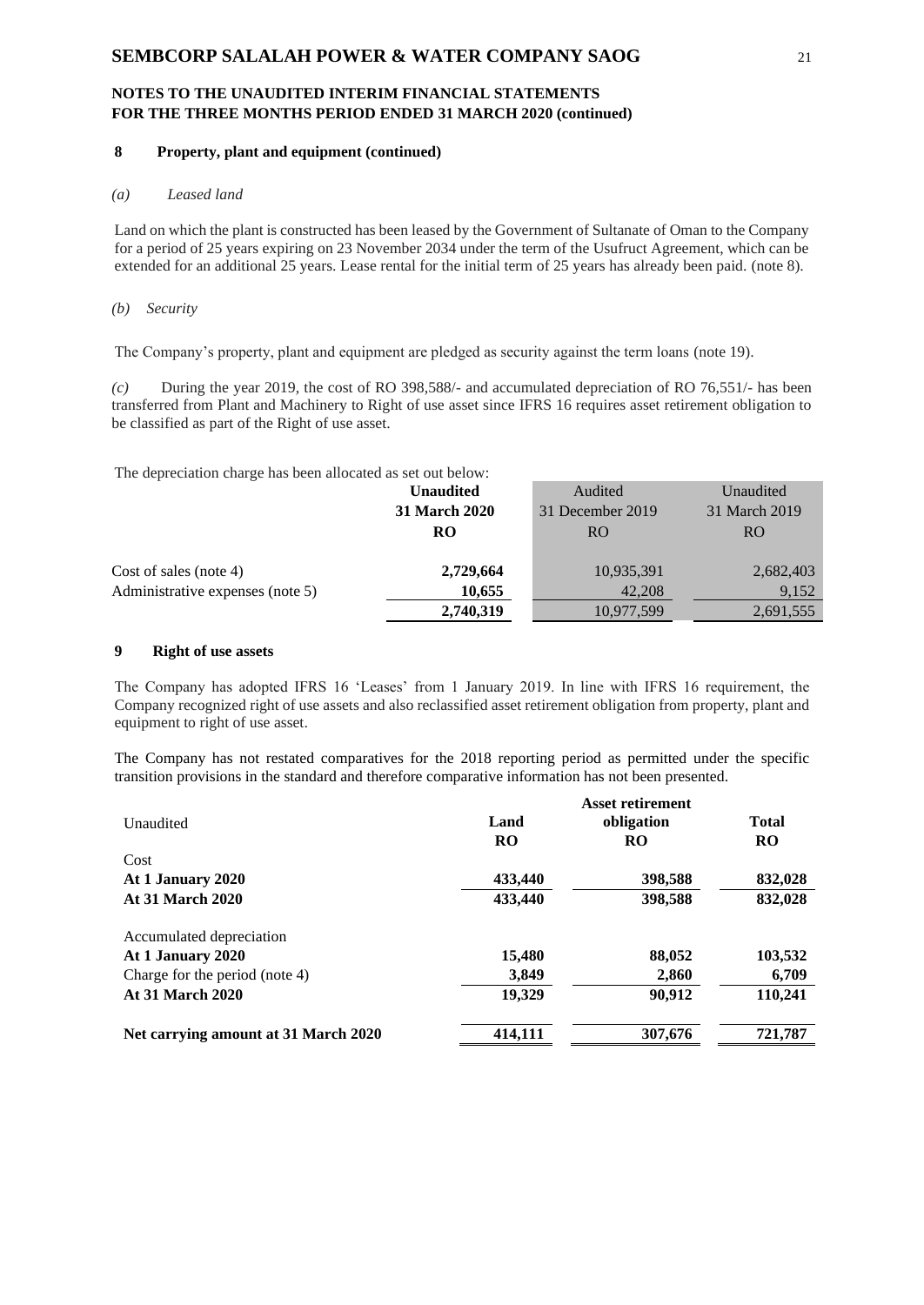# **9 Right of use assets (continued)**

|                                         |           | Asset retirement |           |
|-----------------------------------------|-----------|------------------|-----------|
| Audited                                 | Land      | obligation       | Total     |
|                                         | <b>RO</b> | <b>RO</b>        | <b>RO</b> |
| Cost                                    |           |                  |           |
| At 1 January 2019                       | 433,440   | 398,588          | 832,028   |
| At 31 December 2019                     | 433,440   | 398,588          | 832,028   |
|                                         |           |                  |           |
| Accumulated depreciation                |           |                  |           |
| At 1 January 2019                       |           | 76,551           | 76,551    |
| Charge for the period (note 4)          | 15,480    | 11,501           | 26,981    |
| At 31 December 2019                     | 15,480    | 88,052           | 103,532   |
|                                         |           |                  |           |
| Net carrying amount at 31 December 2019 | 417,960   | 310,536          | 728,496   |
|                                         |           |                  |           |
|                                         |           | Asset retirement |           |
| Unaudited                               | Land      | obligation       | Total     |
|                                         | <b>RO</b> | <b>RO</b>        | RO        |
| Cost                                    |           |                  |           |
| At 1 January 2019                       | 433,440   | 398,588          | 832,028   |
| At 31 March 2019                        | 433,440   | 398,588          | 832,028   |
|                                         |           |                  |           |
| Accumulated depreciation                |           |                  |           |
| At 1 January 2019                       |           | 76,551           | 76,551    |
| Charge for the period (note 4)          | 3,817     | 2,836            | 6,653     |
| At 31 March 2019                        | 3,817     | 79,387           | 83,204    |
|                                         |           |                  |           |
| Net carrying amount at 31 March 2019    | 429,623   | 319,201          | 748,824   |

# **10 Intangible assets**

Intangible assets mainly represent the purchase of ERP software.

|                                 | <b>Unaudited</b> | Audited          | Unaudited       |
|---------------------------------|------------------|------------------|-----------------|
|                                 | 31 March 2020    | 31 December 2019 | 31 March 2019   |
|                                 | <b>RO</b>        | <b>RO</b>        | RO <sub>1</sub> |
| At 1 January                    | 126,108          | 122,539          | 122,539         |
| Additions during the period     |                  | 3,569            |                 |
|                                 | 126,108          | 126,108          | 122,539         |
| <b>Accumulated amortisation</b> |                  |                  |                 |
| At 1 January                    | (122, 573)       | (117,087)        | (117,087)       |
| Charge for the period (note 5)  | (444)            | (5,486)          | (1,348)         |
|                                 | (123, 017)       | (122, 573)       | (118, 435)      |
| Carrying amount                 | 3,091            | 3,535            | 4,104           |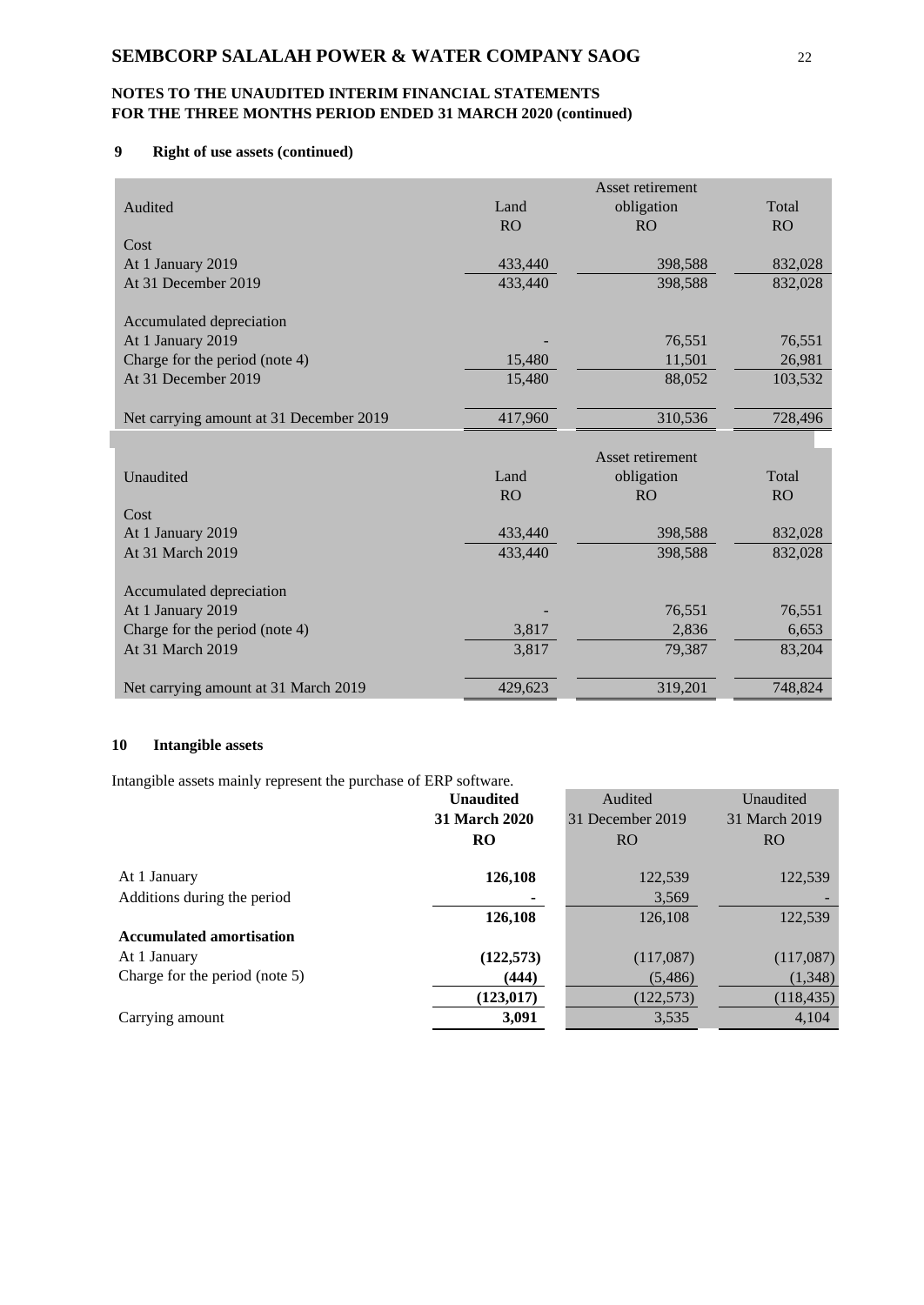#### **11 Hedging reserve**

|                                                                                                                      | <b>Unaudited</b> | Audited          | Unaudited      |
|----------------------------------------------------------------------------------------------------------------------|------------------|------------------|----------------|
|                                                                                                                      | 31 March 2020    | 31 December 2019 | 31 March 2019  |
|                                                                                                                      | RO               | <b>RO</b>        | <b>RO</b>      |
| Interest rate swaps:                                                                                                 |                  |                  |                |
| <b>SMBC Capital Market Limited</b>                                                                                   | (3,354,678)      | (2,426,587)      | (2,243,027)    |
| <b>Standard Chartered Bank</b>                                                                                       | (10,316,490)     | (7,266,179)      | (6,521,181)    |
| <b>KfW-IPEX</b>                                                                                                      | (2,886,329)      | (2,078,830)      | (1,960,093)    |
| Hedging instruments at the end of the<br>period                                                                      | (16, 557, 497)   | (11,771,596)     | (10, 724, 301) |
| Deferred tax asset (note 18)                                                                                         | 2,483,624        | 1,765,739        | 1,608,645      |
| Hedging reserve at the end of the period<br>(net of tax)                                                             | (14, 073, 873)   | (10,005,857)     | (9,115,656)    |
| Less: Hedging reserve at the beginning of<br>the period                                                              | (10,005,857)     | (8,011,683)      | (8,011,683)    |
| Effective portion of change in fair value<br>of cash flow hedge for the period                                       | (4,068,016)      | (1,994,174)      | (1,103,973)    |
| Hedging instruments classification:<br>Non-current portion of hedging<br>instruments                                 | 12,083,603       | 9,360,421        | 8,329,482      |
| Current portion of hedging instruments                                                                               | 4,473,894        | 2,411,175        | 2,394,819      |
|                                                                                                                      | 16,557,497       | 11,771,596       | 10,724,301     |
| Change in fair value of outstanding<br>hedging instruments since 1 January<br>Change in value of hedged item used to | 5,561,366        | 4,956,568        | 1,938,480      |
| determine hedge effectiveness                                                                                        | (5,561,366)      | (4,956,568)      | (1,938,480)    |

On 19 November 2009, the Company entered into a Common Terms Agreement ("CTA"), for credit facilities with a consortium of international and local banks with Standard Chartered Bank as the Dollar Commercial Facility Agent, Bank Muscat SAOG as the Rial Commercial Facility Agent and Bank of China, Shan dong Branch as the Sinosure Facility Agent.

The Dollar Commercial Facility and the Sinosure Facility bear interest at USD LIBOR plus applicable margins.

In accordance with the CTA, the Company has fixed the rate of interest through Interest Rate Swap Agreements ("IRS") entered into with SMBC Capital Market Limited, KfW IPEX Bank GmbH and Standard Chartered Bank dated 20 November 2009, 23 March 2010 and 8 April 2010 respectively, for 95.32% of its USD loan facility.

The Company does not hedge the entire amount of its loans, therefore the hedged item is identified as a proportion of the outstanding loans up to the notional amount of the swaps. The corresponding hedged notional amount outstanding as of 31 March 2020 is approximately RO 105 million (USD 272 million) and approximately RO 27 million (USD 71 million), at a fixed interest rate of 4.345% (31 December 2019 - 4.345%)and 3.8% (31 December 2019 - 3.8%) per annum respectively.

The interest rate swaps have similar critical terms as the hedged item, such as reference rate, reset dates, payment dates, maturities and notional amount. The Company applies hedge accounting to remove the accounting mismatch between the hedging instrument and the hedged item since all critical terms matched during the period and the economic relationship was 100% effective. This will effectively result in recognising interest expense at a fixed interest rate for the hedged floating rate loans.

Hedge ineffectiveness for interest rate swaps may occur due to:

- the credit value/debit value adjustment on the interest rate swaps which is not matched by the loan, and
- differences in critical terms between the interest rate swaps and loans.

Derivatives are only used for economic hedging purposes and not as speculative investments.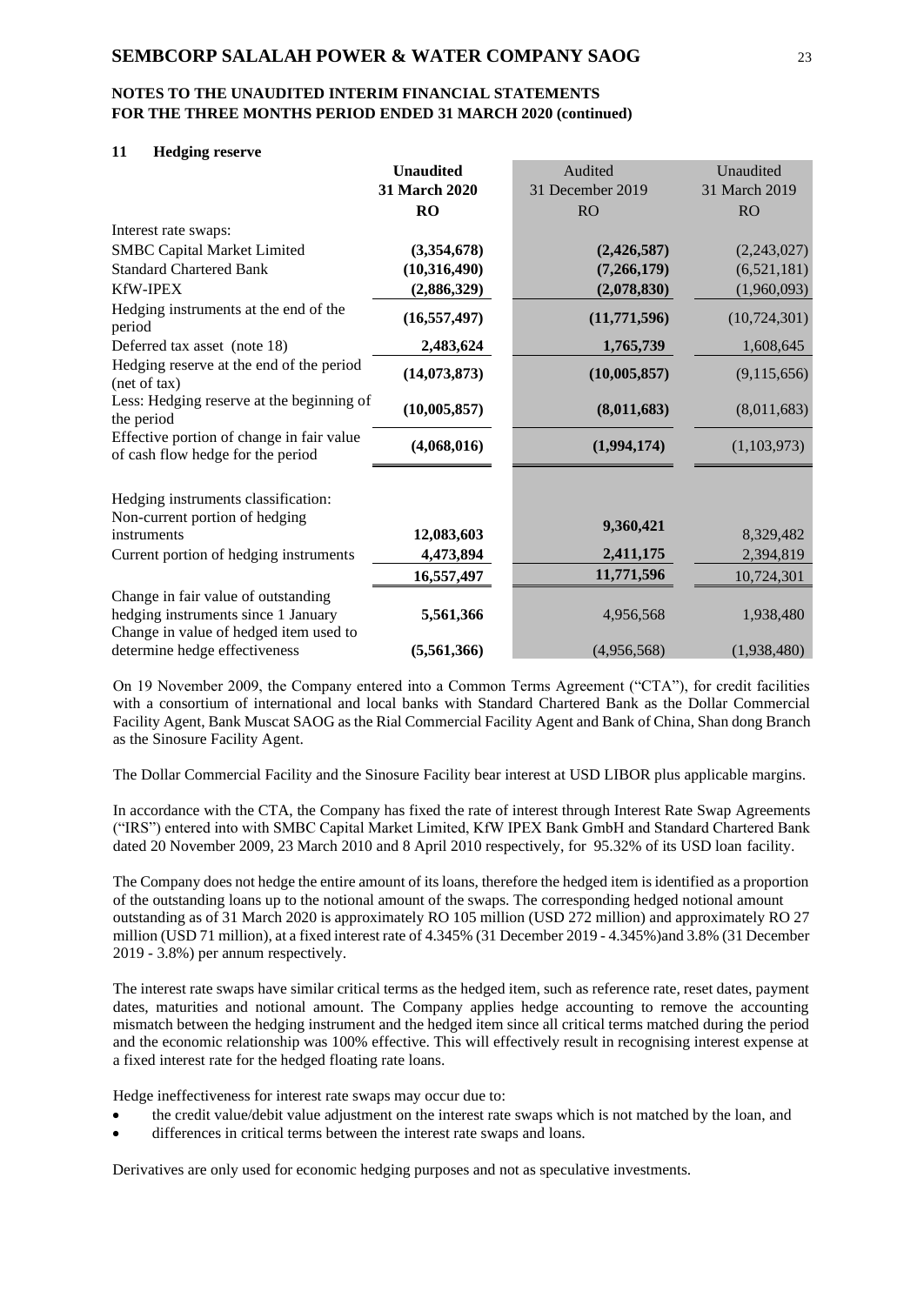# **NOTES TO THE UNAUDITED INTERIM FINANCIAL STATEMENTS FOR THE THREE MONTHS PERIOD ENDED 31 MARCH 2020 (continued)**

# **12 Inventory**

|                             | <b>Unaudited</b><br><b>31 March 2020</b> | Audited<br>31 December 2019 | Unaudited<br>31 March 2019 |
|-----------------------------|------------------------------------------|-----------------------------|----------------------------|
|                             | <b>RO</b>                                | RO.                         | RO.                        |
| Fuel inventory              | 1,146,753                                | 1,108,424                   | 1,110,170                  |
| Spare parts and consumables | 4,379,889                                | 4,260,635                   | 4,105,653                  |
|                             | 5,526,642                                | 5,369,059                   | 5,215,823                  |

### **13 Trade and other receivables**

|                                     | <b>Unaudited</b><br><b>31 March 2020</b><br>RO | Audited<br>31 December 2019<br>RO. | Unaudited<br>31 March 2019<br>RO. |
|-------------------------------------|------------------------------------------------|------------------------------------|-----------------------------------|
| Trade receivable <i>(note 13.1)</i> | 22,894,311                                     | 19,182,040                         | 6,618,261                         |
| Insurance claim receivable          | 1,644,260                                      |                                    | 191,074                           |
| Advances to vendors                 | 1,589,647                                      | 1,467,633                          | 1,725,709                         |
| Prepayments                         | 153,096                                        | 25,946                             | 748,334                           |
| Other receivable                    | 988                                            | 105,438                            | 66,687                            |
| Withholding tax receivable          | ۰                                              |                                    | 220,483                           |
|                                     | 26,282,302                                     | 20,781,057                         | 9,570,548                         |

The Company has one customer (OPWP) which accounts for the trade receivables balance as at 31 December (2019 - one customer).

### 13.1 *Trade receivable*

The ageing of trade receivables at the reporting date disclosed in note 23 (b).

|                          | <b>Unaudited</b>     | Audited          | Unaudited     |
|--------------------------|----------------------|------------------|---------------|
|                          | <b>31 March 2020</b> | 31 December 2019 | 31 March 2019 |
|                          | RO                   | RO               | RO.           |
| Gross trade receivable   | 22,906,932           | 19, 194, 190     | 6,626,051     |
| Allowance for impairment | (12.621)             | (12,150)         | (7.790)       |
|                          | 22,894,311           | 19,182,040       | 6,618,261     |

### **14 Cash and bank balances**

|                                                        | <b>Unaudited</b>     | Audited          | Unaudited     |
|--------------------------------------------------------|----------------------|------------------|---------------|
|                                                        | <b>31 March 2020</b> | 31 December 2019 | 31 March 2019 |
|                                                        | RO                   | RO.              | RO.           |
| Cash in hand                                           | 852                  | 923              | 568           |
| Cash at bank                                           | 759,793              | 4,419,501        | 10,194,096    |
| Cash and cash equivalents                              | 760.645              | 4.420.424        | 10,194,664    |
| Fixed term deposits (3 to 6 months) and<br><b>DSRA</b> | 16,264,932           | 18,925,080       | 13,790,160    |

#### *Debt Service Reserve Account (Restricted cash)*

As at 31 March 2020, the Company has placed funds in the fixed term deposits (3 to 6 months) to meet the Debt Service Reserve Account (DSRA) minimum balance requirement of RO 16,264,804 (31 December 2019: RO 15,078,163) [note 19]. The fixed term deposits of RO 16,264,932 (31 December 2019: RO 18,925,080) have a weighted average interest rate of 2.08% (31 December 2019: 2.06% per annum).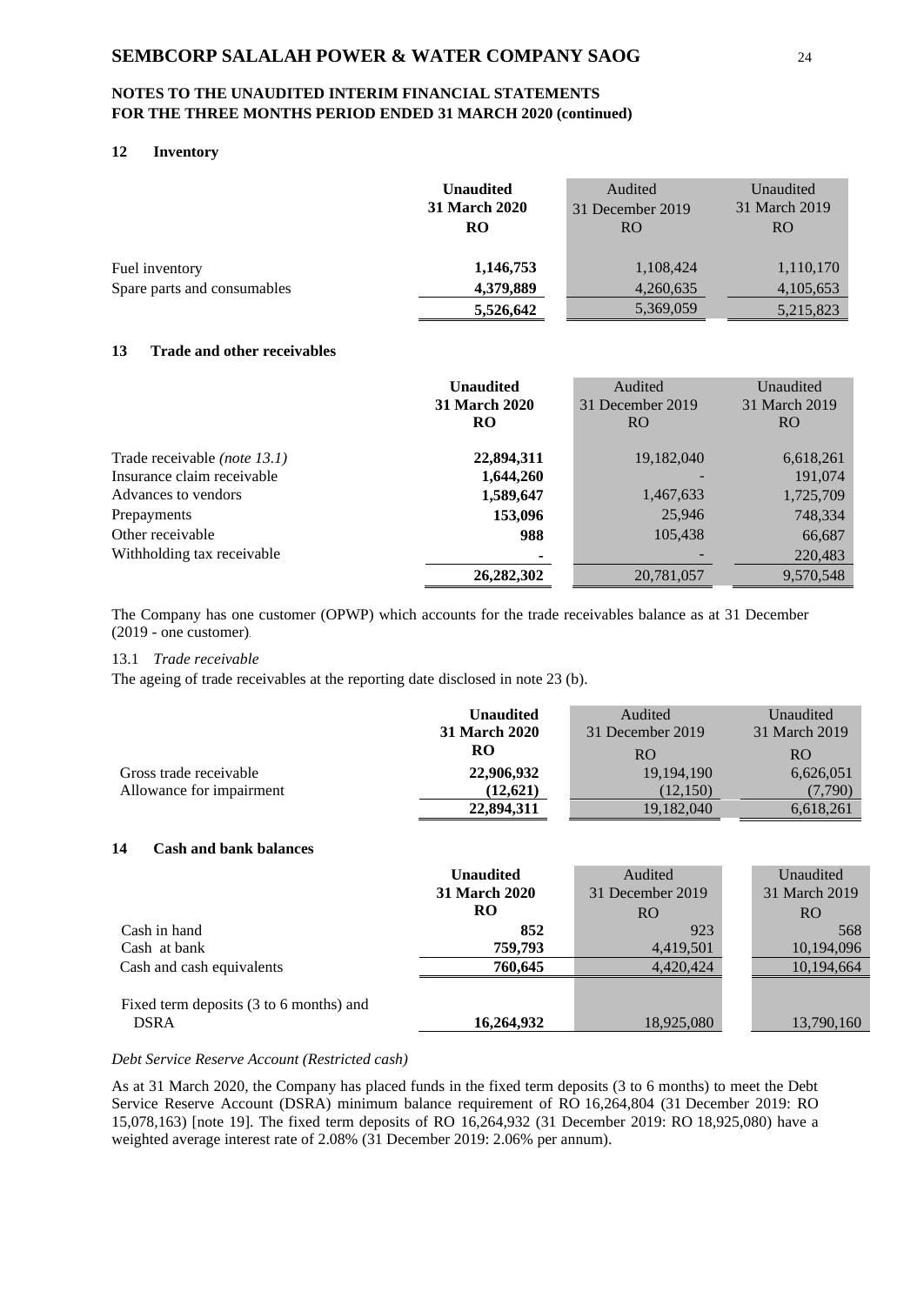### **14 Cash and bank balances (conituned)**

|  | 14.1 Reconciliation of liabilities arising from financing activities |  |  |  |  |  |
|--|----------------------------------------------------------------------|--|--|--|--|--|
|--|----------------------------------------------------------------------|--|--|--|--|--|

| Long term loans<br>(notes $7$ and $19$ ) | $\ldots$<br>1 January<br>2020<br>RO<br>175,920,568 | <b>Cash flows</b><br>RO<br>(11, 575, 123) | <b>Non-cash items</b><br>(unamortised<br>transaction<br>cost)<br>RO<br>191,079 | 31 March<br>2020<br>RO<br>164,536,524 |
|------------------------------------------|----------------------------------------------------|-------------------------------------------|--------------------------------------------------------------------------------|---------------------------------------|
|                                          |                                                    |                                           | Non-cash<br>items                                                              |                                       |
|                                          | 1 January                                          | Cash flows                                | (unamortised<br>transaction                                                    | 31 December 2019                      |
| Long term loans                          | 2019<br>R <sub>O</sub>                             | RO                                        | cost)<br>R <sub>O</sub>                                                        | RO                                    |
| (notes $7$ and $19$ )                    | 195,378,572                                        | (20, 270, 583)                            | 812,579                                                                        | 175,920,568                           |
|                                          | 1 January<br>2019                                  | Cash flows                                | Non-cash<br>items<br>(unamortised<br>transaction                               | 31 March 2019                         |
| Long term loans                          | RO                                                 | RO                                        | cost)<br><b>RO</b>                                                             | R <sub>O</sub>                        |
| (notes 7 and 19)                         | 195,378,572                                        | (7,848,497)                               | 212,765                                                                        | 187,742,840                           |

### **15 Equity**

#### *(a) Share capital*

The Company's registered capital comprises 954,571,950 shares.

The holders of ordinary shares are entitled to receive dividends as declared from time to time and are entitled to one vote per share at meetings of the Company. All shares rank equally with regard to the Company's residual assets.

The details of Shareholders are as follows: **Unaudited 31 March 2020**

|                                             | <b>Nationality</b>                   | Number of<br>shares held                                 | % of total                            |
|---------------------------------------------|--------------------------------------|----------------------------------------------------------|---------------------------------------|
| (SOFIH)<br>$(\text{IPWC})$<br><b>Public</b> | <b>British Virgin Island</b><br>Oman | 381,828,780<br>125,431,511<br>447,311,659<br>954,571,950 | 40.00%<br>13.14%<br>46.86%<br>100.00% |
| Audited 31 December 2019                    |                                      |                                                          |                                       |
|                                             | Nationality                          | Number of shares<br>held                                 | % of total                            |
| (SOFIH)                                     | British Virgin Island                | 381,828,780                                              | 40.00%                                |
| (IPWC)                                      | Oman                                 | 125,431,511                                              | 13.14%                                |
| Public                                      |                                      | 447, 311, 659                                            | 46.86%                                |
|                                             |                                      | 954,571,950                                              | 100.00%                               |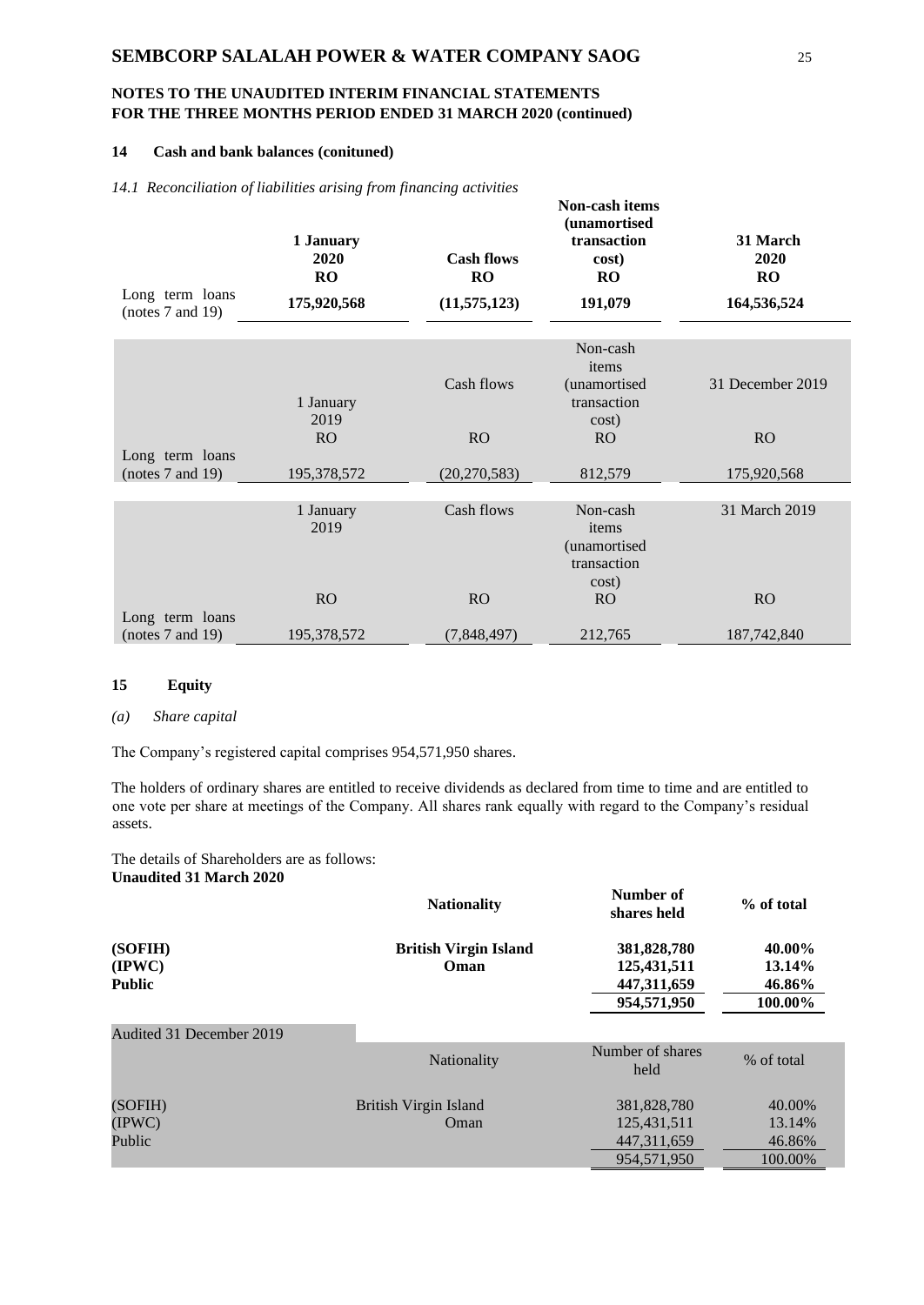### **15 Equity (continued)**

#### *(a) Share capital (continued)*

#### Unaudited 31 March 2019

|         | Nationality           | Number of shares<br>held | % of total |
|---------|-----------------------|--------------------------|------------|
| (SOFIH) | British Virgin Island | 381,828,780              | 40.00%     |
| (IPWC)  | Oman                  | 125,431,511              | 13.14%     |
| Public  |                       | 447, 311, 659            | 46.86%     |
|         |                       | 954,571,950              | 100.00%    |
|         |                       |                          |            |

#### *(b) Legal reserve*

Article 106 of the Commercial Companies Law of 2019 requires that 10% of a company's net profit be transferred to a non-distributable legal reserve until the amount of legal reserve becomes equal to at least one-third of the company's issued share capital. This reserve is not available for distribution to shareholders.

#### *(c) Hedging reserve*

Hedging reserve comprises the effective portion of the cumulative net change in the fair value of cash flow hedging instruments related to hedged transactions that have not yet occurred (note 11).

#### **16 Trade and other payables**

|                                       | <b>Unaudited</b>     | Audited         | Unaudited     |
|---------------------------------------|----------------------|-----------------|---------------|
|                                       | <b>31 March 2020</b> | 31December 2019 | 31 March 2019 |
|                                       | <b>RO</b>            | R <sub>O</sub>  | RO.           |
| Trade payable ( <i>note</i> $23(b)$ ) | 17,188,621           | 13,548,686      | 1,707,311     |
| Due to related parties (note 19)      | 1,599,828            | 1,427,161       | 2,359,237     |
| Accrued expenses and other payable    | 1,764,328            | 1,800,935       | 2,196,357     |
| <b>Provisions</b>                     | 436,253              | 440,265         | 1,136,267     |
| Interest payable                      | 31,810               | 2,762,233       | 145,989       |
| Dividend payable                      |                      |                 | 3,245,545     |
| Withholding tax payable (note 16.1)   |                      |                 | 220,483       |
|                                       | 21,020,840           | 19,979,280      | 11,011,189    |

16.1 Withholding tax payable represents withholding tax on interest payments and on dividend payment to foreign lenders and foreign shareholders respectively.

#### **17 Short term borrowings**

The Company has entered into working capital facility agreement with Bank Muscat on 26 February 2013 last amended on 2 January 2020. Working Capital Facility ("the Facility") limit is RO 3.85 million and carry interest rate of maximum 3.75%.pa (31 March 2019: 3.5% pa). The balance outstanding as of 31 March 2020 is RO 3.85 million (31 December 2019: Nil; 31 March 2019: Nil). The Security of the facility are as per Common Terms Agreement and mentioned in note 20 of the financial statements.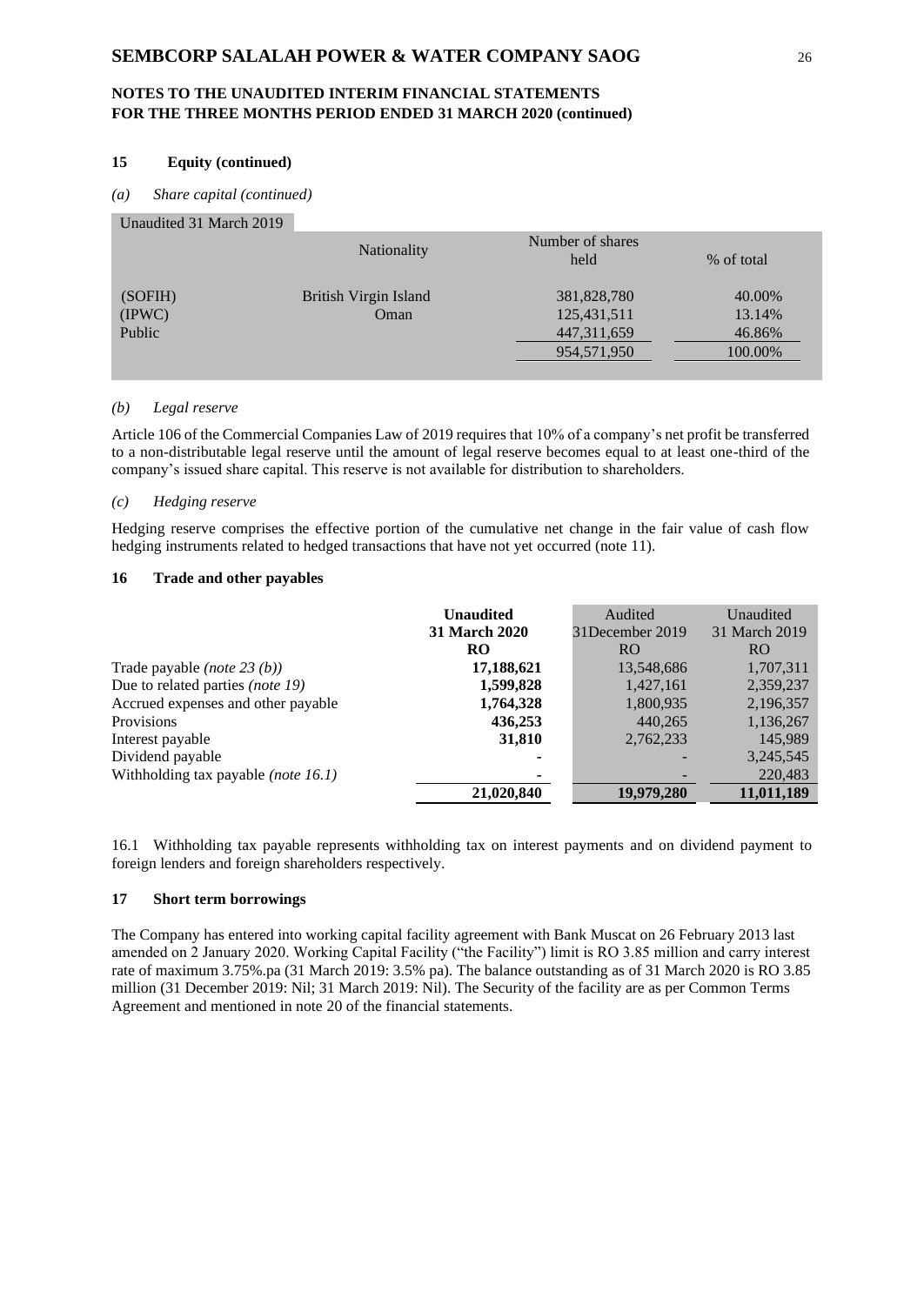# **18 Income tax**

The Company is liable for income tax, in accordance with the income tax laws of Sultanate of Oman, at the rate of 15% of taxable income.

A deferred tax asset of RO 717,886 (31 December 2019: RO 351,913 of reversal of deferred tax asset) has been recognised directly in equity in respect of the changes in fair values of interest rate swaps (note 11).

|                                     | <b>Unaudited</b> | Unaudited     |
|-------------------------------------|------------------|---------------|
|                                     | 31 March 2020    | 31 March 2019 |
| a)Recognised in profit or loss      | RO               | RO.           |
| Deferred tax expense for the period | 905,508          | 581.442       |

# *b) Reconciliation*

The following is the tax reconciliation of income taxes calculated at the applicable tax rate with the income tax expenses.

|                                                                                                                            |                        | <b>Unaudited</b><br><b>31 March 2020</b> | Unaudited<br>31 March 2019 |                                     |
|----------------------------------------------------------------------------------------------------------------------------|------------------------|------------------------------------------|----------------------------|-------------------------------------|
|                                                                                                                            |                        | <b>RO</b>                                | RO.                        |                                     |
| Profit before tax                                                                                                          | $\%$ age               | 6,025,387                                | % age                      | 3,864,452                           |
| Income tax as per rates mentioned above<br>Expenses not deductible for tax purposes<br>Deferred tax expense for the period | 15.00<br>0.03<br>15.03 | (903, 808)<br>(1,700)<br>(905, 508)      | 15.00<br>0.05<br>15.05     | (579, 668)<br>(1,774)<br>(581, 442) |

### *c) Deferred tax asset (liability)*

|                                           | <b>Recognised during</b> |            |                |
|-------------------------------------------|--------------------------|------------|----------------|
| <b>Unaudited</b>                          | At 1 January             | the period | At 31 March    |
| As at March 2020                          | <b>RO</b>                | <b>RO</b>  | <b>RO</b>      |
| Charged to profit or loss                 |                          |            |                |
| Property, plant and equipment             | (22,985,562)             | (244, 736) | (23, 230, 298) |
| Provision for asset retirement obligation | 37,946                   | 1,572      | 39,518         |
| Right of use asset/lease liability        | 6,548                    | 1,703      | 8,251          |
| Tax losses                                | 811,570                  | (664, 047) | 147,523        |
|                                           | (22, 129, 498)           | (905, 508) | (23,035,006)   |
| Deferred tax recognised in equity         |                          |            |                |
| Derivative financial instruments          | 1,765,739                | 717,885    | 2,483,624      |
| Deferred tax liability (net)              | (20, 363, 759)           | (187, 623) | (20, 551, 382) |
|                                           |                          |            |                |

| Audited                                   |                | Recognised during |                |
|-------------------------------------------|----------------|-------------------|----------------|
| As at December 2019                       | At 1 January   | the year          | At 31 December |
| Charged to profit or loss                 | <b>RO</b>      | RO <sub>1</sub>   | RO             |
| Property, plant and equipment             | (21, 691, 180) | (1,294,382)       | (22,985,562)   |
| Provision for asset retirement obligation | 31,691         | 6,255             | 37,946         |
| Right of use asset/lease liability        |                | 6,548             | 6,548          |
| Tax losses                                | 2,086,751      | (1,275,181)       | 811,570        |
|                                           | (19, 572, 738) | (2,556,760)       | (22, 129, 498) |
| Deferred tax recognised in equity         |                |                   |                |
| Derivative financial instruments          | 1,413,826      | 351,913           | 1,765,739      |
| Deferred tax liability (net)              | (18, 158, 912) | (2,204,847)       | (20, 363, 759) |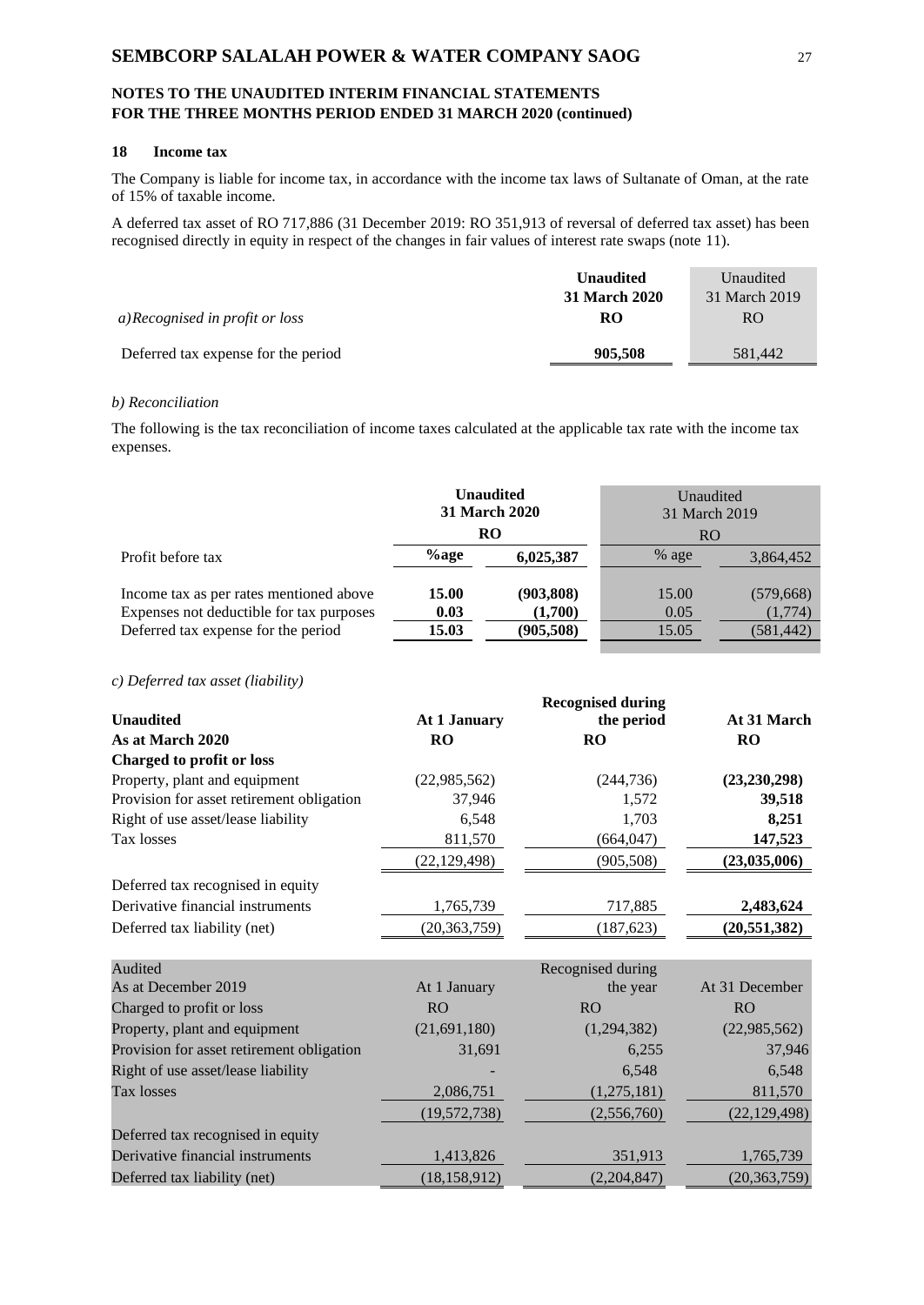# **NOTES TO THE UNAUDITED INTERIM FINANCIAL STATEMENTS FOR THE THREE MONTHS PERIOD ENDED 31 MARCH 2020 (continued)**

#### **18 Income tax (continued)**

*c) Deferred tax asset (liability) (continued)*

|                                           |                | Recognised during |                |
|-------------------------------------------|----------------|-------------------|----------------|
| Unaudited                                 | At 1 January   | the period        | At 31 March    |
| As at March 2019                          | R <sub>O</sub> | <b>RO</b>         | R <sub>O</sub> |
| Charged to profit or loss                 |                |                   |                |
| Property, plant and equipment             | (21,691,180)   | (326,696)         | (22,017,876)   |
| Provision for asset retirement obligation | 31.691         | 1,563             | 33,254         |
| Lease liability                           |                | 1,629             | 1,629          |
| Tax losses                                | 2,086,751      | (257, 938)        | 1,828,813      |
|                                           | (19, 572, 738) | (581, 442)        | (20, 154, 180) |
| Deferred tax recognised in equity         |                |                   |                |
| Derivative financial instruments          | 1,413,826      | 194,820           | 1,608,646      |
| Deferred tax liability (net)              | (18, 158, 912) | (386, 622)        | (18, 545, 534) |

### *(d) Status of prior year returns*

The Company's assessment for the tax years 2014 to 2018 have not yet been finalised with the Secretariat General for Taxation at the Ministry of Finance. Management of the Company believe that additional taxes, if any in respect of open tax years, would not be significant to the Company's financial position as at 31 December 2019.

*(e)* The cumulative tax losses up to 31 March 2020 in the amount of RO 983,488 (31 December 2019 – RO 5,410,468 ) are available for set-off against future profits earned within a period of five years from the year in which the loss was incurred and therefore deferred tax asset on these tax losses has been recognised in these financial statements, as the Company expects to have sufficient taxable profits in the future years against which such tax losses will be adjusted.

### **19 Related party transactions**

Related parties comprise the shareholders, directors, key management personnel and business entities which have the ability to control or exercise significant influence in financial and operating decisions.

The Company maintains balances with these related parties which arise in the normal course of business from the commercial transactions. Outstanding balances at the reporting period end are unsecured and settlement occurs in cash.

No expenses have been recognised in the year for bad or doubtful debts in respect of amounts owed by related parties (31 December 2019: Nil).

Sembcorp Industries Limited (SIL), Oman Investment Corporation (OIC) and Sembcorp Oman First Investment Holding Co Ltd are related parties with significant shareholder influence; whereas Sembcorp Salalah O&M Services Company LLC (SSOM) and Sembcorp Utilities (Chile) SA are affiliates.

The Company had the following significant transactions with related parties during the year:

|                                                                                      | <b>Unaudited</b><br>31 March 2020<br>RO | Unaudited<br>31 March 2019<br>RO. |
|--------------------------------------------------------------------------------------|-----------------------------------------|-----------------------------------|
| Sembcorp Salalah O&M Services Company LLC (SSOM)<br>- Operation and maintenance cost | 1,704,589                               | 1,799,659                         |
| - Incentive payment                                                                  | 99.538                                  | 98,290                            |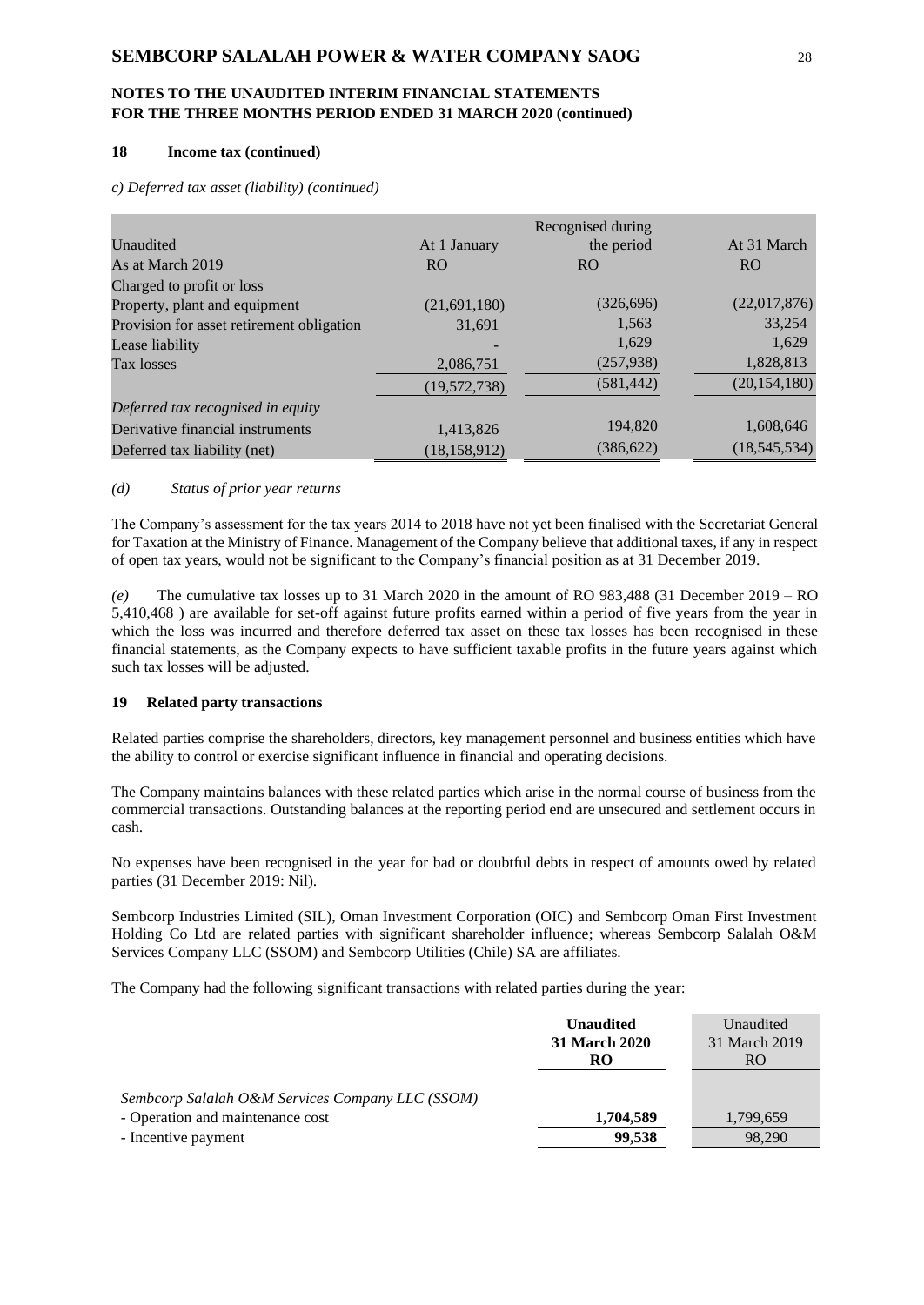### **19 Related party transactions (continued)**

| Balances due to related parties at period/year end comprised : |                      |                  |               |
|----------------------------------------------------------------|----------------------|------------------|---------------|
|                                                                | <b>Unaudited</b>     | Audited          | Unaudited     |
|                                                                | <b>31 March 2020</b> | 31 December 2019 | 31 March 2019 |
|                                                                | <b>RO</b>            | <b>RO</b>        | <b>RO</b>     |
|                                                                |                      |                  |               |
| <b>SSOM</b>                                                    | 1,599,828            | 1,427,161        | 2,357,729     |
| <b>SIL</b>                                                     | ۰                    |                  | 1,508         |
|                                                                | 1,599,828            | 1,427,161        | 2,359,237     |
|                                                                |                      |                  |               |

#### **Key management benefits**

Key management personnel are those persons having authority and responsibility for planning, directing and controlling the activities of the Company, directly or indirectly, including any director (whether executive or otherwise). Total compensation accrued to key management personnel for the year ended is as follows:

|                              | <b>Unaudited</b>     | Unaudited     |
|------------------------------|----------------------|---------------|
|                              | <b>31 March 2020</b> | 31 March 2019 |
|                              | RO                   | RO.           |
| Directors' remuneration      | 44,605               | 16,250        |
| Directors' sitting fees      | 6,250                | 10,000        |
| Short term employee benefits | 180,103              | 153,660       |
| Social security and gratuity | 8,311                | 6,380         |
|                              | 239,269              | 186,290       |

Compensation of some of the Key management personnel has been paid through Sembcorp Salalah O&M Services Co. LLC of RO 109,490 (31 December 2019: RO 281,438 ).

### **20 Term loans**

|                                    |                 | <b>Unaudited</b><br>31 March | Audited<br>31 December | Unaudited<br>31 March |
|------------------------------------|-----------------|------------------------------|------------------------|-----------------------|
|                                    | <b>Maturity</b> | 2020                         | 2019                   | 2019                  |
|                                    |                 | <b>RO</b>                    | <b>RO</b>              | R <sub>O</sub>        |
| Non-current                        |                 |                              |                        |                       |
| Project financing loan (USD)       | 2012-2026       | 138,268,811                  | 147,851,334            | 158, 135, 020         |
| Project financing loan (Rials)     | 2012-2026       | 28,751,760                   | 30,744,360             | 32,882,760            |
|                                    |                 | 167,020,571                  | 178,595,694            | 191,017,780           |
| Less: Unamortise tansaction cost   |                 | (2,484,047)                  | (2,675,126)            | (3,274,940)           |
|                                    |                 | 164,536,524                  | 175,920,568            | 187,742,840           |
| Less: Current portion of term loan |                 | (24, 957, 097)               | (24, 759, 473)         | (23,997,209)          |
|                                    |                 | 139,579,427                  | 151,161,095            | 163,745,631           |

On 19 November 2009, the Company entered into a Common Terms Agreement ("CTA"), for credit facilities with a consortium of international and local banks with Standard Chartered Bank as the Dollar Commercial Facility Agent, Bank Muscat SAOG as the Rial Commercial Facility Agent and Bank of China, Shondong Branch as Sinosure Facility Agent, collectively "the Mandated Lead Arranger".

#### *Repayments*

The aggregate amount of drawdowns under the above facilities is repayable in full by 29 half yearly instalments commencing from 31 December 2012, with the final instalment being due on 30 September 2026.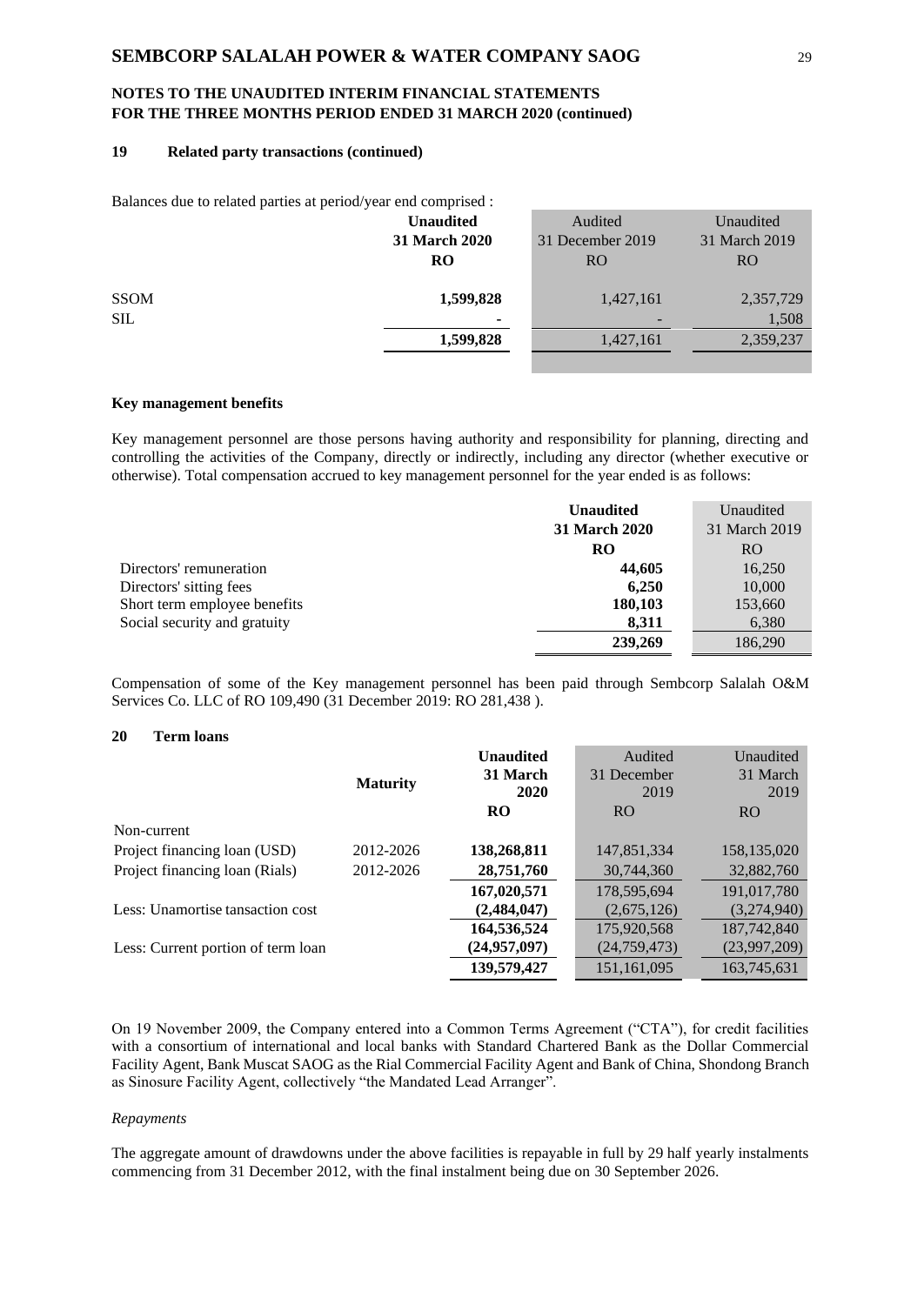#### **20 Term loans (continued)**

*Interest* 

(i) Interest on Dollar Commercial facilities is charged at a floating rate of LIBOR plus margin. The Company has entered into an interest rate swap to cap its obligation against unfavorable interest rate changes.

The margins are indicated below:

|                                                                | Margin $\frac{6}{6}$ |
|----------------------------------------------------------------|----------------------|
|                                                                | per annum)           |
| Prior to completion date (as defined in the CTA)               | 3.00%                |
| Thereafter up to the sixth anniversary of completion date      | 2.85%                |
| Thereafter up to the tenth anniversary of completion date      | 3.20%                |
| Thereafter up to the thirteenth anniversary of completion date | 3.55%                |
| Thereafter                                                     | 3.95%                |

(ii) Interest on Sinosure Covered facilities is charged at a floating rate of LIBOR plus margin (3% p.a.). The Company has entered into an interest rate swap to cap its obligation against unfavourable interest rate changes.

(iii) Interest under the Rial Commercial Facilities Agreement is charged at a fixed rate, as shown in the table below:

|                                                                                            | Margin $%$ |
|--------------------------------------------------------------------------------------------|------------|
| Period                                                                                     | per annum) |
| From financial close to the third anniversary of financial close                           | 8.00%      |
| From the third anniversary of financial close to the fifth anniversary of financial close  | 7.00%      |
| From the fifth anniversary of financial close to the sixth anniversary of financial close  | 4.25%      |
| From the sixth anniversary of financial close to the eighth anniversary of financial close | 5.75%      |

#### *Other fees*

The Company was required to pay front end fees to the Mandated Lead Arranger. In addition, the Company paid commitment fees at 1.3% of undrawn Dollar Commercial facilities and Sinosure Covered facilities and 0.4% of undrawn Rial Omani facilities. As at 31 December 2019, there were no undrawn loans.

#### *Securities*

The term loan and the debt reserve account facility are secured, under the security documents as a whole, by the following collateral:

- a charge on all project assets through commercial/legal mortgage;
- an assignment of its insurance/reinsurance;
- a security over Company's shares (apart from those held by public);
- a charge over all the project accounts; and
- direct agreements.

#### *Covenants*

The term loan facilities contain certain covenants pertaining to, amongst other things, liquidation and merger, entering into material new agreements, negative pledge, disposal of assets, granting of loans and guarantees, acquisition of capital assets, debt service coverage ratio, change of business, hedging agreements, etc, with which the Company is required to comply. The Company is in compliance with the covenants attached with the term loans.

### **21 Asset retirement obligation ("ARO")**

Under the Usufruct Agreement, the Company has a legal obligation to remove the Plant at the end of its useful life and restore the land. The Company shall at its sole cost and expense dismantle, demobilise, safeguard and transport the assets, eliminate soil and ground water contamination, fill all excavation and return the surface to grade of the designated areas.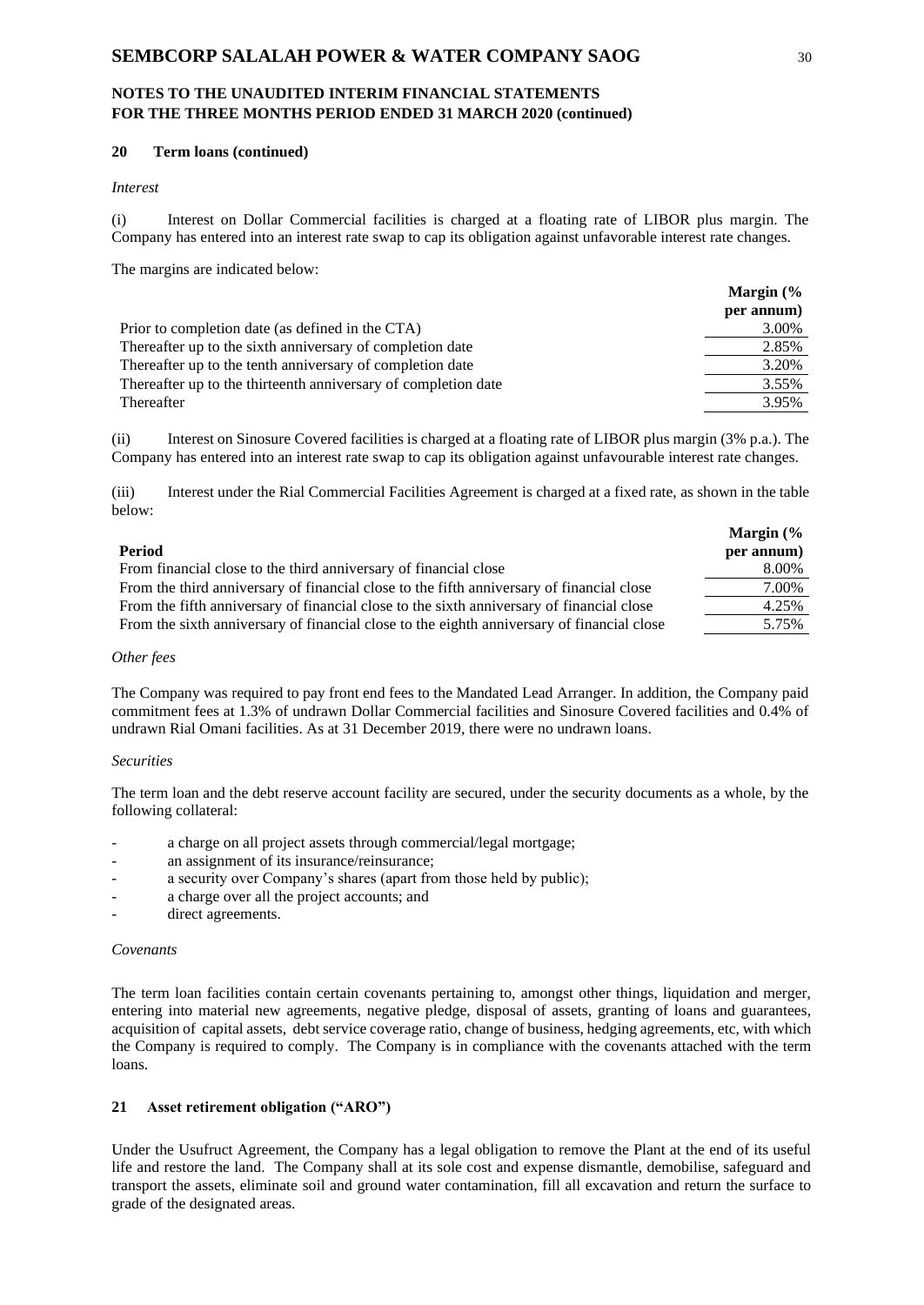#### **21 Asset retirement obligation ("ARO") (continued)**

The fair value of the ARO provision has been calculated using an expected present value technique. This technique reflects assumptions such as costs, plant useful life, inflation and profit margin that third parties would consider to assume the settlement of the obligation. The movement in ARO provision is as follows:

|                                       | <b>Unaudited</b> | Audited     | Unaudited      |
|---------------------------------------|------------------|-------------|----------------|
|                                       | 31 March         | 31 December | 31 March       |
|                                       | 2020             | 2019        | 2019           |
|                                       | R <sub>O</sub>   | RO.         | R <sub>O</sub> |
| At 1 January                          | 646,228          | 604,528     | 604,528        |
| Provision made during the period/year | 10.464           | 41,700      | 10,425         |
| At 31 March                           | 656,692          | 646,228     | 614,953        |

Because of the long term nature of the liability, there is significant uncertainty in estimating the cost that will be incurred. It has been assumed that the site will be restored using technology and material that are currently available. The provision has been calculated using a discount rate of 6.5% (2019: 6.5%).

#### **22 Long term lease liability**

On adoption of IFRS 16, the Company recognised lease liabilities in relation to lease of land which had previously been classified as 'operating leases' under the principles of IAS 17 Leases. These liabilities were measured at the present value of the remaining lease payments, discounted using the lessee's incremental borrowing rate 6.5% as of 1 January 2019.

|                                |                      | 31 March<br>2020<br><b>RO</b> | 31 December<br>2019<br><b>RO</b> |           | 31 March<br>2019<br><b>RO</b> |
|--------------------------------|----------------------|-------------------------------|----------------------------------|-----------|-------------------------------|
| Land                           |                      | 469,116                       | 461.616                          |           | 440.484                       |
|                                | <b>31 March 2020</b> |                               | 31 December 2019                 |           | 31 March 2019                 |
| <b>Total</b>                   | PV of                | Total                         | PV of                            | Total     | PV of                         |
| minimum                        | minimum              | minimum                       | minimum                          | minimum   | minimum                       |
| lease                          | <b>Lease</b>         | lease                         | Lease                            | lease     | Lease                         |
| payments                       | payment              | payments                      | payment                          | payments  | payment                       |
| <b>RO</b>                      | <b>RO</b>            | RO.                           | R <sub>O</sub>                   | RO.       | RO.                           |
| 1,794,832<br>More than 5 years | 469,116              | 1,794,832                     | 461,616                          | 1,794,832 | 440,484                       |

#### **23 Financial risk management**

#### Other disclosures

Financial assets are assessed for impairment at each reporting date as disclosed below in credit risk.

The classification of financial assets depends on the purpose for which the financial assets were acquired. Management determines the classification of its financial assets at initial recognition.

The Company has exposure to the following risks from its use of financial instruments:

- Market risk
- Credit risk
- Liquidity risk

This note presents information about the Company's exposure to each of the above risks, the Company's objectives, policies and processes for measuring and managing risk, and the Company's management of capital. Further quantitative disclosures are included throughout these financial statements.

The Board of Directors has overall responsibility for the establishment and oversight of the Company's risk management framework. The Board has entrusted the Management with the responsibility of developing and monitoring the Company's risk management policies and procedures and its compliance with them.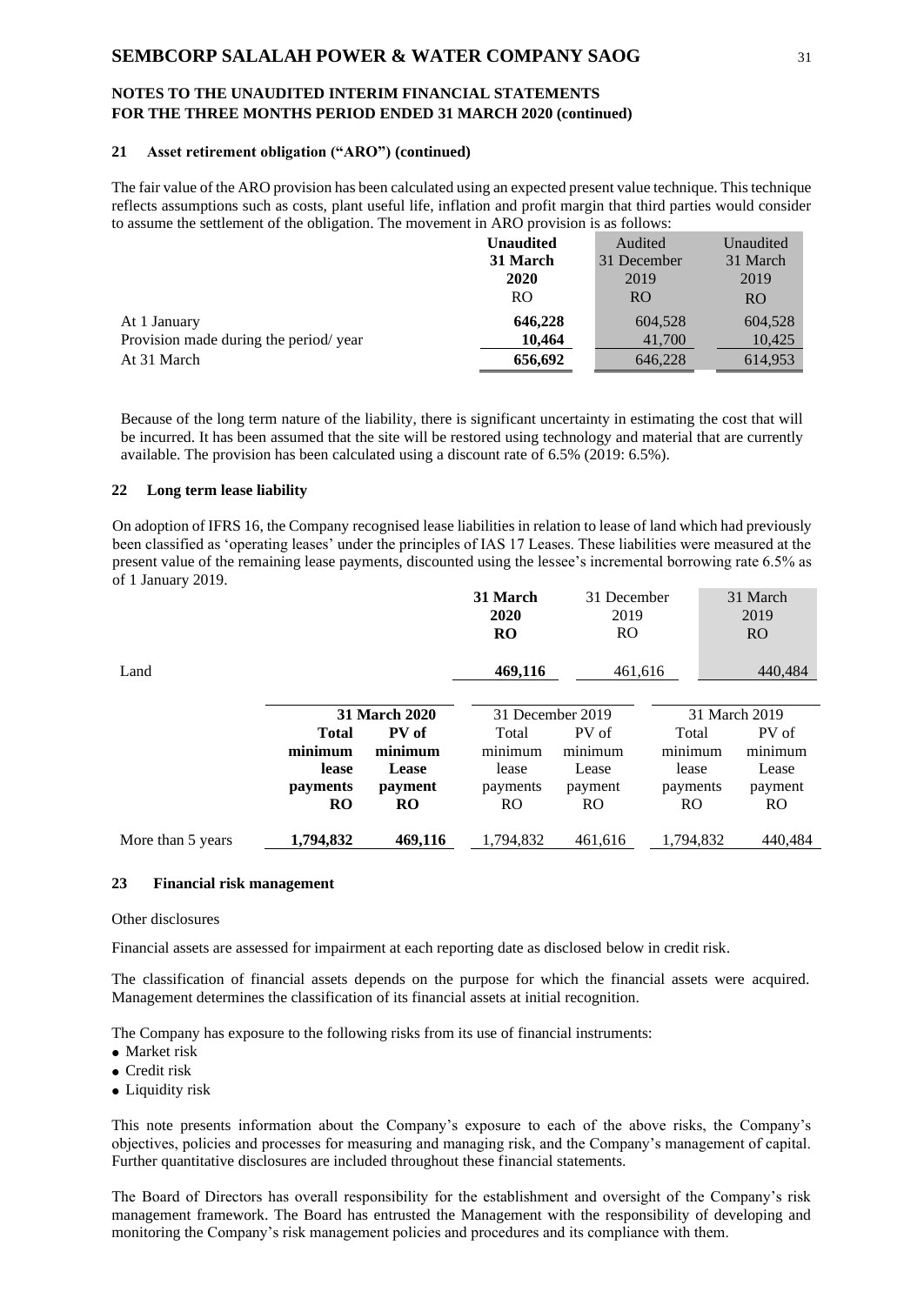#### **23 Financial risk management (continued)**

### *(a) Market risk*

Market risk is the risk that changes in market prices, such as foreign exchange rates, interest rates and prices will affect the Company's income or the value of its holdings of financial instruments. The objective of market risk management is to manage and control market risk exposures within acceptable parameters, while optimising the return.

### *Interest rate risk*

.

At the reporting date, the interest rate profile of the Company's interest-bearing financial assets and liabilities is:

|                                 |                 | <b>Unaudited</b> | Audited         | Unaudited       |
|---------------------------------|-----------------|------------------|-----------------|-----------------|
|                                 | Interest rate   | 31 March         | 31 December     | 31 March        |
|                                 |                 | 2020             | 2019            | 2019            |
|                                 | $\frac{6}{9}$   | <b>RO</b>        | <b>RO</b>       | <b>RO</b>       |
| <b>Financial assets</b>         |                 |                  |                 |                 |
| Fixed term cash deposit         | 2.08%           | 16,264,932       | 18,925,080      | 13,790,160      |
| <b>Financial liabilities</b>    |                 |                  |                 |                 |
| Term loan                       |                 |                  |                 |                 |
| - USD variable rate loans       | Libor $+3\%$    | (76, 797, 016)   | (82, 119, 324)  | (87, 831, 070)  |
| - USD variable rate loans       | Libor + $3.20%$ | (61, 471, 795)   | (65, 732, 010)  | (70, 303, 950)  |
| - RO fixed rate loans           | 5.75%           | (28, 751, 760)   | (30,744,360)    | (32, 882, 760)  |
|                                 |                 | (167, 020, 571)  | (178, 595, 694) | (191, 017, 780) |
| Short term borrowings           |                 |                  |                 |                 |
| - RO fixed rate working capital | 3.5%            | (3.850.000)      |                 |                 |
|                                 |                 |                  |                 |                 |

*Adoption of amendments to IFRS 39 and IFRS 7 Interest Rate Benchmark Reform*

In July 2017, the United Kingdom Financial Conduct Authority ('FCA'), which regulates the London Interbank Offered Rate ('LIBOR'), announced that the interest benchmark would cease after 2021. LIBOR is one of the most common series of benchmark interest rates. LIBOR reforms and expectation of cessation of LIBOR will impact the Company's current risk management strategy and possibly accounting for financial liabilities of RO 138,268,811.

As part of the Company's risk management strategy, the Company uses financial instruments to manage exposures arising from variation of interest rates that could affect profit or loss or other comprehensive income and applies hedge accounting to these instruments.

These financial instruments are referenced to Libor. Refer Note 11 to the financial statements for nominal value and details of derivative contracts under hedging arrangements.

The Company has early adopted the Interest Rate Benchmark Reform amendment to IFRS 9 and IFRS 7 issued in September 2019. The amendments provide temporary relief from applying specific hedge accounting requirements to hedging relationships directly affected by IBOR reform. The reliefs have the effect that LIBOR reform should not generally cause hedge accounting to terminate.

In calculating the change in fair value attributable to the hedged risk of term loan, the Company has made the following assumptions that reflect its current expectations:

• The floating-rate debt will move to the benchmark adopted during 2022, and the spread will be similar to the spread included in the interest rate swap used as the hedging instrument;

● No other changes to the terms of the term loan are anticipated; and

• the Company has incorporated the uncertainty over when the floating-rate debt will move to new adopted benchmark, the resulting adjustment to the spread, and the other aspects of the reform that have not yet been finalised by adding an additional spread to the discount rate used in the calculation.

The Company is assessing the impact and next steps to ensure a smooth transition from LIBOR to the new benchmark rates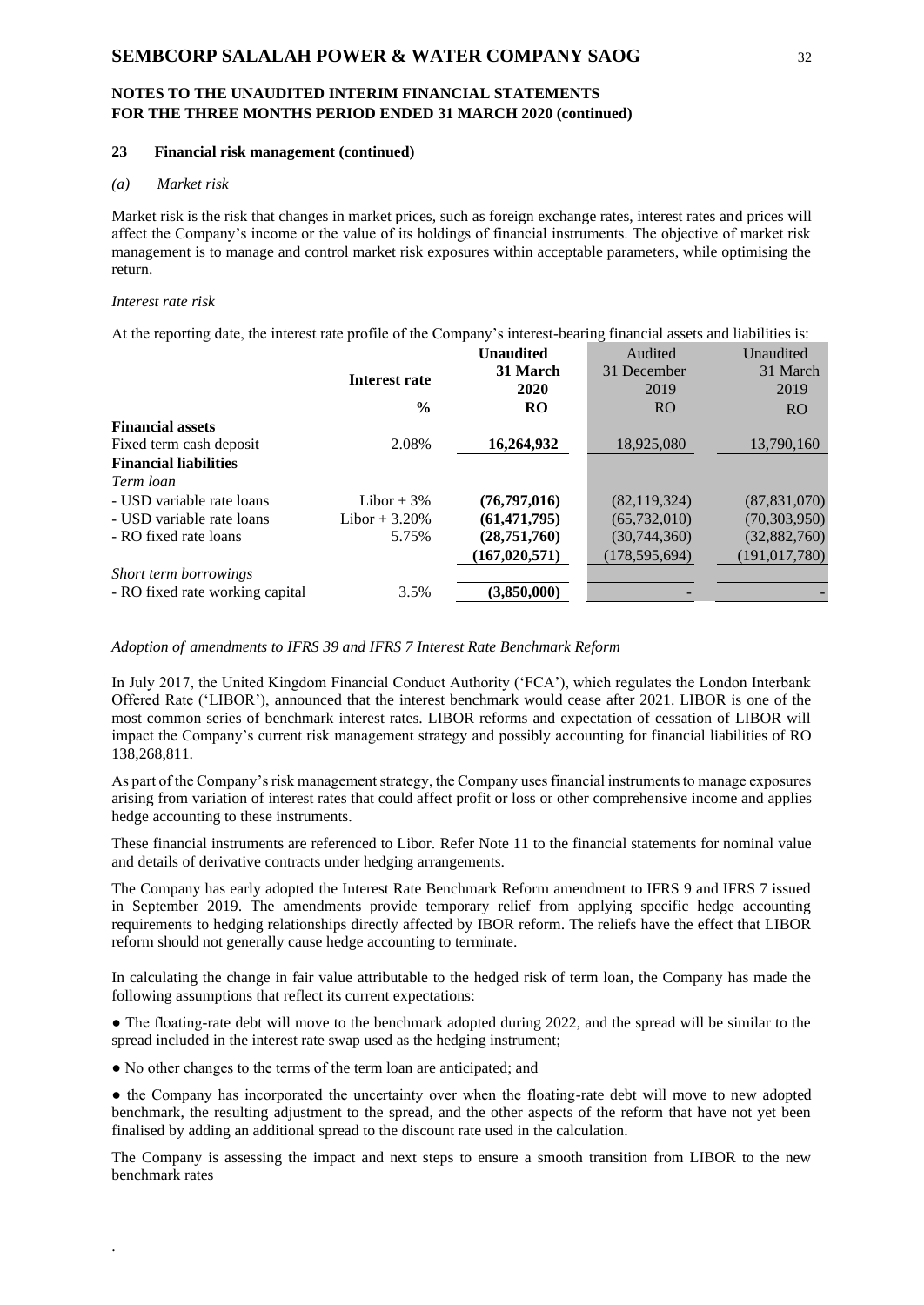#### **23 Financial risk management (continued)**

#### *(a) Market risk (continued)*

#### *Fair value sensitivity analysis for fixed rate instruments*

The Company does not account for any fixed rate financial liabilities at fair value through profit or loss and the Company does not designate hedging instruments under a fair value hedge accounting model. Therefore a change in interest rate at the reporting date would not affect profit or loss.

### *Cash flow sensitivity analysis for variable rate instruments*

A change of 100 basis points in interest rates at the reporting date would have increased/(decreased) equity and income statement by the amounts shown below. This analysis assumes that all other variables, in particular foreign currency rates, remain constant.

|                    | <b>Equity</b>                            |                 |                  |             |               |             |  |
|--------------------|------------------------------------------|-----------------|------------------|-------------|---------------|-------------|--|
|                    | <b>Unaudited</b><br><b>31 March 2020</b> |                 | Audited          |             | Unaudited     |             |  |
|                    |                                          |                 | 31 December 2019 |             | 31 March 2019 |             |  |
|                    | 100 bps                                  | 100 bps         | 100 bps          | 100 bps     | 100 bps       | 100 bps     |  |
|                    | <b>Increase</b>                          | <b>Decrease</b> | Increase         | Decrease    | Increase      | Decrease    |  |
|                    | <b>RO</b>                                | RO              | R <sub>O</sub>   | RO          | RO            | RO.         |  |
| Interest rate swap | 4,861,147                                | (4,861,147)     | 5,454,008        | (5,454,008) | 5,902,343     | (5,902,343) |  |

#### *Currency risk*

The majority of the transactions and balances are either in RO or USD. As the RO is pegged to the USD, balances in USD are not considered to represent significant currency risk. The Company is not exposed to significant currency risk as at 31 March 2020.

#### *(b) Credit risk*

Credit risk is the risk of financial loss to the Company if a customer or counterparty to a financial instrument fails to meet its contractual obligations, and arises principally from the Company's receivables from customers and cash balances held with banks. Under the terms of the PWPA, the Company's sales are billed wholly to OPWP. The Company manages its credit risk with OPWP by monitoring its credit rating and obtaining credit enhancements. The Company limits its credit risk with regard to bank deposits by only dealing with reputable banks and financial institutions with strong credit ratings. The carrying amount of financial assets represents the maximum credit exposure.

#### *Impairment of financial assets*

The Company has trade receivables from the provision of operation and maintenance services and leasing of assets, which are subject to the expected credit loss model. While fixed term cash deposits, cash and cash equivalents and other receivables are also subject to the impairment requirements of IFRS 9, the identified impairment loss was immaterial.

### *Trade receivables*

The Company applies the IFRS 9 simplified approach to measuring expected credit losses which uses a lifetime expected loss allowance for all trade receivables. The company has one customer, and the ECL allowance on receivable from that customer has been computed based on rating grades issued by external rating agency. The ratings by external agency is based on historic default rate and is adjusted for forward-looking macro-economic information (e.g., economic data from industry groups, associations or bodies).

Trade receivables are written off when there is no reasonable expectation of recovery. Indicators that there is no reasonable expectation of recovery include, amongst others, the failure of a debtor to engage in a repayment plan with the Company, and a failure to make contractual payments for a period of greater than 360 days past due.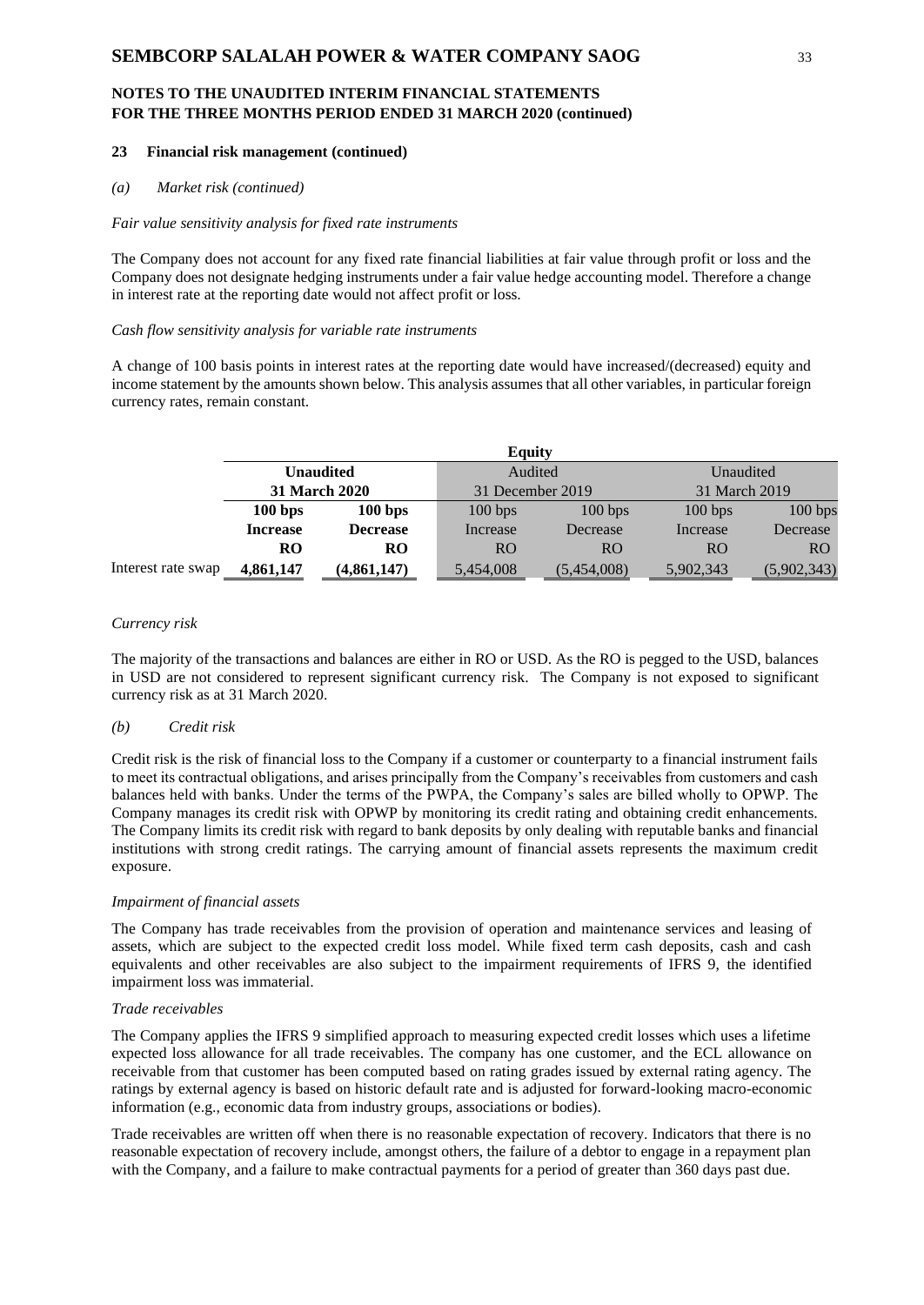# **NOTES TO THE UNAUDITED INTERIM FINANCIAL STATEMENTS FOR THE THREE MONTHS PERIOD ENDED 31 MARCH 2020 (continued)**

#### **23 Financial risk management (continued)**

### *(b) Credit risk (continued)*

#### *Trade receivables (continued)*

The trade receivables have been guaranteed by the Government of Sultanate of Oman. The maximum exposure to credit risk at the reporting date, without taking into account collateral or other credit enhancements was:

|                                             | <b>Unaudited</b>     | Audited          | Unaudited      |
|---------------------------------------------|----------------------|------------------|----------------|
|                                             | <b>31 March 2020</b> | 31 December 2019 | 31 March 2019  |
|                                             | <b>RO</b>            | R <sub>O</sub>   | R <sub>O</sub> |
| Break down of financial assets (at carrying |                      |                  |                |
| amount)                                     |                      |                  |                |
| Fixed term cash deposits (3 to 6 Months)    | 16,264,932           | 18,925,080       | 13,790,160     |
| Cash and cash equivalents                   | 760,645              | 4,420,424        | 10,194,664     |
| Trade receivable (gross of ECL allowance)   | 22,906,932           | 19, 194, 190     | 6,626,051      |
| Insurance claim receivable                  | 1,644,260            |                  | 191,074        |
| Other receivables                           | 988                  | 105,438          | 287,170        |
|                                             | 41,577,757           | 42,645,132       | 31,089,119     |

The table below shows the balances with banks categorised by short-term credit rating as published by Moody's investor's service at the reporting date:

| <b>Bank</b>                | Rating | <b>Unaudited</b> | Audited     | Unaudited  |
|----------------------------|--------|------------------|-------------|------------|
| <b>Bank balances</b>       |        | 31 March         | 31 December | 31 March   |
|                            |        | 2020             | 2019        | 2019       |
|                            |        | <b>RO</b>        | <b>RO</b>   | RO.        |
| <b>Bank Muscat SAOG</b>    | $P-3$  | 738,710          | 4,391,244   | 9,582,416  |
| Bank of China              | $P-1$  | 21,083           | 28,257      | 611,680    |
|                            |        | 759,793          | 4,419,501   | 10.194.096 |
| <b>Fixed term deposits</b> |        |                  |             |            |
| <b>Bank Muscat SAOG</b>    | $P-3$  | 2,625,000        | 2,400,000   |            |
| Bank of China              | $P-1$  | 13,639,932       | 16,525,080  | 13,790,160 |
|                            |        | 16,264,932       | 18,925,080  | 13,790,160 |
| <b>Trade receivables</b>   |        |                  |             |            |
| <b>OPWP</b>                | Ba3    | 22,906,932       | 19.194.190  | 6,626,051  |

Age analysis of current trade and other receivable is as follows:

|                                                        | <b>Unaudited</b><br>31 March 2020 |                                    | Audited<br>31 December 2019 |                             | Unaudited<br>31 March 2019 |                             |
|--------------------------------------------------------|-----------------------------------|------------------------------------|-----------------------------|-----------------------------|----------------------------|-----------------------------|
|                                                        | <b>RO</b>                         | <b>Allowance for</b><br>impairment | RO.                         | Allowance for<br>impairment | RO.                        | Allowance for<br>impairment |
| Not past due                                           | 7,466,499                         |                                    | 5,946,560                   |                             | 7,104,295                  |                             |
| Past due 0 to 3<br>months<br>Past due 3 to 6<br>months | 3,719,909<br>5,289,402            |                                    | 5,281,487<br>5,920,575      |                             |                            |                             |
| Past due 6 to 9<br>months                              | 5,912,743                         |                                    | 2,151,006                   |                             |                            |                             |
| Past due 9 to 12<br>months                             | 2,151,006                         |                                    |                             |                             |                            |                             |
|                                                        | 24,539,559                        | (12,621)                           | 19,299,628                  | (12, 150)                   | 7.104.295                  | (7,790)                     |

Overdue payment represents outstanding amount from OPWP on account of Fuel Charge revenue. Fuel charge revenue is pass through in nature and does not pose any significant risk to the Company. As per NGSA, the Company is not liable to pay for fuel if the Company does not receive the fuel revenue.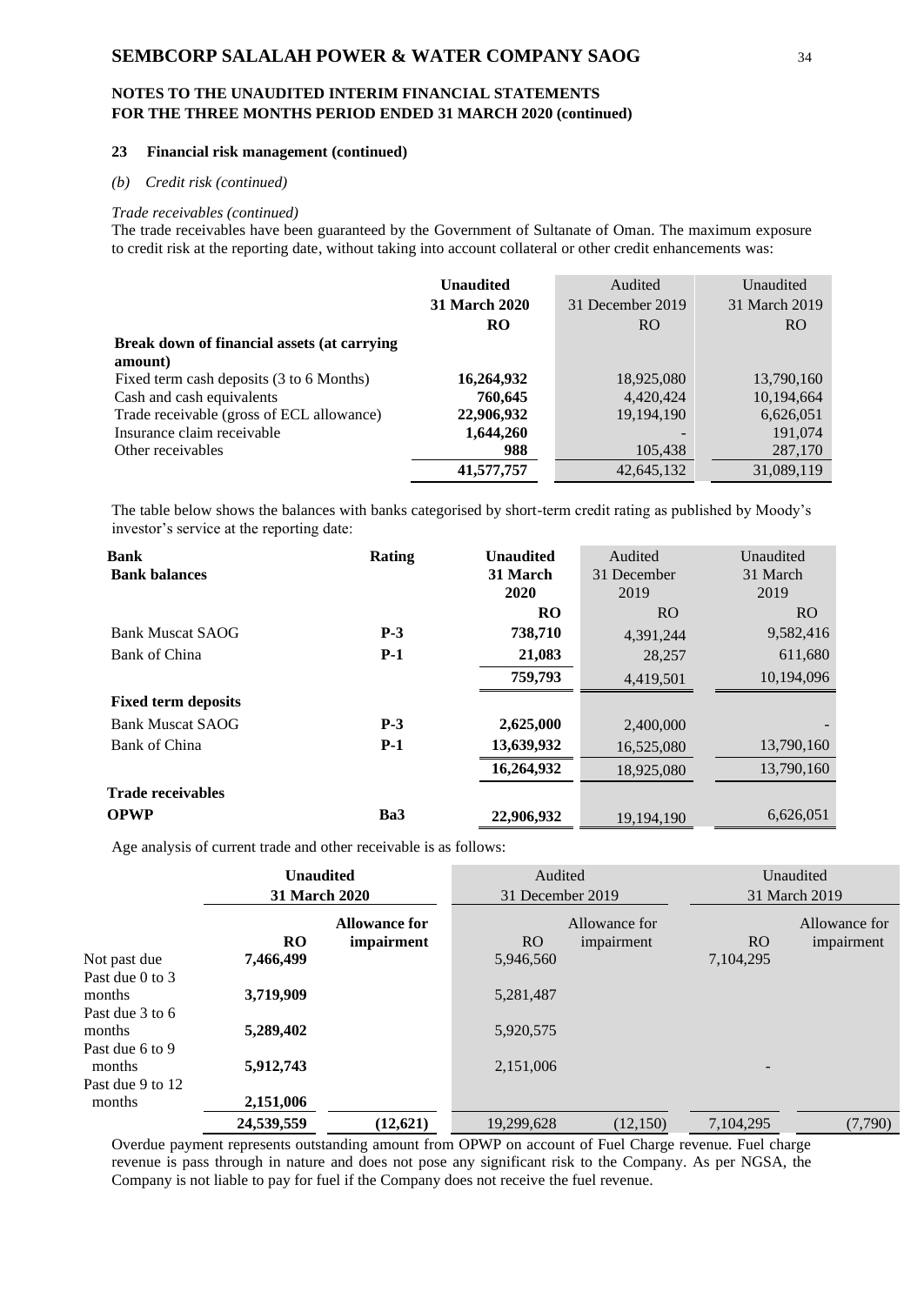# **NOTES TO THE UNAUDITED INTERIM FINANCIAL STATEMENTS FOR THE THREE MONTHS PERIOD ENDED 31 MARCH 2020 (continued)**

#### **23 Financial risk management (continued)**

#### *(b) Credit risk (continued)*

### *Trade receivables (continued)*

The closing loss allowances for trade receivables as at 31 March 2020 reconcile to the opening loss allowances as follows:

|                                                                                 | <b>Unaudited</b> | Audited        | Unaudited      |
|---------------------------------------------------------------------------------|------------------|----------------|----------------|
|                                                                                 | 31 March         | 31 December    | 31 March       |
|                                                                                 | 2020             | 2019           | 2019           |
|                                                                                 | RO               | R <sub>O</sub> | R <sub>O</sub> |
| Opening loss allowance as at 1 January 2019 –<br>calculated under IFRS 9        | 12,150           | 7,790          | 7,790          |
| Increase in loan loss allowance recognised in profit or<br>loss during the year | 471              | 4,360          |                |
| Receivables written off during the year as<br>uncollectible                     |                  | ٠              |                |
| Unused amount reversed                                                          |                  | ٠              |                |
| <b>At 31 March 2020</b>                                                         | 12,621           | 12,150         | 7,790          |

#### *(c) Liquidity risk*

Liquidity risk is the risk that the Company will not be able to meet its financial obligations as they fall due. The Company's approach to managing liquidity is to ensure, as far as possible, that it will always have sufficient liquidity to meet its liabilities when due, under both normal and stressed conditions, without incurring unacceptable losses or risking damage to the Company's reputation.

The Company limits its liquidity risk by ensuring bank facilities and shareholders' advances are available, where required. Liquidity requirements are monitored on a monthly basis and management ensures that sufficient liquid funds are available to meet any commitments as they arise. The following are the contractual maturities of financial liabilities, including interest payments and excluding the impact of netting agreements

|                                                                              |                    |                          | <b>Cash flows</b>   |                                       |                |
|------------------------------------------------------------------------------|--------------------|--------------------------|---------------------|---------------------------------------|----------------|
|                                                                              | Carrying<br>amount | Contractual<br>cash flow | Less than 1<br>year | More than 1 to More than 5<br>5 years | years          |
| 31 March 2020 (Unaudited)                                                    | <b>RO</b>          | <b>RO</b>                | <b>RO</b>           | <b>RO</b>                             | <b>RO</b>      |
| <b>Derivatives</b>                                                           |                    |                          |                     |                                       |                |
| Interest rate swaps used for hedging                                         | 16,557,497         | (16,827,620)             | (4,498,810)         | (11,312,956)                          | (1,015,854)    |
| <b>Non-derivative financial liabilities</b>                                  |                    |                          |                     |                                       |                |
| Term loan                                                                    | 164,536,524        | (191, 169, 412)          | (31,691,042)        | (118, 893, 936)                       | (40, 584, 434) |
| Trade and other payables                                                     | 21,020,840         | (21,020,840)             | (21,020,840)        |                                       |                |
| Long term lease liability                                                    | 469,116            | (1,794,832)              |                     |                                       | (1,794,832)    |
| Short term borrowings                                                        | 3,850,000          | (3,850,000)              | (3,850,000)         |                                       |                |
|                                                                              | 206,433,977        | (234, 662, 704)          | (61,060,692)        | (130, 206, 892)                       | (43,395,120)   |
| 31 December 2019 (audited)<br>Derivatives                                    |                    |                          |                     |                                       |                |
| Interest rate swaps used for hedging<br>Non-derivative financial liabilities | 11,771,596         | (12,302,099)             | (2,437,116)         | (8,718,257)                           | (1,146,726)    |
|                                                                              |                    |                          |                     |                                       |                |
| Term loan                                                                    | 175,920,568        | (210, 674, 366)          | (31, 372, 134)      | (124, 579, 067)                       | (54, 723, 165) |
| Trade and other payables                                                     | 19,979,280         | (19,979,279)             | (19,979,279)        |                                       |                |
| Long term lease liability                                                    | 461,616            | (1,794,832)              |                     |                                       | (1,794,832)    |
|                                                                              | 208,133,060        | (244,750,576)            | (53,788,529)        | (133, 297, 324)                       | (57, 664, 723) |
| 31 March 2019 (Unaudited)                                                    |                    |                          |                     |                                       |                |
| Derivatives                                                                  | 10,724,301         | (11, 471, 556)           | (2,441,299)         | (7,694,800)                           | (1,335,457)    |
| Interest rate swaps used for hedging                                         |                    |                          |                     |                                       |                |
| Non-derivative financial liabilities                                         |                    |                          |                     |                                       |                |
| Term loan                                                                    | 187,742,840        | (234,090,865)            | (34,716,956)        | (131, 314, 011)                       | (68,059,898)   |
| Trade and other payables                                                     | 11,011,189         | (11,011,189)             | (11, 011, 189)      |                                       |                |
| Long term lease liability                                                    | 440,484            | (1,794,832)              |                     |                                       | (1,794,832)    |
|                                                                              | 209,918,814        | (258, 368, 442)          | (48, 169, 444)      | (139,008,811)                         | (71, 190, 187) |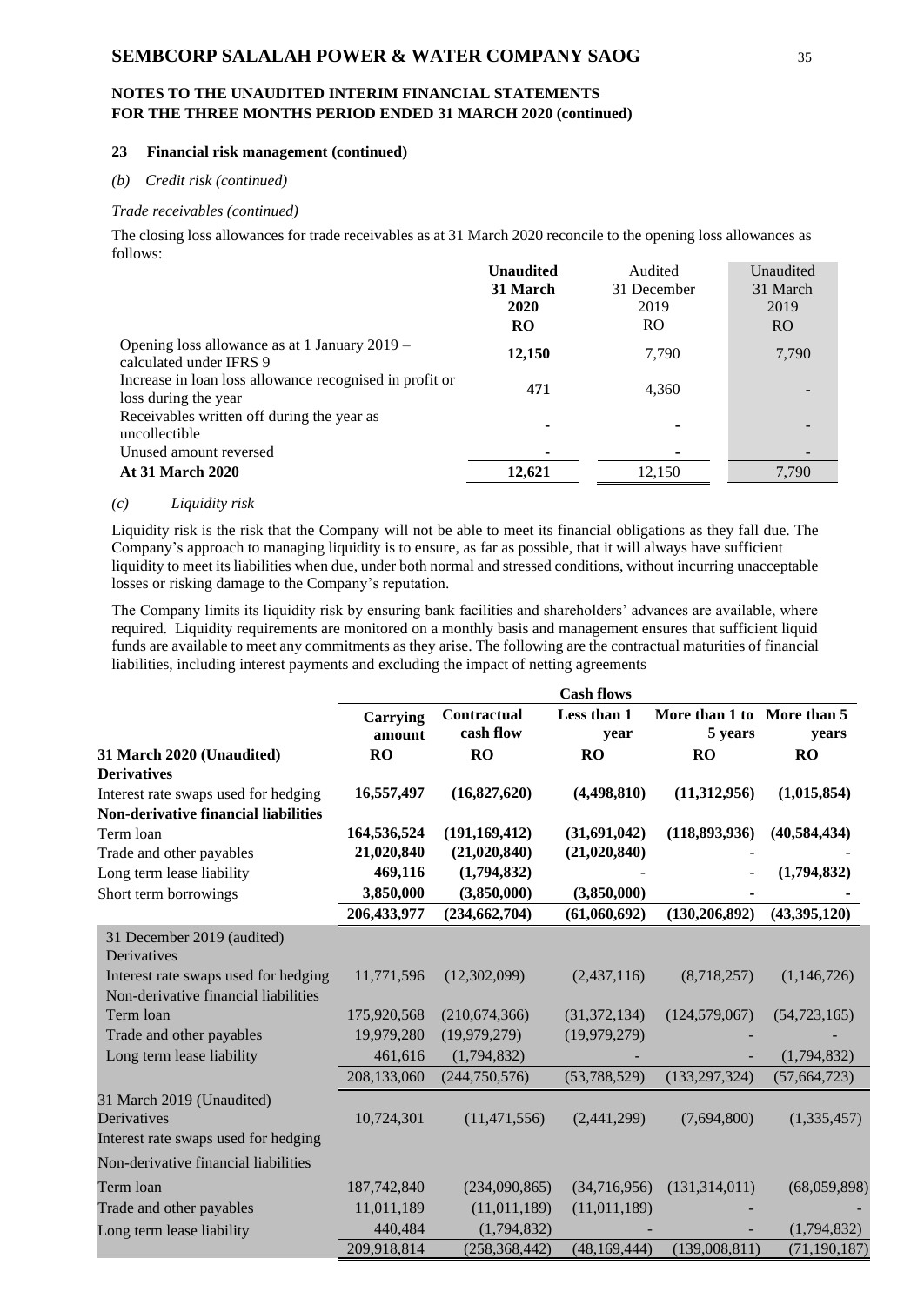#### **23 Financial risk management (continued)**

*(c) Liquidity risk* ( continued)

It is not expected that the cash flows included in the maturity analysis could occur significantly earlier, or at a significantly different amount.

#### **Embedded derivatives**

The following agreements contain embedded derivatives:

(i) The PWPA between the Company and OPWP contains embedded derivatives in pricing the fixed operation and maintenance charge and variable operation and maintenance charge rate for the power facility as well as the desalination facility. Fixed percentages of the fixed operation and maintenance charge rate and variable operation and maintenance charge rate for both facilities get adjusted to reflect changes in the US price index and the Omani Consumer price index.

(ii) The NGSA between the Company and MOG contains embedded derivatives in gas price for provision of natural gas to the plant. The gas price gets adjusted to reflect changes in US price index.

*(c) Liquidity risk* ( continued)

Embedded derivatives ( continued)

(iii) The LTSA between the Company and GEIL contains embedded derivatives in pricing the fixed monthly fee and variable monthly fee for provision of long term maintenance services. Fixed percentage of the fixed monthly fee and variable monthly fee gets adjusted to reflect changes in US price index. These embedded derivatives are not separated from the host contract, and accounted for as a standalone derivative under IFRS9, as the management believes that the economic characteristics and risk associated with the embedded derivatives are closely related to those of the host contract.

#### **Capital management**

The Company's objectives when managing capital are to safeguard the entity's ability to continue as a going concern, so that it can continue to provide returns to members and benefits to other stakeholders, and to provide an adequate return to members by pricing products and services commensurately with the level of risk.

The Company sets the amount of capital in proportion to risk. The Company manages the capital structure and makes adjustments to it in the light of changes in economic conditions and the risk characteristics of the underlying assets. In order to maintain or adjust the capital structure, the Company may adjust the amount of dividends paid to members, return capital to shareholders, and issue new shares, or sell assets to reduce debt.

Consistent with others in the industry, the Company monitors capital on the basis of the gearing ratio (debt to equity)

|                              | <b>Unaudited</b> | Audited        | Unaudited      |
|------------------------------|------------------|----------------|----------------|
|                              | 31 March         | 31 December    | 31 March       |
|                              | 2020             | 2019           | 2019           |
|                              | RO               | R <sub>O</sub> | R <sub>O</sub> |
| Debt (Long-term loan)        | 164,536,524      | 175,920,568    | 187,742,840    |
| Equity (Shareholders' funds) | 113,969,102      | 111,426,567    | 106,438,224    |
| Debt to equity ratio (times) | 1.44             | 1.58           | 1.76           |

#### **Fair value of financial instruments**

The management believes that the fair value of the financial assets and liabilities are not significantly different from their carrying amounts as shown in the financial statements at the reporting date.

The following table provides an analysis of financial instruments that are measured subsequent to initial recognition at fair value, grouped into Levels 1 to 3 based on the degree to which the fair value is observable.

Level 1 fair value measurements are those derived from quoted prices (unadjusted) in active markets for identical assets or liabilities.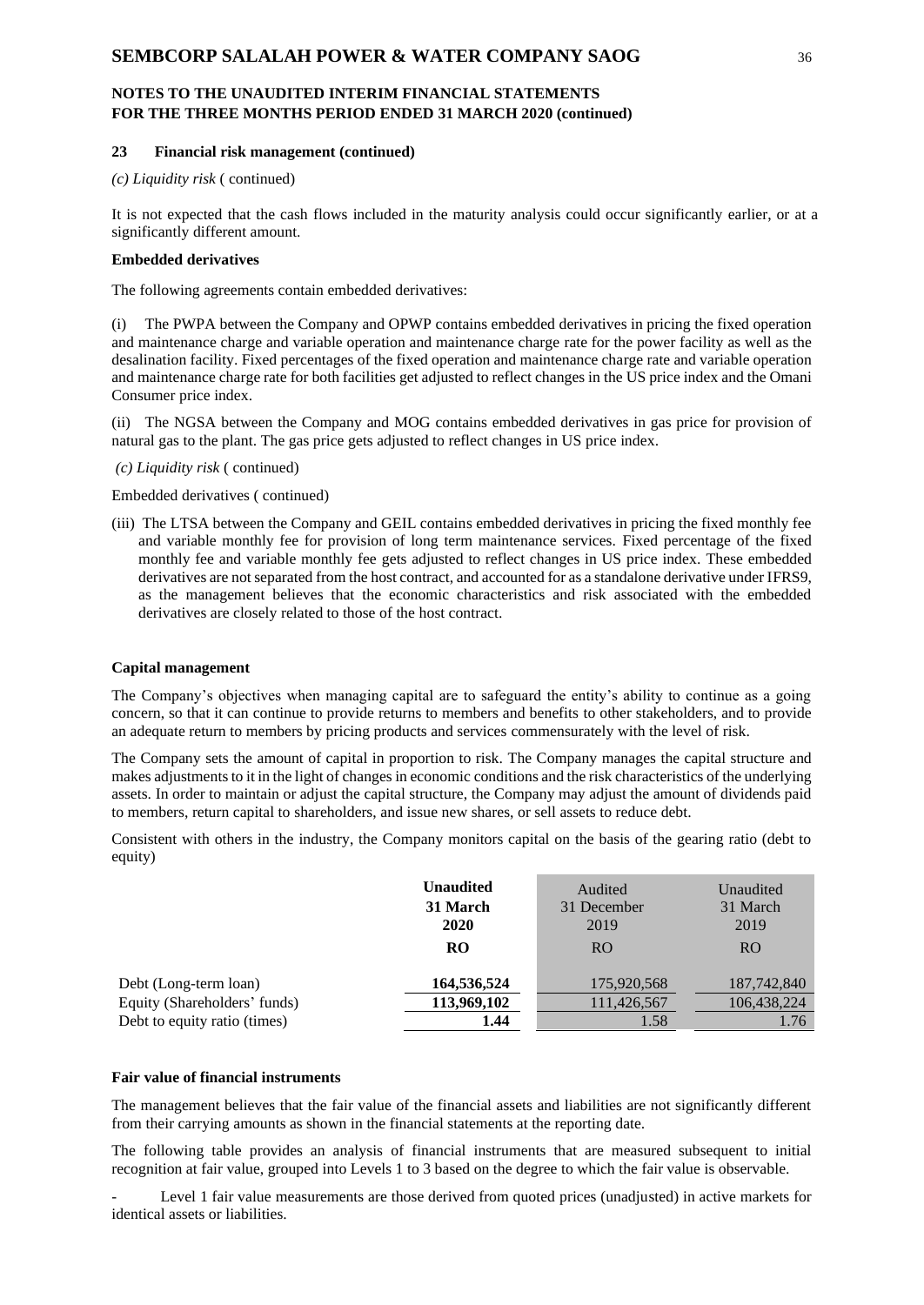# **NOTES TO THE UNAUDITED INTERIM FINANCIAL STATEMENTS FOR THE THREE MONTHS PERIOD ENDED 31 MARCH 2020 (continued)**

### **23 Financial risk management (continued)**

*(c) Liquidity risk* ( continued)

### **Fair value of financial instruments (continued)**

Level 2 fair value measurements are those derived from inputs other than quoted prices included within Level 1 that are observable for the asset or liability, either directly (i.e. as prices) or indirectly (i.e. derived from prices).

- Level 3 fair value measurements are those derived from valuation techniques that include inputs for the asset or liability that are not based on observable market data (unobservable inputs).

|                                                                                                                                                |                                       | <b>Fair value</b>        |                                                                      |                 |                 |
|------------------------------------------------------------------------------------------------------------------------------------------------|---------------------------------------|--------------------------|----------------------------------------------------------------------|-----------------|-----------------|
|                                                                                                                                                | Fair value -<br>hedging<br>instrument | Loans and<br>receivables | <b>Other</b><br>financial<br><b>liabilities</b><br>at amortised cost | <b>Total</b>    | Level 2         |
| 31 March 2020 (Unaudited)                                                                                                                      | RO                                    | RO                       | RO                                                                   | <b>RO</b>       | <b>RO</b>       |
| <b>Financial assets not</b><br>measured at fair value<br>Trade and other receivables<br>(excluding advances to                                 |                                       |                          |                                                                      |                 |                 |
| vendors, and prepayments)                                                                                                                      |                                       | 24,539,559               |                                                                      | 24,539,559      |                 |
| Cash and bank balances                                                                                                                         |                                       | 17,025,577               |                                                                      | 17,025,577      |                 |
|                                                                                                                                                |                                       | 41,565,136               | $\blacksquare$                                                       | 41,565,136      |                 |
| <b>Financial liabilities</b><br>measured at fair value<br>Derivative instruments                                                               | (16, 557, 497)                        |                          |                                                                      | (16, 557, 497)  | (16, 557, 497)  |
| <b>Financial liabilities not</b><br>measured at fair value                                                                                     |                                       |                          |                                                                      |                 |                 |
| Term loan                                                                                                                                      |                                       |                          | (164, 536, 524)                                                      | (164, 536, 524) | (165, 024, 690) |
| Trade and other payables                                                                                                                       |                                       |                          | (21,020,840)                                                         | (21,020,840)    |                 |
| Shor term borrowings                                                                                                                           |                                       |                          | (3,850,000)                                                          | (3,850,000)     |                 |
|                                                                                                                                                | ä,                                    |                          | (189, 407, 364)                                                      | (189, 407, 364) | (165, 024, 690) |
| 31 December 2019 (Audited)<br>Financial assets not measured at<br>fair value<br>Trade and other receivables<br>(excluding advances to vendors, |                                       |                          |                                                                      |                 |                 |
| and prepayments)                                                                                                                               |                                       | 19,287,478               |                                                                      | 19,287,478      |                 |
| Cash and bank balances                                                                                                                         |                                       | 23,345,504               |                                                                      | 23,345,504      |                 |
| Financial liabilities measured at<br>fair value                                                                                                | $\overline{\phantom{a}}$              | 42,632,982               | $\blacksquare$                                                       | 42,632,982      |                 |
| Derivative instrument                                                                                                                          | (11,771,596)                          |                          |                                                                      | (11,771,596)    | (11,771,596)    |
| Financial liabilities not measured<br>at fair value                                                                                            |                                       |                          |                                                                      |                 |                 |
| Term loan                                                                                                                                      |                                       |                          | (175, 920, 568)                                                      | (175, 920, 568) | (181, 873, 270) |
| Trade and other payables                                                                                                                       |                                       |                          | (19,979,280)                                                         | (19,979,280)    |                 |
|                                                                                                                                                | $\sim$                                | $\overline{\phantom{a}}$ | (195, 899, 848)                                                      | (195, 899, 848) | (181, 873, 270) |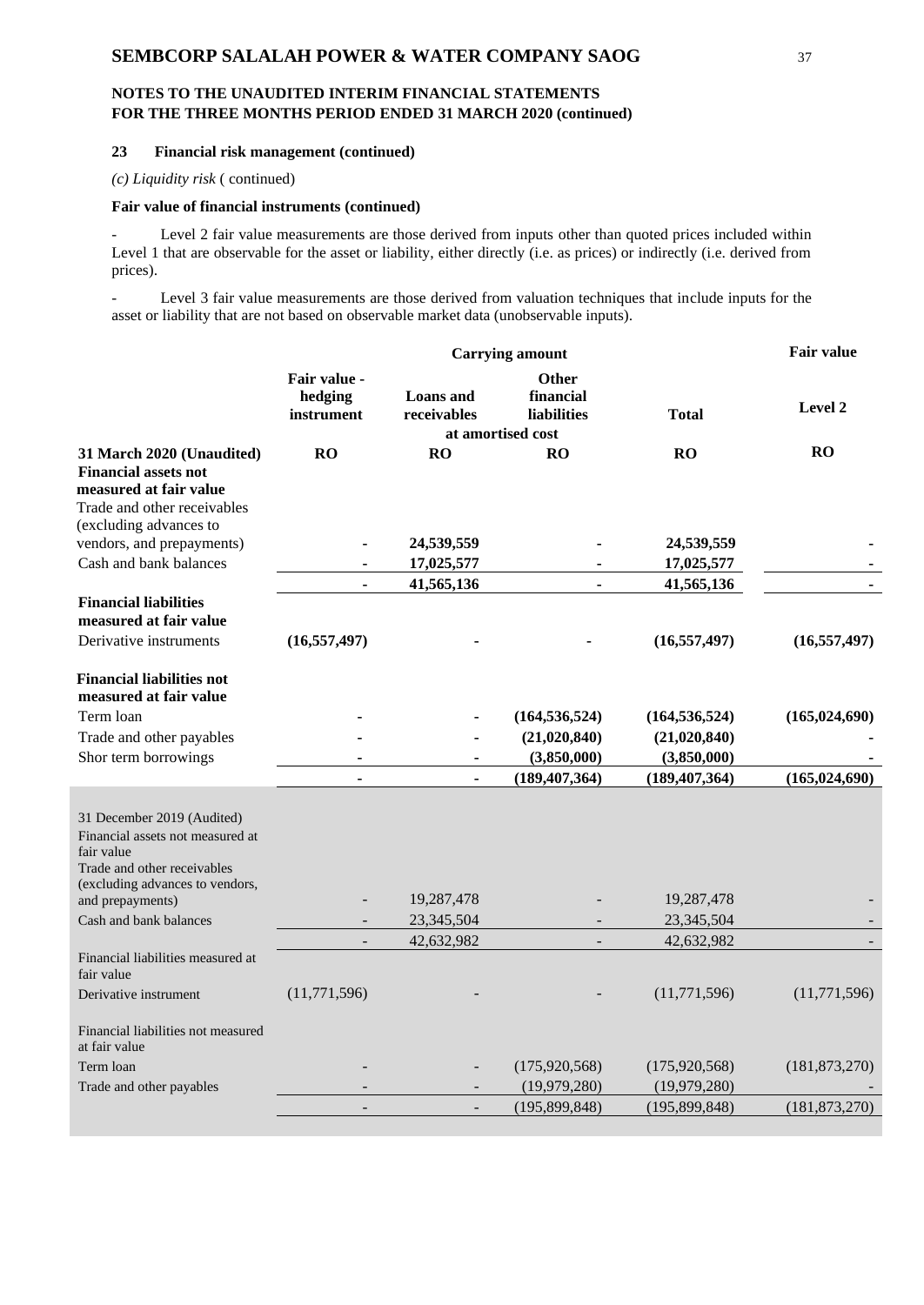# **NOTES TO THE UNAUDITED INTERIM FINANCIAL STATEMENTS FOR THE THREE MONTHS PERIOD ENDED 31 MARCH 2020 (continued)**

### **23 Financial risk management (continued)**

#### *(c) Liquidity risk* ( continued)

#### **Fair value of financial instruments (continued)**

|                                                                             |                                       | Fair value               |                                   |                 |                 |
|-----------------------------------------------------------------------------|---------------------------------------|--------------------------|-----------------------------------|-----------------|-----------------|
|                                                                             | Fair value -<br>hedging<br>instrument | Loans and<br>receivables | Other<br>financial<br>liabilities | Total           | Level 2         |
|                                                                             |                                       |                          | at amortised cost                 |                 |                 |
| 31 March 2019 (Unaudited)<br>Financial assets not measured at<br>fair value | RO                                    | <b>RO</b>                | <b>RO</b>                         | RO              | R <sub>O</sub>  |
| Trade and other receivables                                                 |                                       | 7,096,505                |                                   | 7,096,505       |                 |
| Cash and bank balances                                                      | $\overline{\phantom{0}}$              | 23,984,824               |                                   | 23,984,824      |                 |
|                                                                             |                                       | 31,081,329               |                                   | 31,081,329      |                 |
| Financial liabilities measured at<br>fair value                             | (10, 724, 301)                        |                          |                                   | (10,724,301)    | (10,724,301)    |
| Derivative instruments                                                      |                                       |                          |                                   |                 |                 |
| Financial liabilities not measured<br>at fair value                         |                                       |                          |                                   |                 |                 |
| Term loan                                                                   |                                       | $\qquad \qquad -$        | (187, 742, 840)                   | (187, 742, 840) | (194, 033, 375) |
| Trade and other payables                                                    | ۰                                     | $\qquad \qquad -$        | (11, 011, 189)                    | (11, 011, 189)  |                 |
|                                                                             |                                       |                          | (198, 754, 029)                   | (198, 754, 029) | (194, 033, 375) |

### **24 Commitments**

#### *(a) Performance guarantees*

|                        | <b>Unaudited</b><br>31 March | Audited<br>31 December | Unaudited<br>31 March |
|------------------------|------------------------------|------------------------|-----------------------|
|                        | 2020                         | 2019                   | 2019                  |
|                        | <b>RO</b>                    | R <sub>O</sub>         | R <sub>O</sub>        |
|                        |                              |                        |                       |
| Performance guarantees | 1,540,800                    | 1,540,800              | 1,540,800             |

The Company has taken bank guarantees from Bank Muscat for the amount of USD 4,000,000 and provided to Oman Electricity Transmission Company SAOG under the electrical connection agreement.

### *(b) Operation and maintenance commitment*

As per O&M Agreement, SSOMC operates and maintains the Company's plant at Salalah until 24 May 2027. Under O&M agreement, the Company has to pay the fixed operating fee:

All fees are subject to 3% indexation. The minimum future payments under the O&M agreement (excluding indexation) are as follow:

|                                                      | <b>Unaudited</b> | Audited     | Unaudited |
|------------------------------------------------------|------------------|-------------|-----------|
|                                                      | 31 March         | 31 December | 31 March  |
|                                                      | 2020             | 2019        | 2019      |
|                                                      | <b>RO</b>        | <b>RO</b>   | <b>RO</b> |
| Due:                                                 |                  |             |           |
| Not later than one year                              | 770,400          | 770,400     | 770,400   |
| Later than one year but not later than five<br>years | 3,081,600        | 3,081,600   | 3,081,600 |
| Later than five years                                | 1,656,360        | 1,848,960   | 2,426,760 |
|                                                      | 5,508,360        | 5,700,960   | 6,278,760 |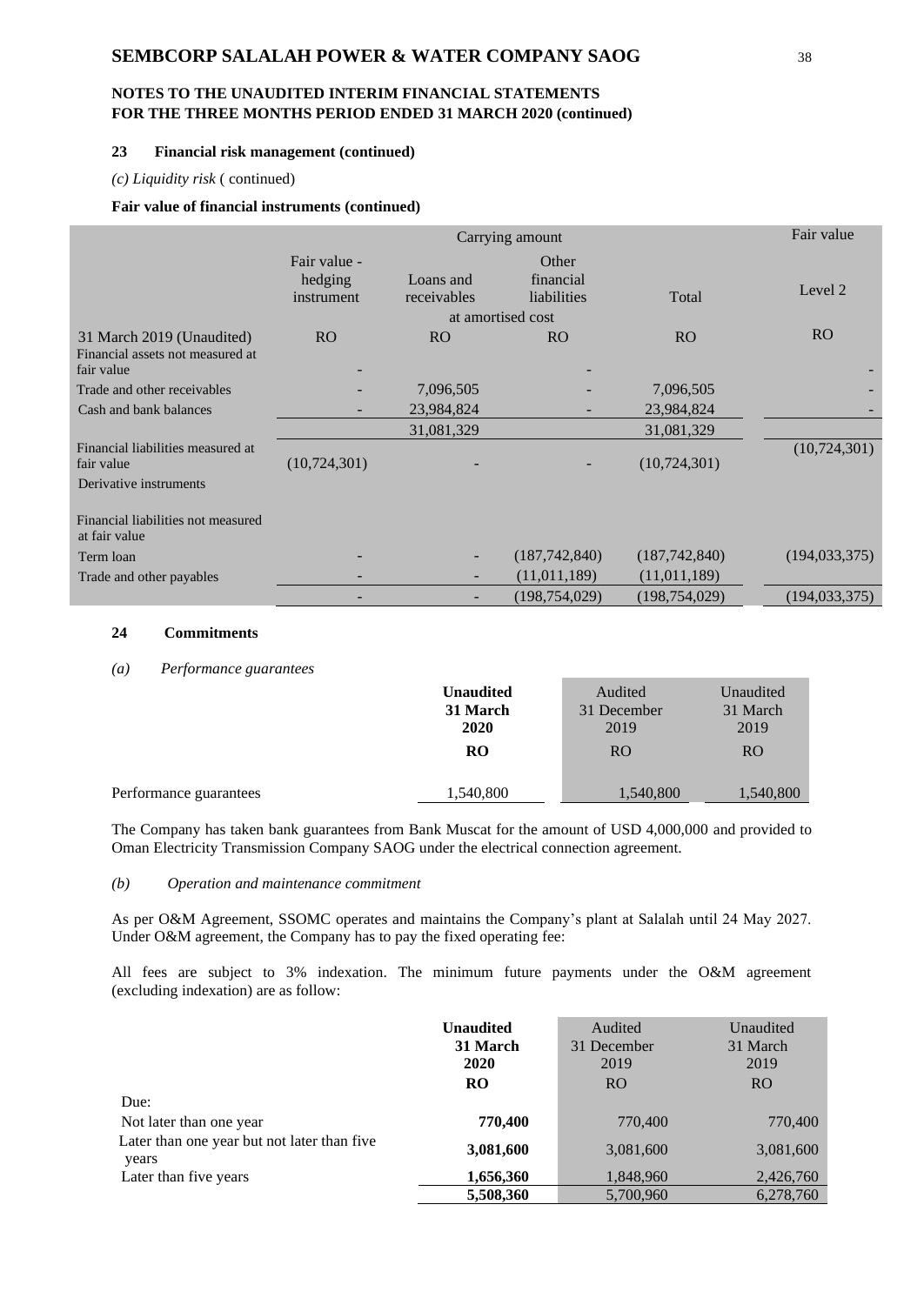# **NOTES TO THE UNAUDITED INTERIM FINANCIAL STATEMENTS FOR THE THREE MONTHS PERIOD ENDED 31 MARCH 2020 (continued)**

### **24 Commitments (continued)**

#### *(c) Capital Commitment*

Total capital commitment as at 31 March 2020 are in the amount of RO 654,047 (2019: RO 886,953 ).

### **25 Basic and diluted earnings per share**

Basic earnings per share are calculated by dividing the profit for the year by the weighted average number of shares outstanding during the year as follows:

|                                                               | <b>Unaudited</b>     | Unaudited     |
|---------------------------------------------------------------|----------------------|---------------|
|                                                               | <b>31 March 2020</b> | 31 March 2019 |
|                                                               |                      |               |
| Profit for the period (RO)                                    | 5,119,879            | 3,283,010     |
| Weighted average number of shares outstanding during the year | 954,571,950          | 954,571,950   |
| Earnings per share - Basic and diluted (RO)                   | 0.0054               | 0.0034        |

Since the Company has no potentially dilutive instruments, the basic and dilutive earnings per share are same.

### **26 Net assets per share**

Net assets per share are calculated by dividing the shareholders' funds by the number of shares at the end of the reporting year.

|                                         | <b>Unaudited</b> | Audited     | Unaudited   |
|-----------------------------------------|------------------|-------------|-------------|
|                                         | 31 March         | 31 December | 31 March    |
|                                         | 2020             | 2019        | 2019        |
|                                         |                  |             |             |
| Net assets - Shareholders' funds (RO)   | 113,969,102      | 111,426,567 | 106,438,224 |
| Number of shares at the end of the year | 954,571,950      | 954,571,950 | 954,571,950 |
| Net assets per share (RO)               | 0.119            | 0.117       | 0.112       |

# **27 Investors' Trust Fund**

Record of Investors Trust Fund indicates that the amount of RO 45,545 have not been claimed from the Company by the shareholders as at 31 March 2020.

#### **28 Segmental reporting**

The Company has only one segment in accordance with IFRS 8. Segment information is, accordingly, presented in respect of the Company's business segments. The primary format, business segments, is based on the Company's management and internal reporting structure. The requirements of IFRS 8, paragraphs 31 to 34 relating to entity wide disclosures has been covered under statements of financial position, profit and loss and other comprehensive income and also in notes 1, 2, 3 and 4 to these financial statements.

### **29 Operating lease agreement for which the Company acts as a lessor**

The Company has entered into a PWPA with OPWP for a substantial element of the production of power and water with 100% 'take-or-pay' clauses in favour of the company.

Management has determined that the take-or-pay arrangements with OPWP under PWPA are covered by International Financial Reporting Interpretation Committee-Determining whether an Arrangement contains a Lease (IFRIC 4) as such arrangements convey the right to use the assets [IFRIC 4 has been subsumed by IFRS 16 - Refer note 2.2(a)]. Management further determined that such arrangement in substance represents an operating lease under IFRS 16 Leases. The lease commenced on 25 May 2012. The following is the total of future minimum lease receipts expected to be received under PWPA: